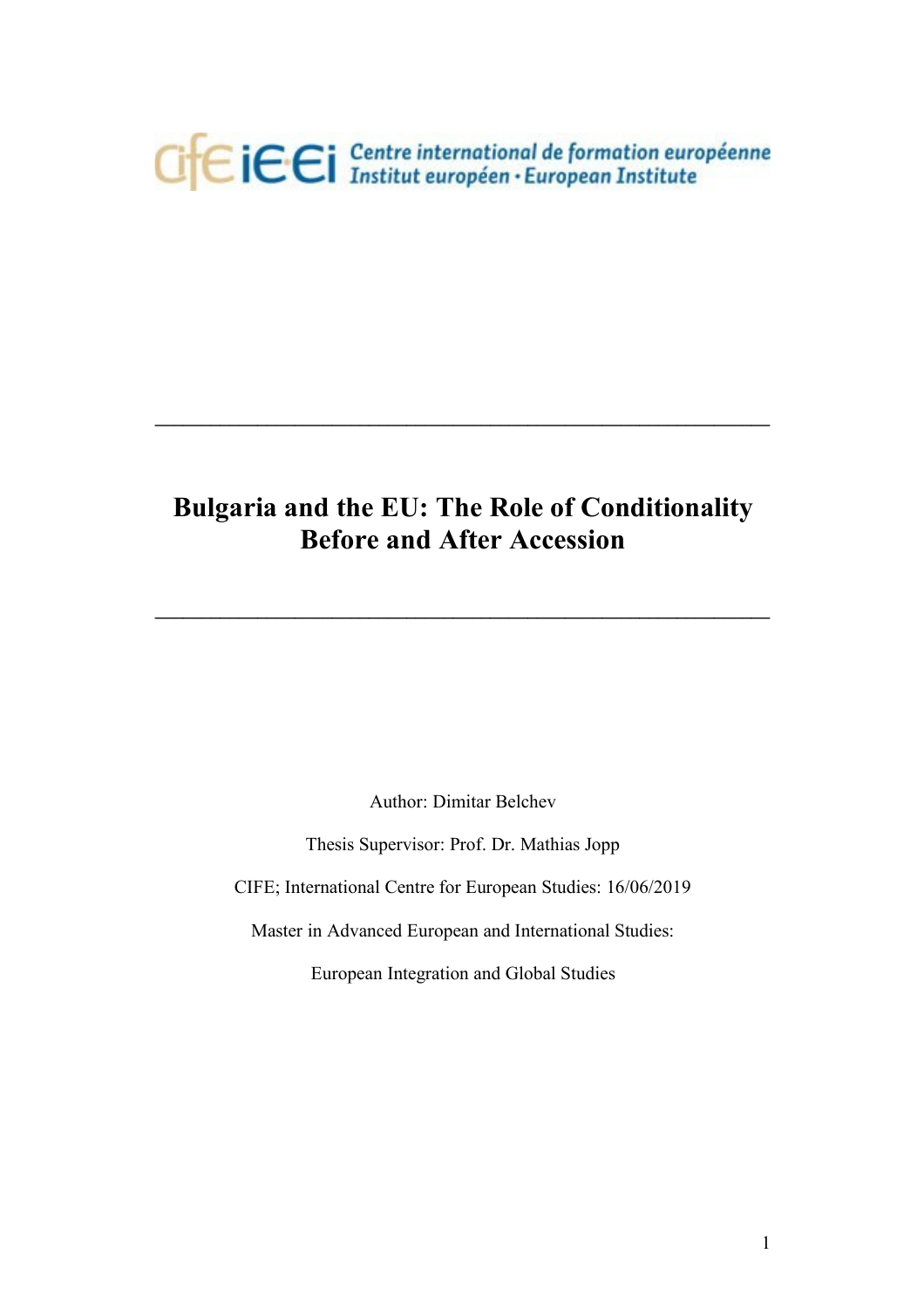### **Abstract**

The thesis examines the effect of pre-accession and post-accession EU conditionality in Bulgaria. It analyzes the impact conditionality has had on the development of political and economic reform in the country in three periods. From 1995 until 2004 pre-accession conditionality was important for the implementation of legislative and institutional changes necessary for Bulgaria to comply with the political and economic aspects of the Copenhagen criteria. From 2004 until 2007 EU conditionality facilitated reforms for the fight against corruption, the improvement of the judicial system and changes in the public administration. Postaccession conditionality has had a lesser impact, successfully enabling amendments for the judicial reform, but failing to ensure the efficient implementation of anticorruption measures. Based on the analysis the paper has found that EU conditionality is successful in encouraging efficient reforms with minor differences between the influence of pre-accession conditionality compared to post-accession conditionality.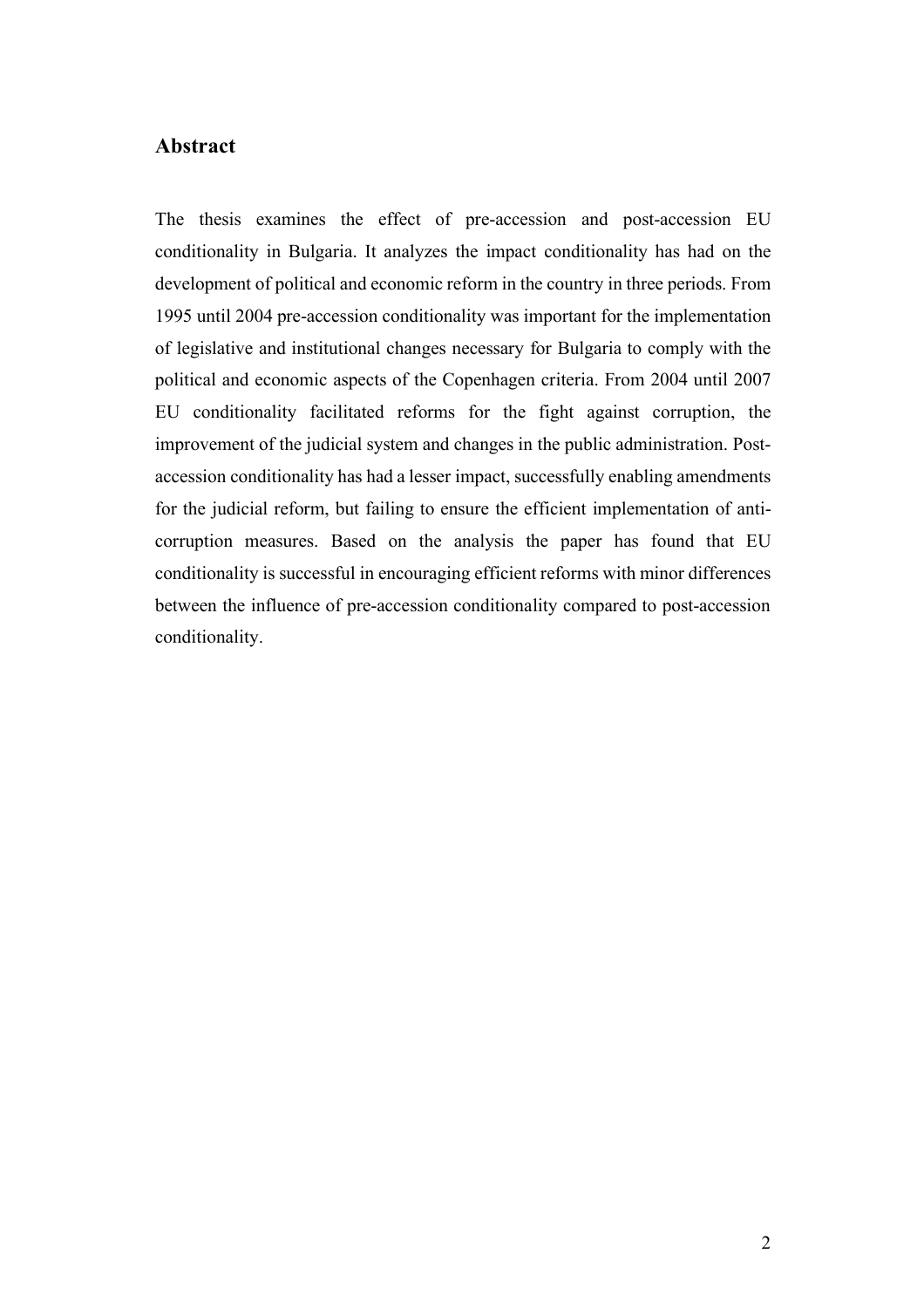## **Table of Contents**

| 1. Bulgaria and EU political and economic conditionality                                                                   |     |
|----------------------------------------------------------------------------------------------------------------------------|-----|
| 1.1 Impacts of EU democratic conditionality in Bulgaria                                                                    |     |
| 1.2 Impacts of EU economic conditionality and the                                                                          |     |
| 2. Bulgaria from 2004 until 2007: dealing with EU conditionality                                                           | .25 |
| 2.1 Addressing the issue of corruption and organized crime                                                                 |     |
| 2.2 Addressing the issue of the justice system and the supremacy<br>of the rule of law in Bulgaria between 2004 and 200731 |     |
| 2.3 Addressing the issue of the Public Administration                                                                      |     |
| 3. Bulgaria and post-accession conditionality:                                                                             |     |
| 3.1 The structure and purpose of the                                                                                       |     |
| 3.2 Addressing the issues with the judicial system                                                                         |     |
| 3.3 Addressing the issues of corruption and organized crime                                                                |     |
|                                                                                                                            |     |
|                                                                                                                            |     |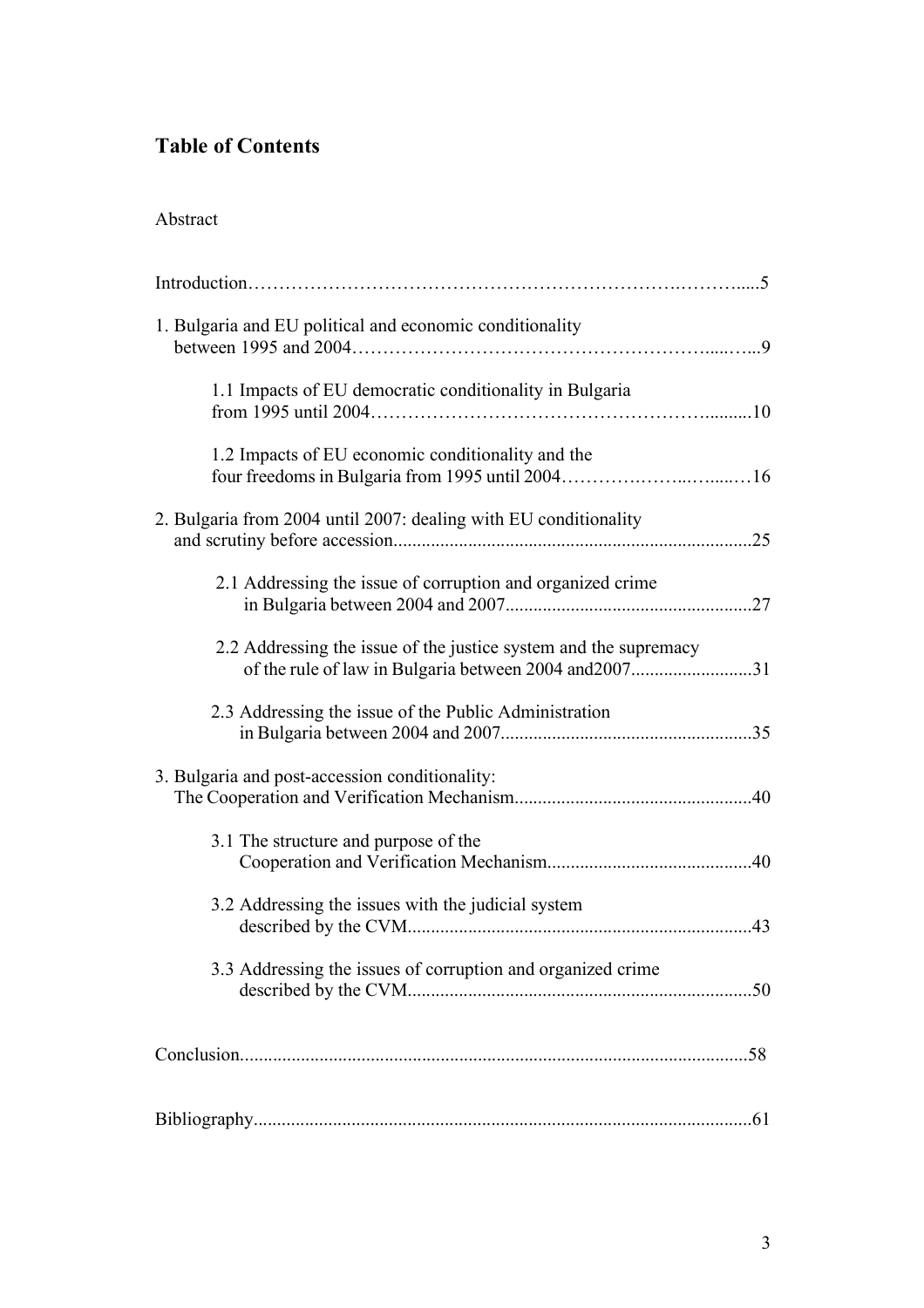## **List of Abbreviations**

| <b>BNB</b>     | <b>Bulgarian National Bank</b>                                                               |
|----------------|----------------------------------------------------------------------------------------------|
| <b>CACCIPE</b> | Parliamentary Committee on Anti-Corruption, Conflict of Interest<br>and Parliamentary ethics |
| <b>CEEC</b>    | Central and Eastern European Countries                                                       |
| <b>DPS</b>     | Movement for Rights and Freedoms                                                             |
| <b>CVM</b>     | Cooperation and Verification Mechanism                                                       |
| EU             | European Union                                                                               |
| <b>FDI</b>     | Foreign Direct Investment                                                                    |
| <b>GDP</b>     | <b>Gross Domestic Product</b>                                                                |
| <b>IMF</b>     | <b>International Monetary Fund</b>                                                           |
| <b>NGO</b>     | Non-Governmental Organization                                                                |
| <b>PHARE</b>   | Poland and Hungary: Assistance for Restructuring their Economies                             |
| <b>SJC</b>     | Supreme Judicial Council                                                                     |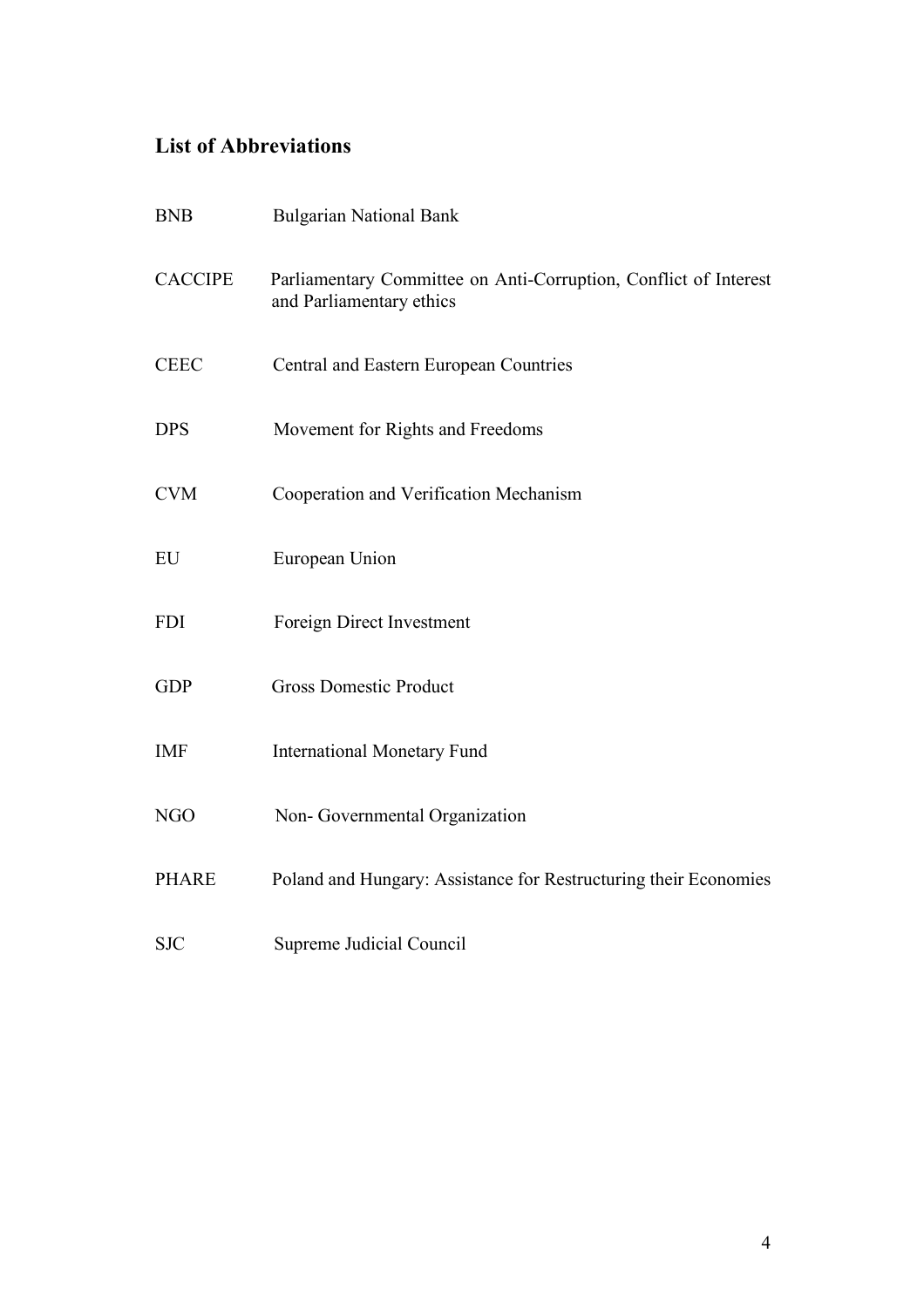### **Introduction**

Bulgaria has been a part of the European Union (EU) since the 1<sup>st</sup> of January, 2007. Being a part of the political, economic and social union mandates that countries adhere to European law outlined in the treaties and ratified by the states before accession in order to ensure that the values and norms of the union are respected. Bulgaria applied for European membership in 1995 and through the 12 years until it actually became part of the union, there were certain requirements it had to fulfill.<sup>1</sup> Being a communist state until 1989, Bulgaria had democratic deficits, economic problems and institutional inefficiencies exemplified mainly by the presence of organized crime in high levels of government, corruption in different sectors of the economy and in government as well as rule of law deficits. Taken together they represented economic and political inefficiencies, which had to be addressed in order for the EU to accept Bulgaria as a member. In order to ensure this the EU's enlargement policy sees the implementation of conditionality on candidates. This process facilitates the gradual enforcement of reforms which address these problems, as the country would move closer and closer to EU membership and will see more and more benefits from the EU: a type of carrots and sticks mechanism. <sup>2</sup> As Bulgaria (and Romania) were not able to fully resolve their main problems prior to the Big Bang enlargement in 2004, they had to wait three more years in which the European Commission could be positive that the integration process would go smoothly and that the countries had successfully adopted EU norms and values. However even after 2007 and to this day questions about Bulgaria's fit in the EU and its respect for the unions values and laws are prevalent. Thus, it leads to the question of how effective EU conditionality is in stimulating political and economic reform in a country before and after accession in order to not only prepare it for EU membership, but to contribute to the actual solution of the specific political and economic problems? To answer this question this paper will examine the effectiveness of EU conditionality both before and after

<sup>&</sup>lt;sup>1</sup> Antoaneta Dimitrova and Rilka Dragneva. 2001. "Bulgaria's road to the European Union: Progress, problems and perspectives" *Perspectives on European Politics and Society.,* pp. 81-82

<sup>&</sup>lt;sup>2</sup> Linka Toneva-Metodieva. 2008. "Beyond the Carrots and Sticks Paradigm: Rethinking the

Cooperation and Verification Mechanism Experience of Bulgaria and Romania". *Perspectives on European Politics and Society.,* p. 535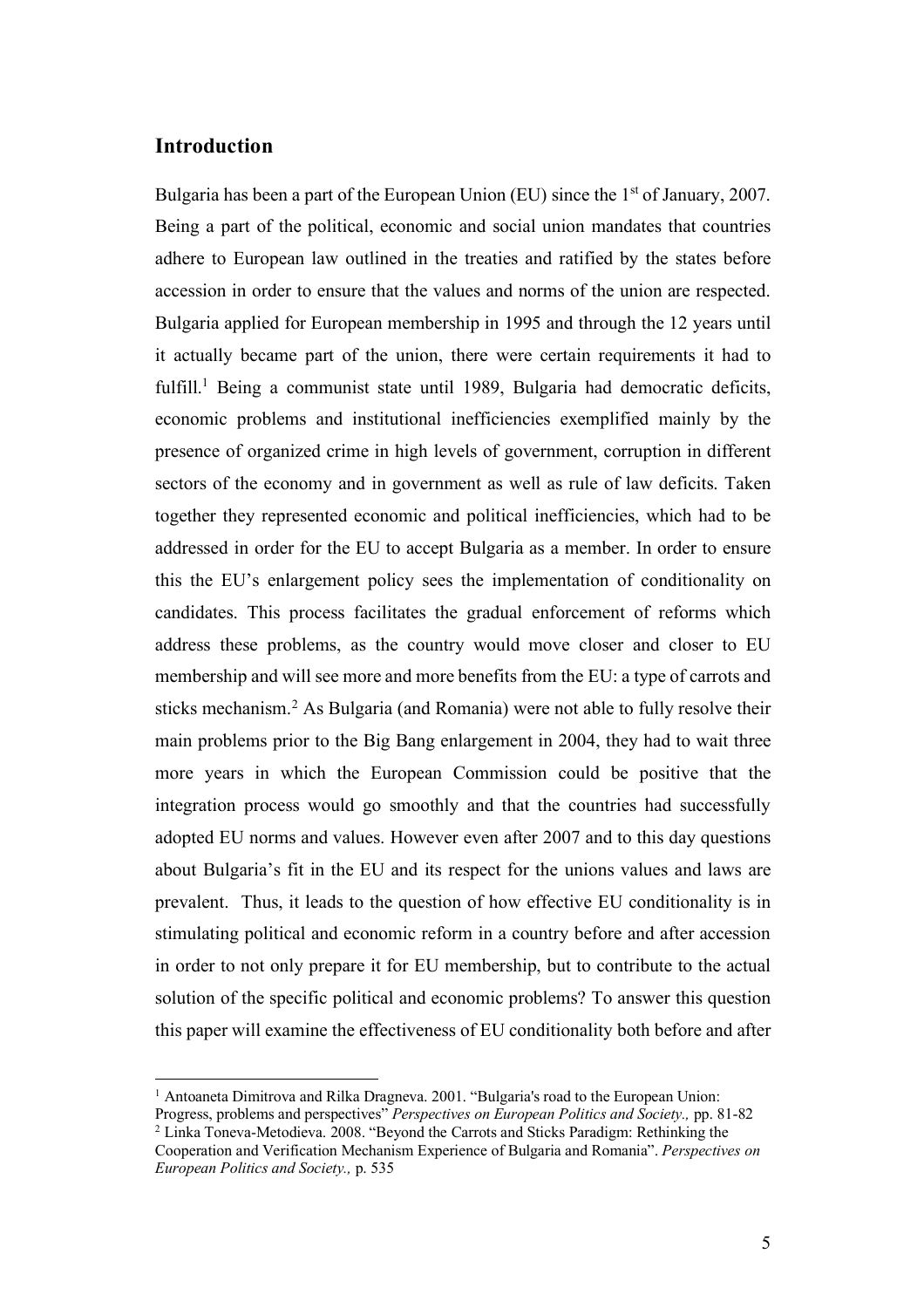the accession of Bulgaria in the EU in ensuring that European political and economic norms and the *acquis communautaire* are adequately applied and that the reforms which have occurred have had a beneficial effect for the country. It will have a qualitative method of analysis and it will chronologically look at the period form 1995 until today and analyze the major political and economic changes which have occurred in Bulgaria due to the EU. The analysis will be based on relevant literature already written by academics such as Antoaneta Dimitrova, Rilka Dragneva Gergana Noutcheva and Aneta Spendzharova, who have analyzed the impact of EU conditionality on Bulgaria. Furthermore, relevant EU documents such as Commission reports will also be referred to and analyzed. It is important for this question to be addressed and answered because even though EU membership in Bulgaria has been viewed as a success and a symbol of the country ability to overcome its communist legacy, many of the then existing problems are still evident. Thus, the effectiveness of conditionality is important to be explored in order to see why these problems still occur and to further understand whether the process has to be changed for future candidates. In order to answer these questions, the paper will be divided in three separate sections, each dealing with specific time period. It will start with the negotiation phase from 1995 until 2004, then it will examine the pre-accession phase from 2004 until 2007 and finally the paper will analyze conditionality after Bulgaria's accession to the EU in the form of the Cooperation and Verification Mechanism.

The first chapter will discuss the conditionality for Bulgaria in the period between 1995 and 2004. It will address the political criteria of the EU before and during the formal accession negotiations and the legislative changes, which were motivated by it. It will examine to what extend Bulgaria adhered to the political aspects of the Copenhagen criteria and how the progressed had occurred. Secondly, it will also examine the economic development the country has experienced due to the reforms implemented so that Bulgaria would meet the economic aspect of the Copenhagen criteria. It will also analyze the adoption of the chapters of the *acquis communautaire* concerned with the four freedoms of the EU and to what extend the implementation of EU legislation was successful. Based on this analysis the first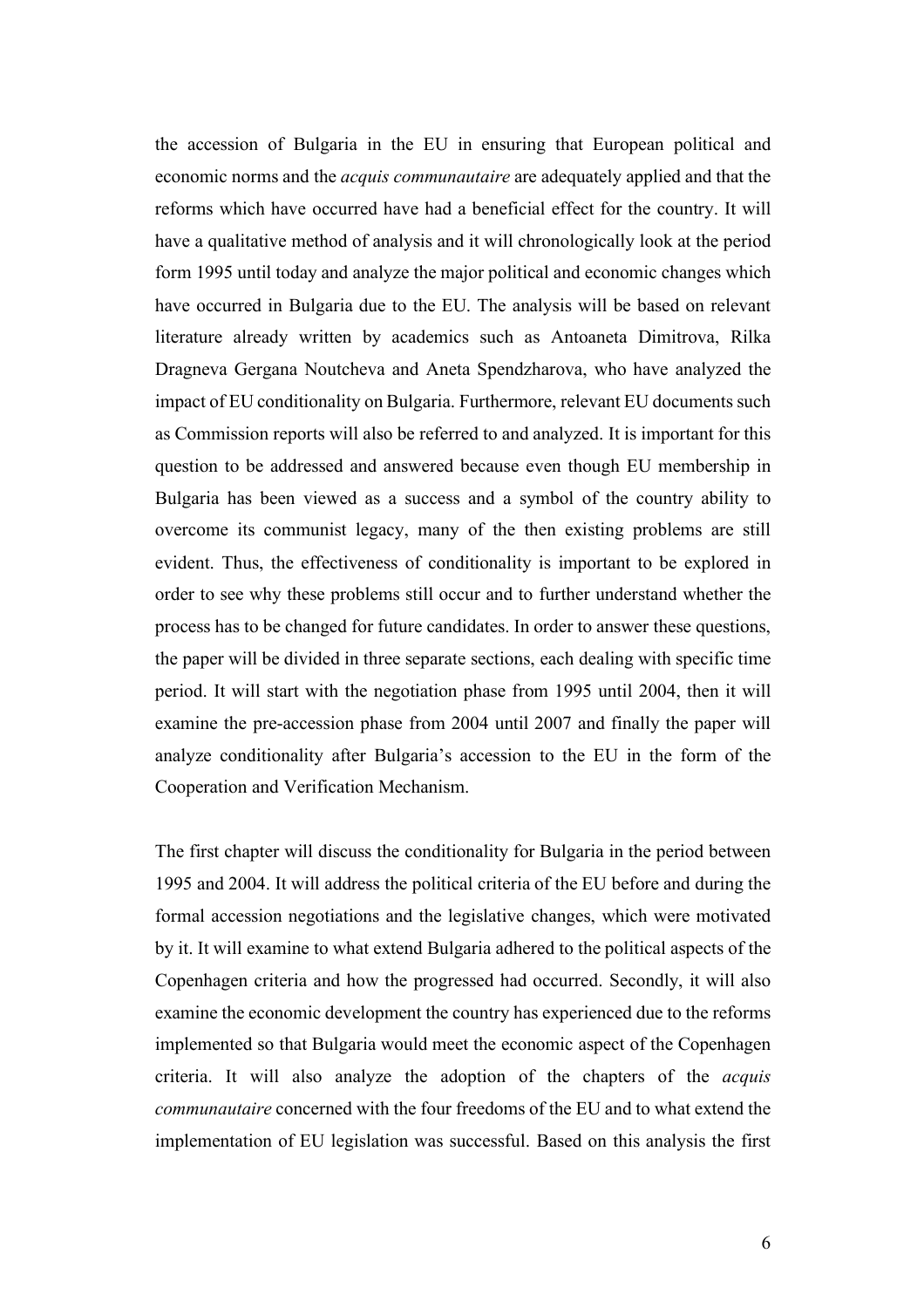chapter will conclude whether EU conditionality was able to positively impact the political and economic development of Bulgaria in the period from 1995 until 2004. The second chapter will look at the interval between 2004 and 2007 and the issues which led to the country's exclusion from the 2004 enlargement. It will analyze the persisting issue of corruption in the country and the anti-corruption measures which were taken in the form of legislative and institutional reform. Furthermore, the chapter will examine the judicial reforms undertaken in the period, which were implemented to ensure the supremacy of the rule of law in the country. Finally, the changes concerned with the public administration will be discussed and how they attempted to facilitate the decentralization of the political system and make it more efficient. These three key policy fields were identified as the main problems which were poorly addressed prior to 2004. The Commission stressed the importance of these conditions, which needed to be met if Bulgaria wanted to join the EU in 2007.

The third chapter will address the post-accession conditionality implemented by the EU, which is called the Cooperation and Verification Mechanism (CVM). It will examine its structure and purpose for facilitating reform in Bulgaria. Furthermore, the chapter will discuss the developments which have been made in Bulgaria after 2007 and attempt to prove their connection to the CVM and the six benchmarks outlined in it. It will analyze the progress of the country in strengthening the efficiency and accountability of the judicial system as well as the implementation of anti-corruption measures and the fight against organized crime from 2007 until 2018. Finally, it will conclude whether the CVM has been effective in stimulating the implementation of effective reforms in Bulgaria and to what extend those reforms have been successful.

The comprehensive qualitative analysis of the effects of EU conditionality before and after accession in Bulgaria presents the issue of a limited connection to theoretical frameworks. Having a case-study based approach, which attempts to identify the effectiveness of policy recommendations and their ability to facilitate reform implementation presents a realistic examination of the situation, but does not allow for its application on a broader scale. Furthermore, questions of whether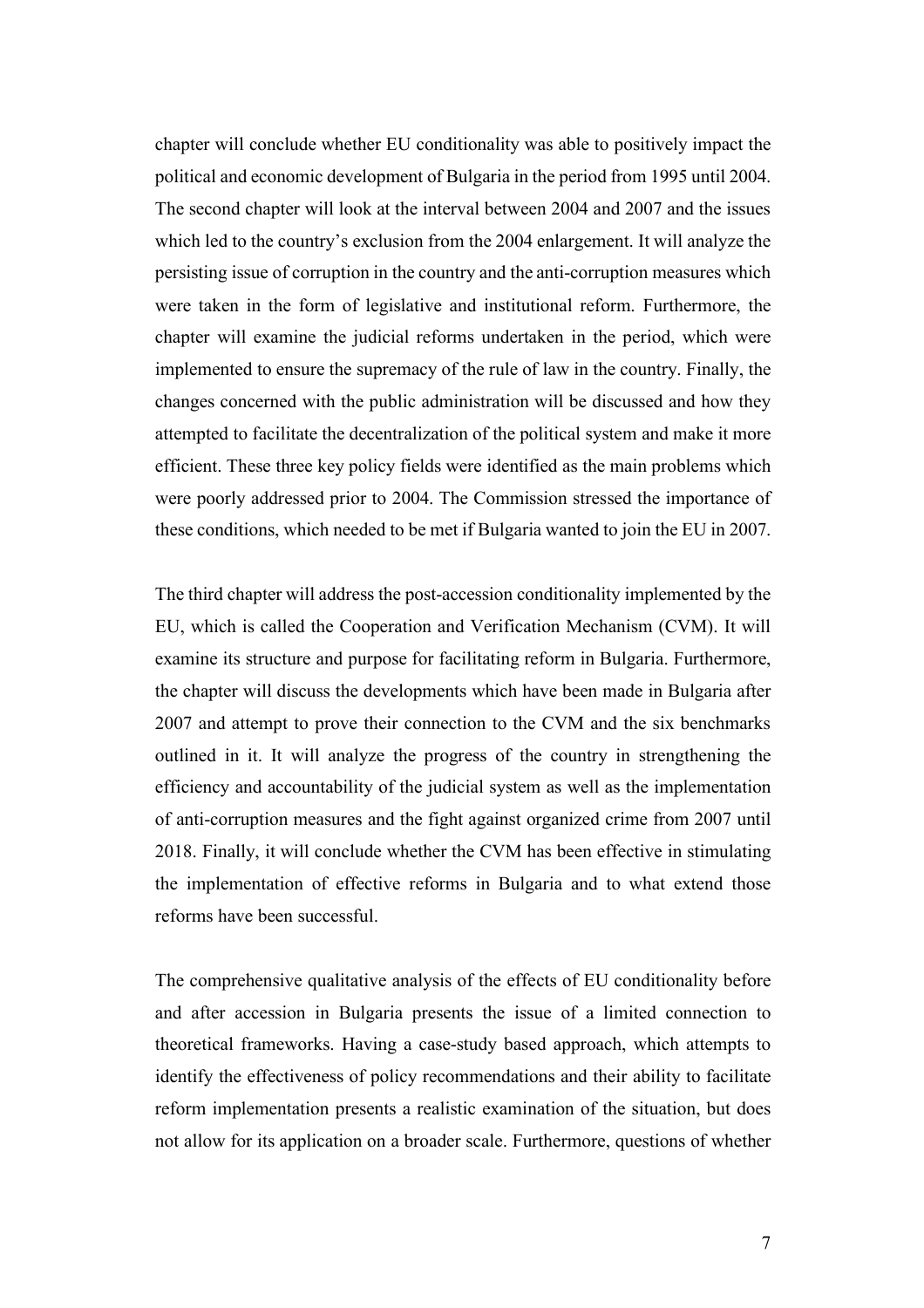EU conditionality was the main stimulator of the reform process in the country or whether the main reasons behind the changes were the political, social and economic climates during the examined periods can be difficult to answer, as it is difficult to evaluate the respective share in the restructuring process. Nevertheless, the paper does have value in exploring the role of EU conditionality in the way it is being used to encourage legislative and institutional improvement. The comprehensive analysis of a case study contributes to evaluation of the practical value of conditionality.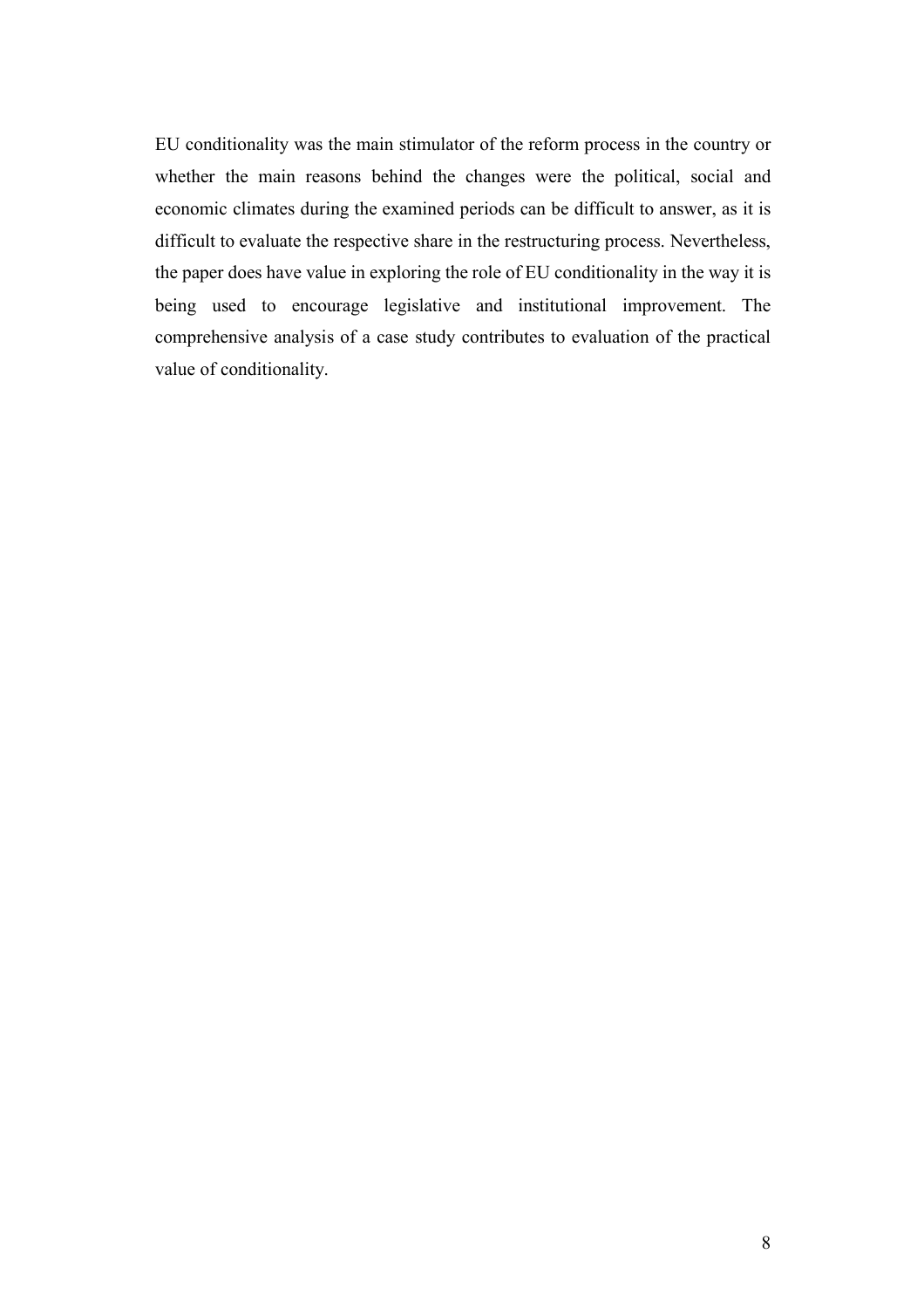## **1. Bulgaria and EU political and economic conditionality between 1995 and 2004**

Following EU conditionality led to the accession of Bulgaria into the EU which in itself is viewed as a success for the country, however the question which will be discussed relate more to whether this conditionality had a positive effect on Bulgaria's democratization process and economic development in the period from when it applied for EU membership until the Big Bang enlargement. In order to do this a definition and understanding of what EU conditionality is will be needed. Firstly, it is the main tool of the European enlargement process which is used to shape the domestic structure of the state prior to an eventual membership. It is implemented through progressive attempts to transfer EU laws and norms to a specific country, in this case Bulgaria.<sup>3</sup> Schimmelfennig and Sedelmeier describe it as a system in which a state is rewarded in various ways, usually financially or through trade access, for completing the conditions put forward by the  $EU<sup>4</sup>$  In this way a type of learning process is created in which EU norms and laws are adopted and a state is primed to join the union. Moreover, the EU specifies that a country is only eligible to become a member if and when it has a sustainable democratic political system and a functioning market economy. Thus, in the case of a postcommunist country like Bulgaria, the aspects of conditionality addressed democratic deficits and the economy of the country, both of which had to be improved in order for the country to fulfill the Copenhagen criteria. <sup>5</sup> The biggest reward which Bulgaria would receive in return was EU membership. This incentive was powerful normatively as well, as joining the EU would mark Bulgaria's successful transition from a communist legacy to a country, which is a part of the West. Therefore, this chapter of the paper will deal with the impact EU conditionality for Bulgaria had on the political system of the country, or more broadly the democratization of the country, and the impact on the economy,

<sup>&</sup>lt;sup>3</sup> Frank Schimmelfennig and Ulrich Sedelmeier. 2004 "Governance by conditionality: EU rule transfer to the candidate countries of Central and Eastern Europe". *Journal of European Public Policy.,* p. 662

<sup>4</sup> Ibid.

<sup>&</sup>lt;sup>5</sup> Aneta Spendzharova. 2003. "Bringing Europe in? The Impact of EU Conditionality on Bulgarian and Romanian Politics". *Southeast European Politics.,* p. 145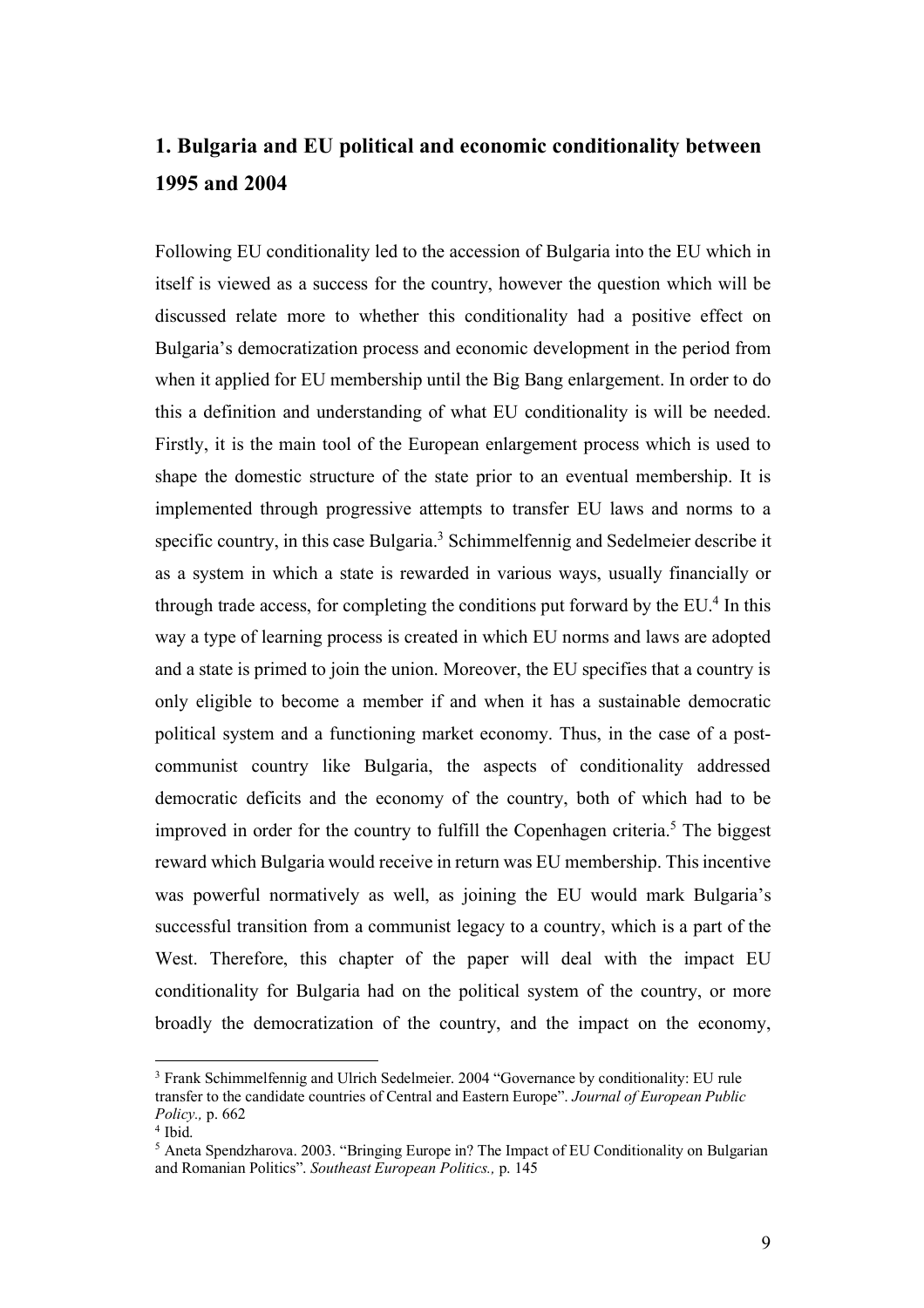meaning the transition to a functioning market economy. It will examine the legislative changes undertaken during the Videnov government, the Kostov government and the Simeon II government, which meant to ensure democracy in the country is sustainable and protected. It will also examine the main legislative changes enacted in order to facilitate the transition of the country to a functioning market economy capable of dealing with competitive pressure in the EU as well as the implementation and the importance of the four freedoms in in their role to solidify the success economic transition and the ability of Bulgaria to adopt EU law effectively.

### 1.1 Impacts of EU democratic conditionality in Bulgaria from 1995 until 2004

EU democratic conditionality for Bulgaria meant to address the most pressing issues related to the communist legacy. Adherence to these conditions was mandatory, because it facilitated and ensured the successful adaption of the *acquis communautaire,* the most crucial process on the road towards EU membership. The EU identified several major areas which Bulgaria had to address in order to fulfill the conditions. They included problems like corruption in high levels of government, administrative and institutional reform and the creation of civil service law, ensuring transparency and accountability in government and the improvement of the efficiency of the public service.<sup>6</sup> Furthermore, issues relating to the respect for human rights and the rights of minorities, the independence of the judiciary and the supremacy of the rule of law as well as the division and balance of power between the three branches of the state (legislative, executive, judiciary) were also main points of concern.7 As EU membership was a top priority for any government in power in the country, starting from the Socialist government of Zhan Videnov in 1995 which initiated the process of EU membership up until the government of Simeon II which completed the process. Furthermore, pre-accession economic assistance funds such as the PHARE plan (Poland and Hungary: Assistance for

 <sup>6</sup> Stanimir Alexandrov and Latchezar Petkov. 1997. "Paving the Way for Bulgaria's Accession to the European Union". *Fordham International Law Journal.,* p. 595

<sup>7</sup> Ivan Nechev. 2004. "The Political Challenges Facing the Integration of Bulgaria into the European Union". *Papeles del Este.,* p. 9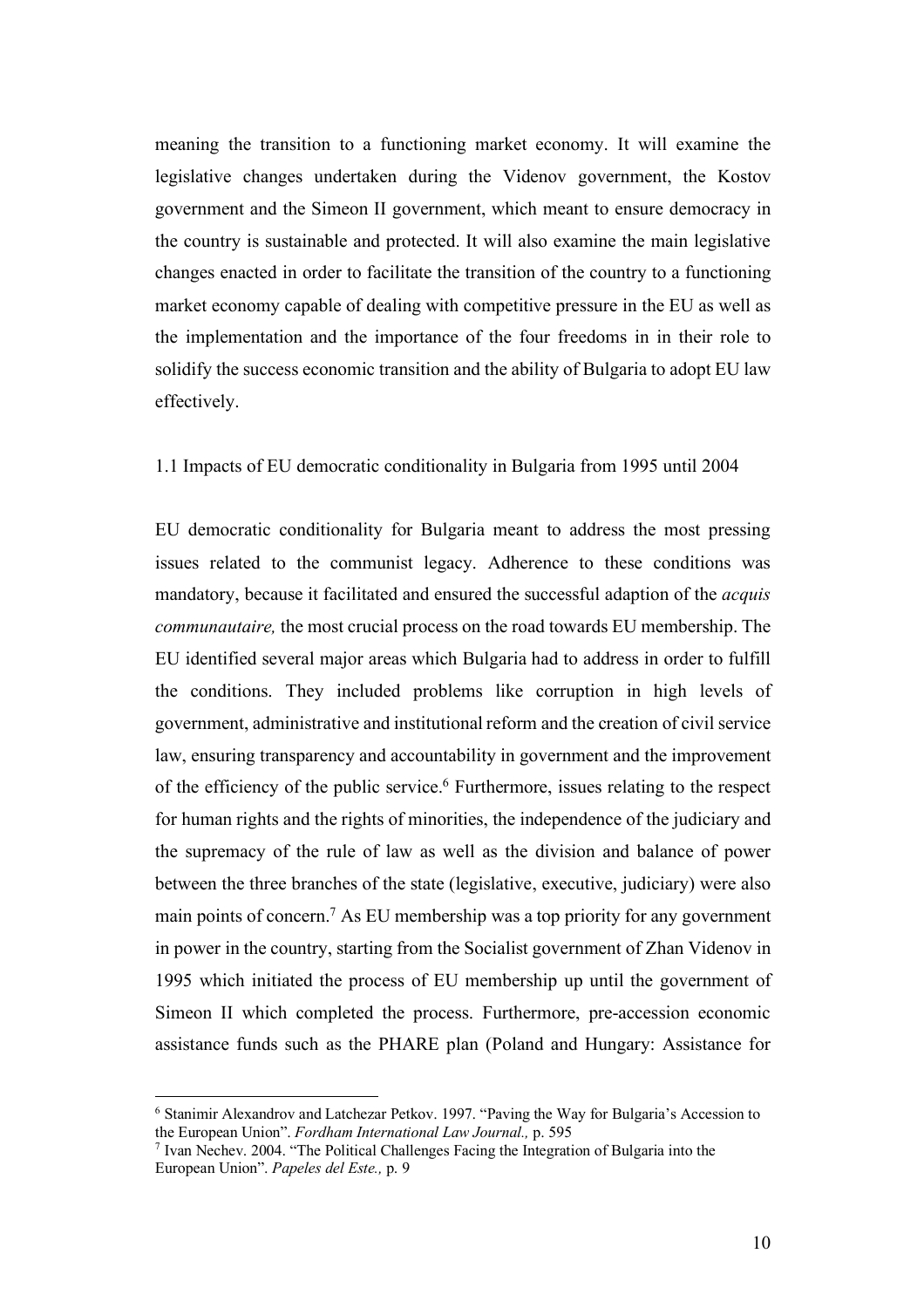Restructuring their Economies), which was expanded to include Bulgaria, Romania and the other Central and Eastern European Countries (CEEC) as well, also had a political conditionality to it. Despite the fact it was mainly a tool to aid the transition to a functioning market economy, assistance was granted depending on the fulfillment of some political conditions as well, such as respect for human rights and a constitutional reform.8 Given these important aspects of the position of the country, measures towards complying with the democratic conditionality of the EU were taken immediately after the application process began in 1995. The new constitution Bulgaria had adapted in 1991 had to be revisited and amended in order for these issues to be solved.

On the surface, the efficient implementation of the 1991 constitution and the discussions of possible amendments to bring it closer to EU law seemed to be a key priority for the state governments from 1995 onwards. The newly adopted constitution did serve as a guarantor of democracy and free and fair elections were held without the occurrence of problems. However, there were issues which needed to be addressed in order to ensure that democracy will hold up in Bulgaria in the future. Thus, discussions on amendments and efficient implementation were common both for politicians and academics. The areas in which negotiations occurred related mostly to the institutions, the balance of power and the judiciary. Firstly, in 1995, there were questions about the role of the president and the strengthening of his power, so that he could serve as a balance between the government and the people.9 For example, there were discussions about whether he should be able to call for referendums and whether his veto power should be immune to overruling by the parliament. By doing so, it would allow the head of state to be a part of the legislative process.<sup>10</sup> This was believed to be a possible step towards making sure the governments in power can be held accountable are

 <sup>8</sup> Antoaneta Dimitrova. 2015. "The Effectiveness and Limitations of Political Integration in Central and Eastern European Member States: Lessons from Bulgaria and Romania". *MAXCAP.,* pp. 8-9

<sup>9</sup> Evgeni Tantchev. 1997. "Constitutional Implications of Bulgaria's Accession to the European Union (The Constitution of 1991 and the Accession of Bulgaria to the European Union)". S*ofia: Sofia University "St. Cl. Ohridski" Law School*., p.13  $10$  Ibid., p. 14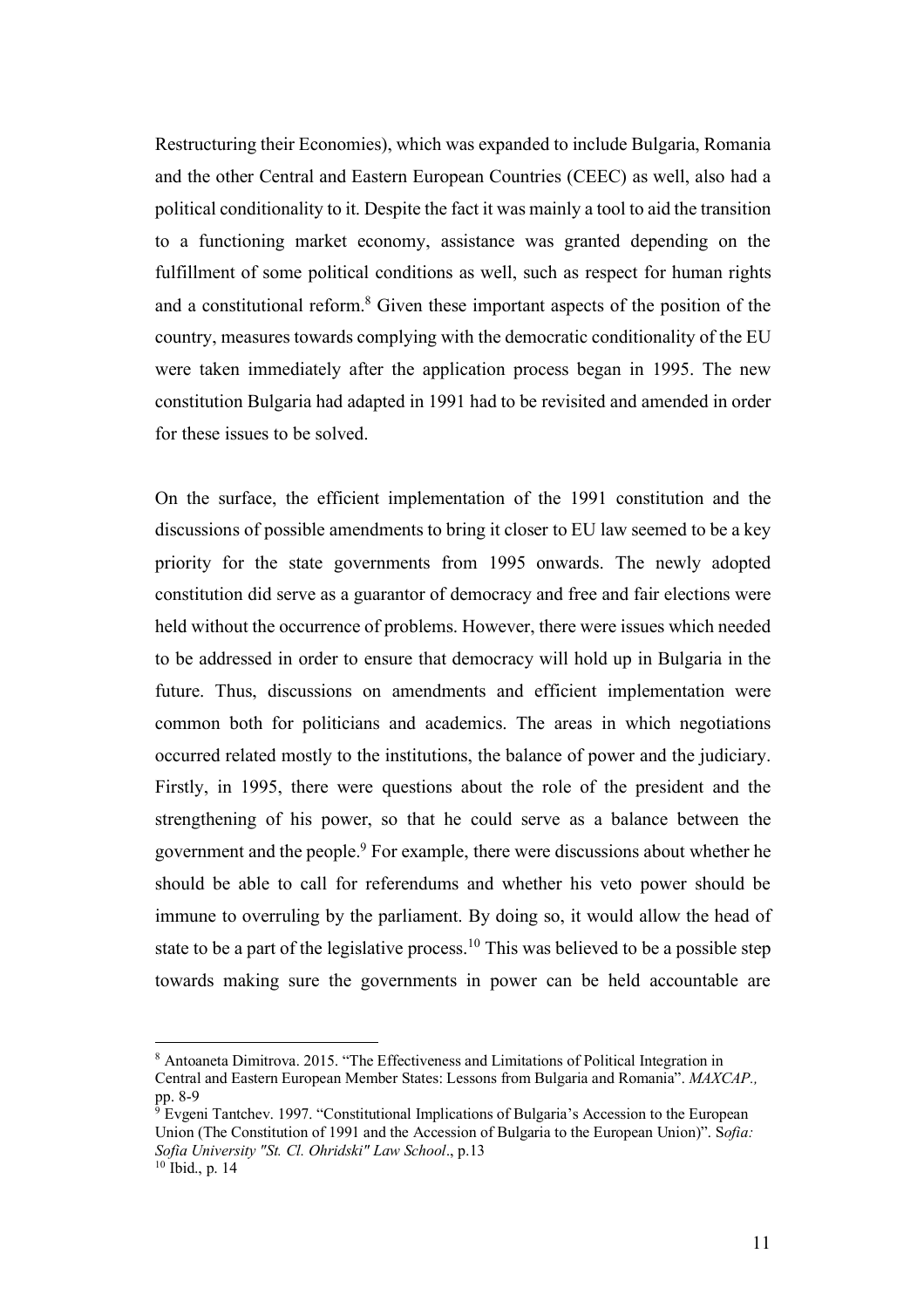restricted from holding too much power. However, these propositions were not accepted as it was believed they would change the political system of the country, moving it away from being a constitutional parliamentary democracy to a more presidential one or a type of hybrid system.11 By doing so, the actual problems of the inefficiency of institutions and the checks and balances in the system would not be addressed properly. Furthermore, these early discussions were used more as a political tool by the different political parties to gain support before an upcoming presidential election in 1996. They did not carry much weight and it was still the very first stage of EU negotiations. The period from 1995 up until the Zhan Videnov governments resignation in 1996 can be characterized more as a time when the ideas of reforms and possible EU membership were used by political elites to gain legitimacy. This was problematic, as no real development towards fulfilling EU conditionality were made. After the early 1997 elections, more substantial dialogue was possible.

The new government of Ivan Kostov truly began a reform process in order to comply with the Copenhagen criteria and move Bulgaria closer to EU membership. Firstly, the balance of power and checks and balances had to be addressed, as their efficiency were a main concern for the EU. This led to the proposition for the creation of an Ombudsman, who would allow for both a strengthening of individual rights as well as the creation of a constitutional check to the powers of the government.12 What is more, most member-states had an Ombudsman in their constitution and it seemed as an elegant step in the right direction for the country, bringing it closer to EU norms.<sup>13</sup> Bulgaria would begin to resemble a state which would fit in the organization and at the same time would actually effectively address an issue within its democratic system. The Ombudsman amendment was very slowly introduced, with the constitutional amendment being adopted in 2003, however it was very effective in addressing democratic conditionality.<sup>14</sup> It was a big step towards the further strengthening of the Bulgarian democracy and a policy,

 $11$  Ibid.

<sup>12</sup> Ibid., p.1

 $13$  Ibid.

<sup>14</sup> Bulgarian Parliament. 1991."Народно събрание на Република България – Конституция*"*.

Available at: https://www.parliament.bg/bg/const [Accessed 10<sup>th</sup> of April, 2019].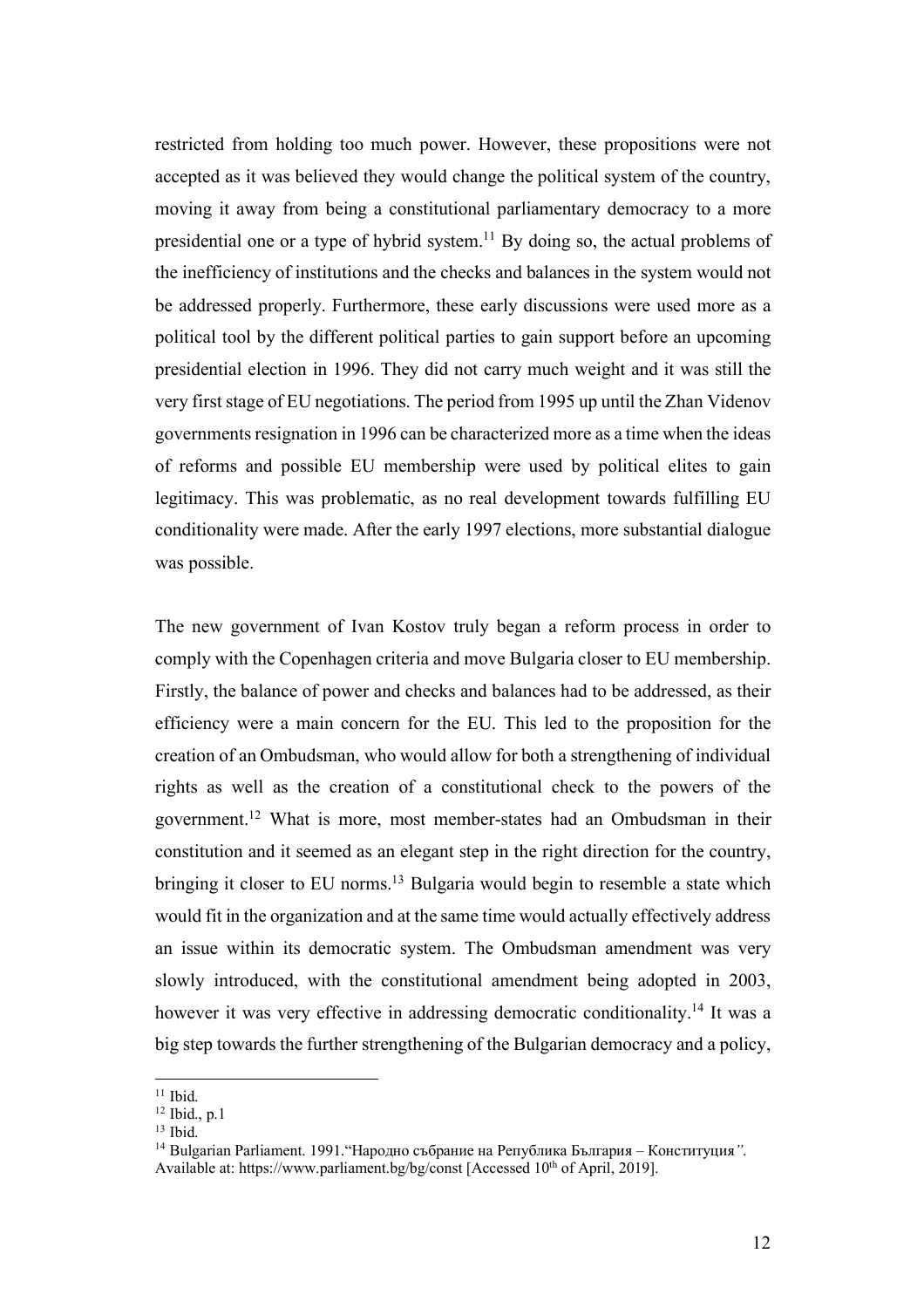which brought the country closer to fulfilling the Copenhagen criteria. Even though it was a simple amendment, it carried a lot of weight, as an Ombudsman directly deals with individual rights. Moreover, being an independent political organ, the Ombudsman had the power to hold government accountable on behalf of the population. Thus. it improved the efficiency of the political system, as the power of the people was strengthened. In this sense EU conditionality was effective and positive for the country in the early stages of Bulgaria's application to the organization. It motivated the implementation of reforms, which solidified the democratic political system.

In order to further strengthen democracy in the country and tackle the issues outlined previously, administrative reforms were also needed. More efficiency and transparency in the system had to be realized. It was also important for economic reasons because administrative efficiency was essential in order for Bulgaria to receive financial "rewards" from the EU for completing conditions. The public administration had to have the ability to effectively absorb funds. <sup>15</sup> Again, the Kostov government managed to implement such reform even though they had been in discussion since 1995. The administration was depoliticized in order to completely separate it from the possible influence of political elites.<sup>16</sup> This guaranteed that people working in the bureaucracy would have the necessary qualities needed for their profession, it guaranteed professionalism in the system as well as independence. By doing so a more effective administration was created which in itself makes a democracy more sustainable. What is more, four additional legislative acts, the Administration Act of 1998, the Civil Service Act of 1999 and the 1999 Local Self-Rule and Local Administration Act, further specified penalizing rules for civil servants under specific situation, their particular competences and most importantly placed their work under the supervision of a new institution, the State Administrative Commission.17 This was a major improvement of the administration which introduced more transparency and

 <sup>15</sup> Aneta Spendzharova. 2003. "Bringing Europe in? The Impact of EU Conditionality on Bulgarian and Romanian Politics". *Southeast European Politics*., p. 149

<sup>&</sup>lt;sup>16</sup> Antoaneta Dimitrova and Rilka Dragneva. 2001. "Bulgaria's road to the European Union: Progress, problems and perspectives" *Perspectives on European Politics and Society.,* p.92  $17$  Ibid.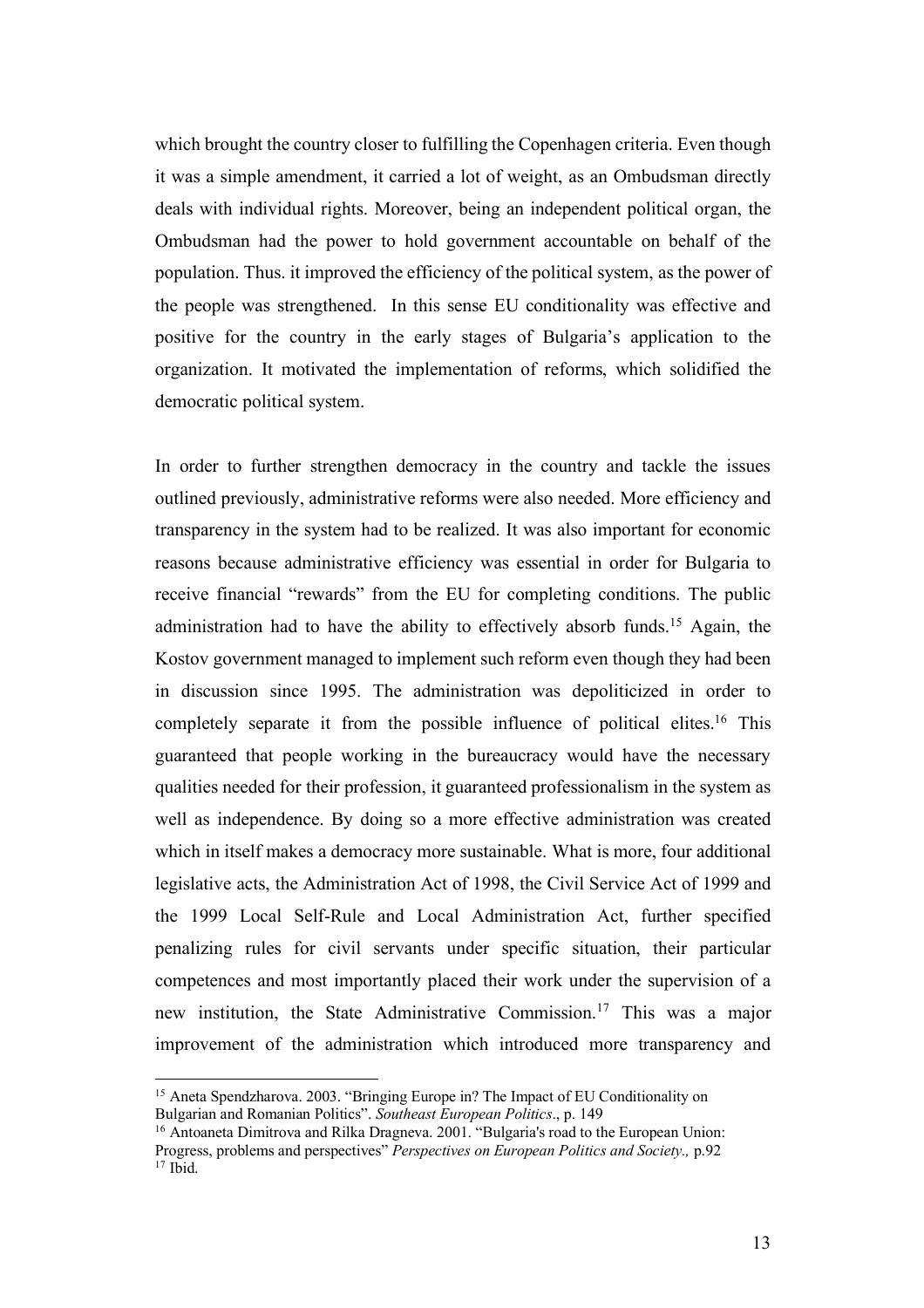accountability to the system. Accompanied by the creation of a new institution with the power to oversee the administration, the fragile democracy in place since 1989 was further strengthened. What is more, these reforms illustrated the commitment of Bulgaria to comply with EU political conditionality and the Copenhagen criteria. Again, the EU's conditionality proved to be effective and served as a positive transforming actor for democracy in Bulgaria, as the implemented reforms were directly linked to the attempts of accomplishing the goal of membership.

The advancements Bulgaria made towards fulfilling EU conditionality and moving closer to formal accession negotiations with the EU could be best measured through the European Commission's regular reports on Bulgaria. The first report was released in 1997.18 Although it did signify that the democratic nature of the country was strengthened, there were serious concerns about the lack of reform in the judiciary system, the protection of the rights of minorities and the biggest problem: corruption.19 Thus, the Commission decided to monitor the developments concerned with the EU conditionality more closely. Unfortunately, this meant that for Bulgaria the formal accession negotiations were postponed and they did not begin in 1997 the same way they did for the other CEEC's. <sup>20</sup> After the change in government in 1997 and the implementation of the reforms by the Kostov administration outlined previously, alongside other reforms as well, the situation changed drastically. In the reports issued from 1999 though 2003 Bulgaria was acknowledged for making substantial advancements in the problematic policy fields. For example, the largest minority in the country, the Turkish minority, was politically represented with the creation of a party (The Movement for Rights and Freedoms) which has been a part of all ruling coalitions after.<sup>21</sup> The 2003 report also stated that since the Kostov government and the Simeon II government have been in power significant advancements in one of the most crucial problems of the country, the judiciary, had also occurred. Legislation passed from 2000 until 2003

<sup>&</sup>lt;sup>18</sup> Gergana Noutcheva and Dimitar Bachev. 2008. "The Successful Laggards: Bulgaria and Romania's Accession to the EU". *East European Politics and Societies: and Cultures.,* p. 121  $19$  Ibid.

<sup>20</sup> Ibid., 122

<sup>&</sup>lt;sup>21</sup> Antoaneta Dimitrova and Rilka Dragneva. 2001. "Bulgaria's road to the European Union: Progress, problems and perspectives" *Perspectives on European Politics and Society.,* p.90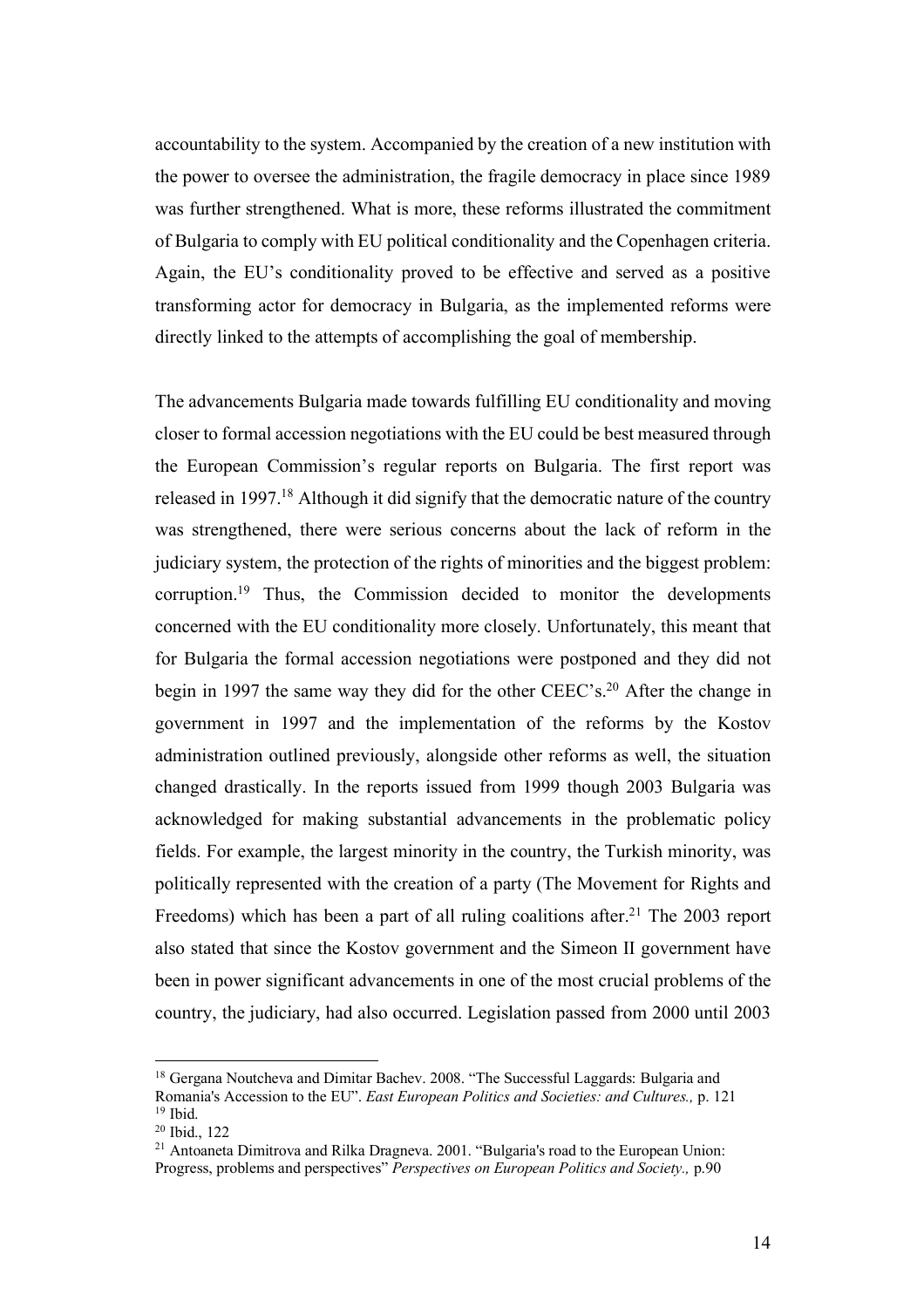under the Simeon II government, coming to power in 2001, has made the process of electing magistrates more transparent by specifying the criteria under which their appointment was made as well as the circumstances under which they can be dismissed or promoted.<sup>22</sup> Furthermore, the creation of the Committee of Attestations and the Committee on Proposals ensured a system of control and oversight.23 What was still needed according to the report however was the assurance that the judicial system is properly functioning in practice. More was needed in order to guarantee there were no political links and preferences.<sup>24</sup> The other significant issue still not resolved by 2004 relating to the democratic conditionality of the EU was the concern for corruption. The reports once again state that gradual progress from 1997 until 2004 to tackle corruption has been made, but still more was required. A National Strategy against Corruption was implemented in 2001 and in 2003 an Action Plan to act against it extended the legislation.25 Nevertheless, bribery, abuse of official positions, corruption in the private sector and tax evasion were identified as main problems which still have not been solved. This presented a limitation both for the ability of Bulgaria to address serious concerns, but also for EU conditionality, which did not seem to have the ability of encouraging transformation of deeply rooted problems.

Despite the remaining difficulties, the Commission reports from 1999 onwards state that Bulgaria was able to fulfill the democratic conditions of the Copenhagen criteria and that the government in power since 1997 was committed to joining the EU. This could be further confirmed by the fact that Bulgaria began formal negotiations after the Helsinki summit at the end of 1999, with six chapters of the *acquis communautaire* being opened.<sup>26</sup> This symbolized a recognition of the progress Bulgaria has made, especially during the Kostov government. The democratic conditionality of the EU is a major part of the Copenhagen criteria and

 <sup>22</sup> European Commission. 2004. "Regular Report on Bulgaria's Progress towards accession"., pp. 16-19

 $23$  Ibid.

 $24$  Ibid.

<sup>25</sup> Ibid., p. 20

<sup>&</sup>lt;sup>26</sup> Antoaneta Dimitrova and Rilka Dragneva. 2001. "Bulgaria's road to the European Union:

Progress, problems and perspectives" *Perspectives on European Politics and Society.,* pp. 85-86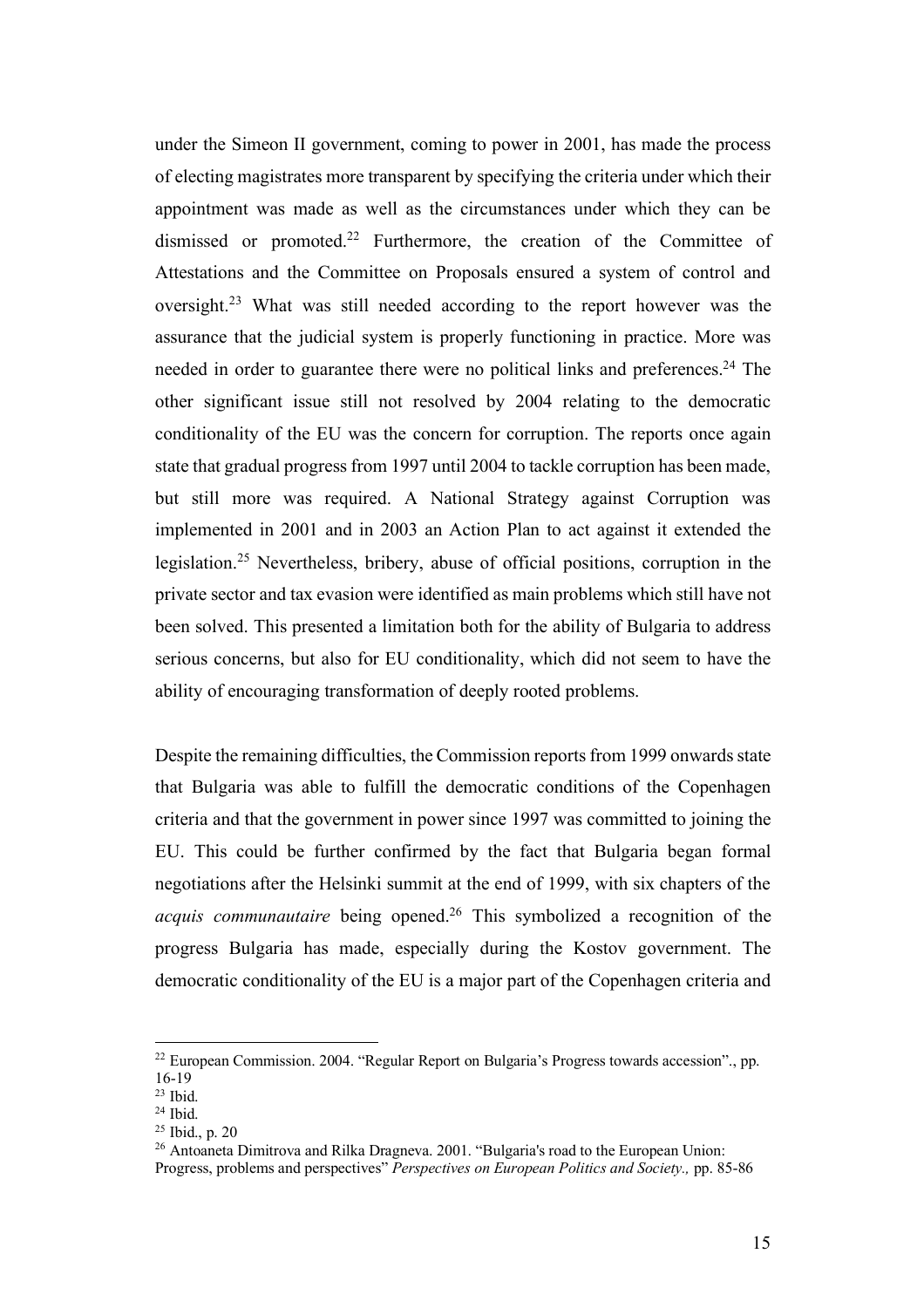the beginning of the official negotiations certifies that according to the EU democracy was guaranteed and safeguarded in Bulgaria. Thus, EU conditionality was successful in facilitating political development. Economically, however, things were different. The economic conditionality of the EU meant that a country which wanted to join the union had to have a functioning market economy, as described in the Copenhagen criteria. <sup>27</sup> This presented more persistent problems for Bulgaria, which would have implications for why it was not able to join the EU in 2004.

1.2 Impacts of EU economic conditionality and the four freedoms in Bulgaria from 1995 until 2004

EU economic conditionality is understood in terms of two aspects of the Copenhagen criteria: a country can become a member state only if and when it has (1) a functioning market economy and (2) the ability to handle the competitive pressure within the EU.28 At the moment of Bulgaria's application in 1995, the country had six years of democracy in which structural reforms to the economy have been stagnant , with a lack of commitment of the political elites to reform the banking sector and banking supervision, to support the transparent and fair privatization and to attract Foreign Direct Investment (FDI). <sup>29</sup> Furthermore, the slow economic development resulting from the post-communist negligence culminated in an economic crisis in 1996 and 1997, which further crippled the Bulgarian economy and made the enforcement of reforms needed to adhere to EU economic criteria even more difficult to realize. <sup>30</sup> The crisis saw inflation rise to 1200% in 1997 and GDP growth declined by 10% in 1996 and 7% in 1997.31 This by itself made it much more difficult to conform to EU conditionality and was the main reason for why formal negotiations had to be postponed for two years. What

 <sup>27</sup> Aneta Spendzharova. 2003. "Bringing Europe in? The Impact of EU Conditionality on Bulgarian and Romanian Politics". *Southeast European Politics*., p.145

<sup>28</sup> European Commission. 2004. "Regular Report on Bulgaria's Progress towards accession"., p. 24

<sup>&</sup>lt;sup>29</sup> Stanimir Alexandrov and Latchezar Petkov. 1997. "Paving the Way for Bulgaria's Accession to the European Union". *Fordham International Law Journal.,* pp. 594-598

<sup>30</sup> World Bank. 2005. "Bulgaria: The road to successful EU integration"., p. 26-28

<sup>&</sup>lt;sup>31</sup> European Commission. 2000. "Regular Report on Bulgaria's Progress towards accession".

p. 25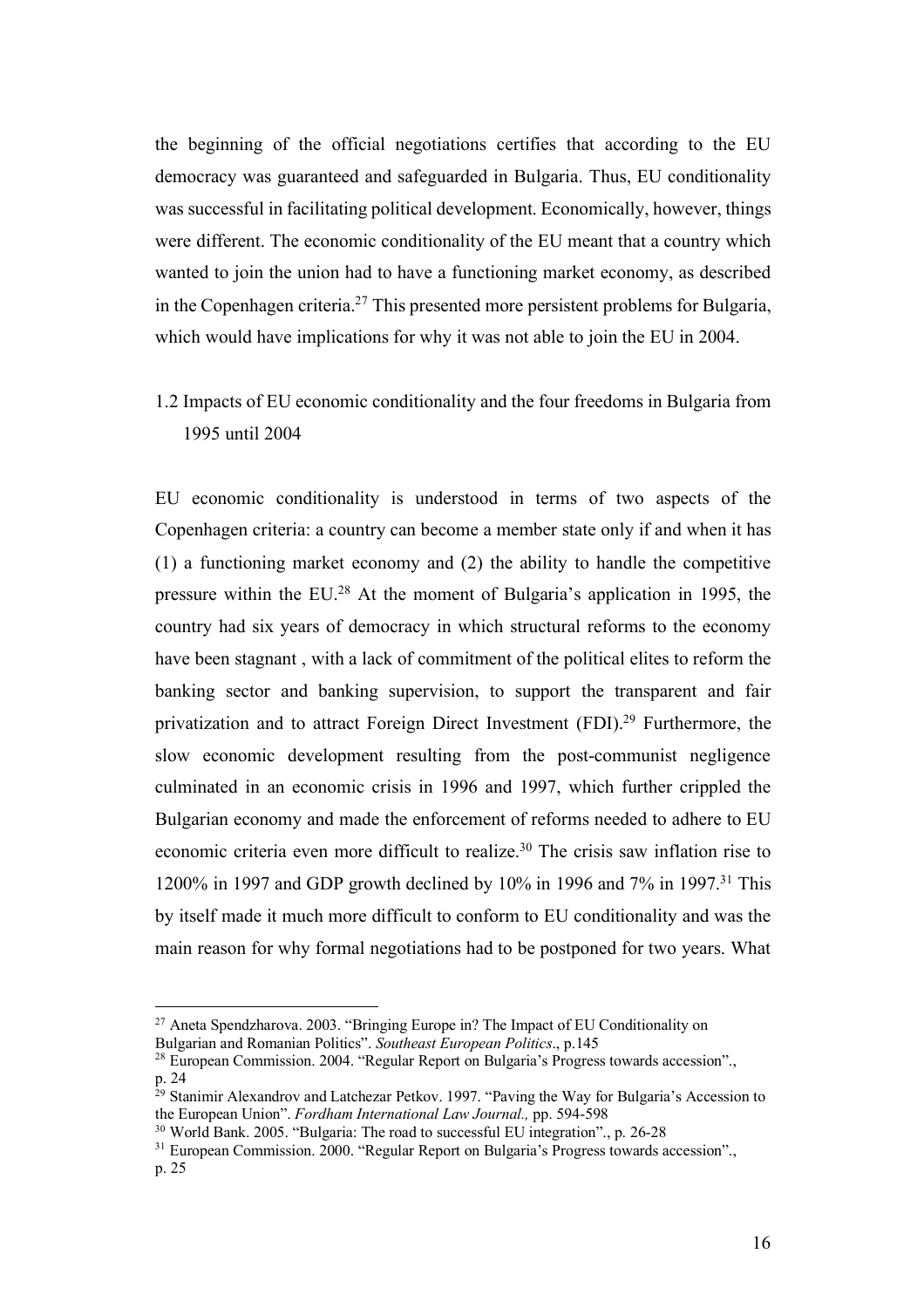calmed the economic crisis was the interference of the IMF in 1997 and the creation of a currency board, fixing the Bulgarian lev to the German mark.<sup>32</sup> The positive impact of this development was evident the following year, as inflation was down to 40% and further down to 3% in 1999, while GDP growth was 3,5% and 2,9% in those years, respectively.<sup>33</sup> These initial stages of economic recovery were accompanied by the change in leadership, with the Kostov government coming to power in 1997, making it possible for real economic reform to begin in the framework of EU conditionality.

The structural reforms composed of an initial price liberalization and privatization of previous nationally owned establishments.34 This stimulated the development of the private sector and of businesses, which further contributed to economic growth. Economic development was evident in 1999 and 2000 when the private sector in the economy contributed more than 60% to growth and more than 50% of stateowned enterprises had been privatized, with a large percentage of them being in the industrial sector.35 Furthermore, with the implementation of the currency board in 1997 stability was ensured through rigorous fiscal policy. The budget deficit under the Kostov government had also been handled efficiently, with it being 12% during the crisis and  $0.9\%$  in 1999.<sup>36</sup> All of these reforms pointed to the fact that the economic crisis had been solved, however its effects were severe enough to significantly slow down Bulgaria's development of a functioning market economy which would be able to cope with the competition in the EU. Thus, the country report by the Commission in 2000 concluded that despite the improvements, Bulgaria still had a long way to go in achieving the economic conditionality outlined in the Copenhagen criteria. Nevertheless, the immediate measures taken under the Kostov government to effectively implement economic reform were stimulated not only by the crisis, but by the EU's support mostly in the form of conditionality. The incentive of the possibility to join the EU sooner rather than

<sup>&</sup>lt;sup>32</sup> Antoaneta Dimitrova and Rilka Dragneva. 2001. "Bulgaria's road to the European Union:

Progress, problems and perspectives" *Perspectives on European Politics and Society.,* pp. 86-87  $33$  World Bank. 2005. "Bulgaria: The road to successful EU integration"., p. 25

<sup>34</sup> Ibid., p. 30

<sup>&</sup>lt;sup>35</sup> European Commission. 2000. "Regular Report on Bulgaria's Progress towards accession"., p. 28 <sup>36</sup> Ibid., p. 27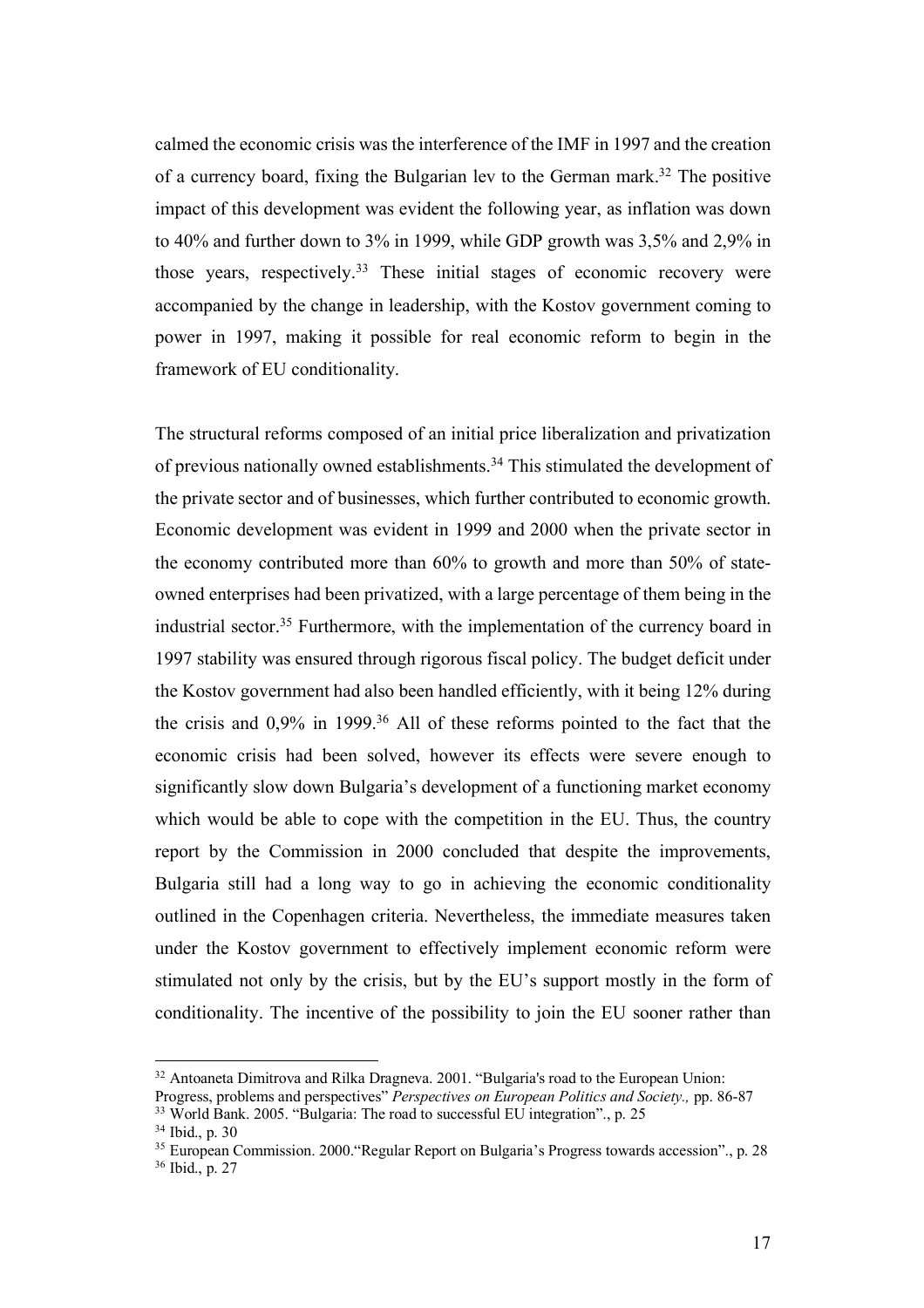later was a priority for the Kostov government and for the Simeon II government following it. Thus, EU conditionality had an important role in Bulgaria's economic development.

With the Simeon II government coming to power in 2001 the economic situation was further enhanced and to stimulate its growth more reforms took place. At this stage however, economic transformation was related more to implementing and preparing the country for the four freedoms of the EU. Once again this included the evaluation of the existing legislation and the introduction of new legislation, which would ensure that the free movement of goods, services, people and capital will not be a problem once Bulgaria joined the EU. The adoption of the *acquis communautaire* required the synchronization of Bulgarian law and EU law. Therefore, these four freedoms were important for three main factors: firstly, they were needed to ensure Bulgaria's economic development, secondly, they are an important part of certifying Bulgaria has a functioning market economy and has the ability to cope with competitive pressure in the EU and lastly, they are an essential part of adopting EU law, the main condition to be completed by a candidate before accession.

On the free movement of goods Bulgaria had to introduce reforms mostly related the norms and standards of products, which meant that coordination with the EU norms and standards was needed.<sup>37</sup> Reforms were introduced steadily from 2001 until 2004, mainly due to two factors. Firstly, due to time pressure to cope with EU conditionality and avoid scrutiny by the Commission by going through these reforms unproblematically and quickly. Secondly, to potentially being able to join other CEE countries which (at the time) were preparing to close negotiations in 2002 and sign an accession treaty in 2003. <sup>38</sup> The later did not happen, however legislation on food production (the Foodstuffs Act) and pharmaceuticals (the Act on Humanitarian Medicine and Pharmaceuticals and Pharmacies), which were two

 $37$  Kamen Velichkov. 2003. "Bulgaria's EU accession negotiations: achievements and challenges". *Papeles del Este.,* p. 4

<sup>&</sup>lt;sup>38</sup> Gergana Noutcheva and Dimitar Bachev. 2008. "The Successful Laggards: Bulgaria and Romania's Accession to the EU". *East European Politics and Societies: and Cultures.,* p.123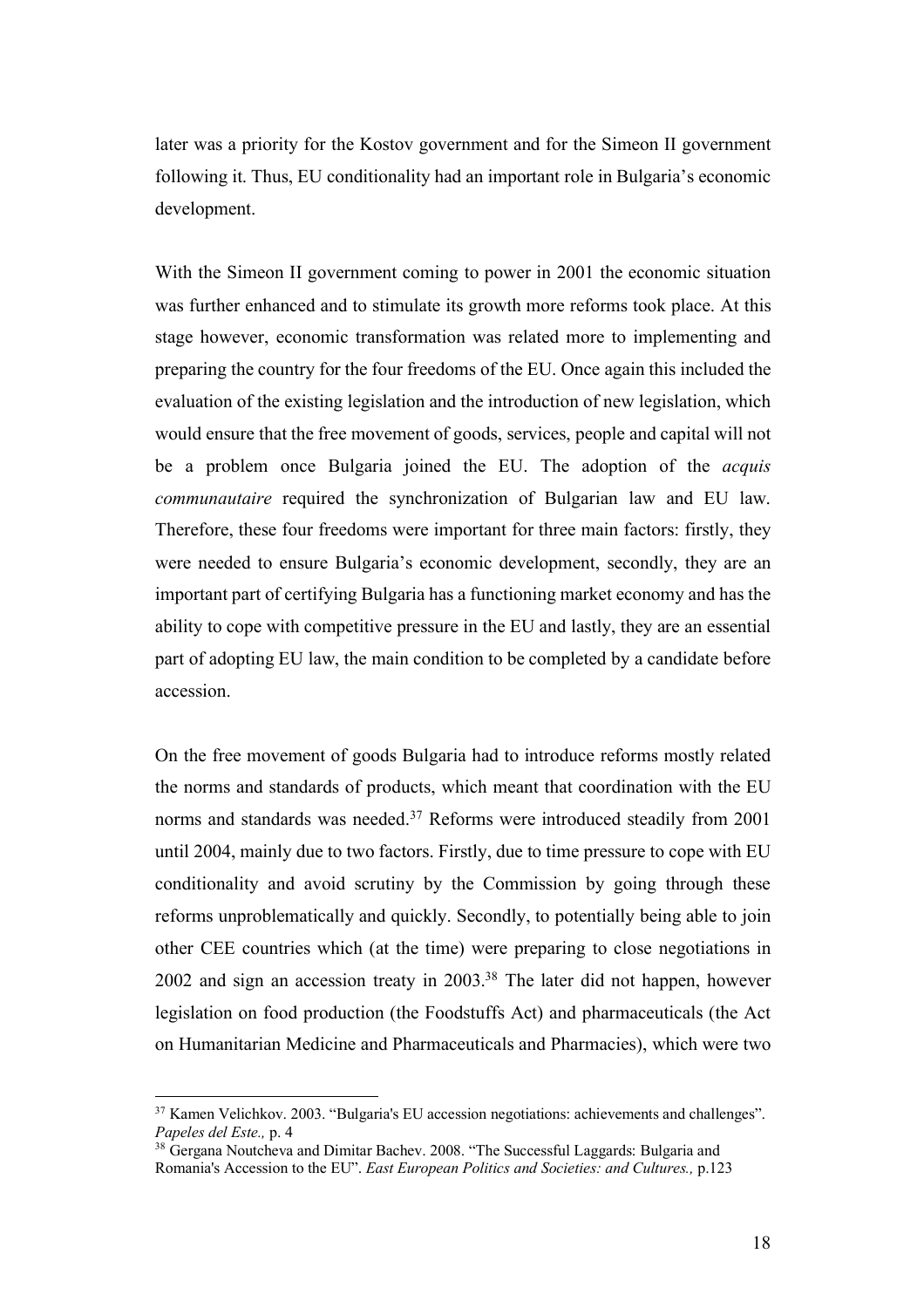of the main "risk groups of goods" identified by the Commission in 2000, were implemented effortlessly by 2003.39 Most importantly however was the introduction of legislation concerned with technical legislation (packaging, labeling, production process, etc.). This was also the area with the most laws in Bulgaria and where the most synchronization with the EU was needed.<sup>40</sup> The Act on the Technical Requirements of goods was the main reform, however a set of accompanying legislatures had to be introduced as well. They were important for the completion of the Single Market and the adequate integration of Bulgaria in the Single Market once in joined the EU. The laws were known as the New Approach and Old Approach. They made sure that standards across the market are synchronized so that trade can happen smoothly without any barriers.<sup>41</sup> In this section Bulgaria had introduced twelve directives concerned with the New Approach and eight concerned with the Old Approach by 2004.42 With regards to the free movement of goods EU conditionality and scrutiny has stimulated the Kostov government and the Simeon II government to efficiently implement legislative reform which contributed to the creation of a market economy. What is more, with a legislature mirroring that of the other member states of the EU Bulgaria had come one step closer to also being able to deal with competitive pressure in the EU. Thus, economic conditionality for Bulgaria has been a substantial factor in Bulgaria's economic development up until 2004. The clear adoption of laws in line with EU conditionality is an indicator of the positive and successful effect of conditionality.

Ensuring the free movement of capital has been mostly guaranteed in Bulgaria since the first Commission report in 1997. The problems which existed were concerned with the limits to the possibility of outside capital coming into the country, but that was mostly due to the financial crisis.<sup>43</sup> After the currency board had been

 <sup>39</sup> Kamen Velichkov. 2003. "Bulgaria's EU accession negotiations: achievements and challenges". *Papeles del Este.,* p. 3

 $40$  Ibid. <sup>41</sup> Ibid., pp. 3-4

 $42$  Ibid.

<sup>43</sup> European Commission. 1997. "Commission Opinion on Bulgaria's Application for Membership of the European Union"., p. 47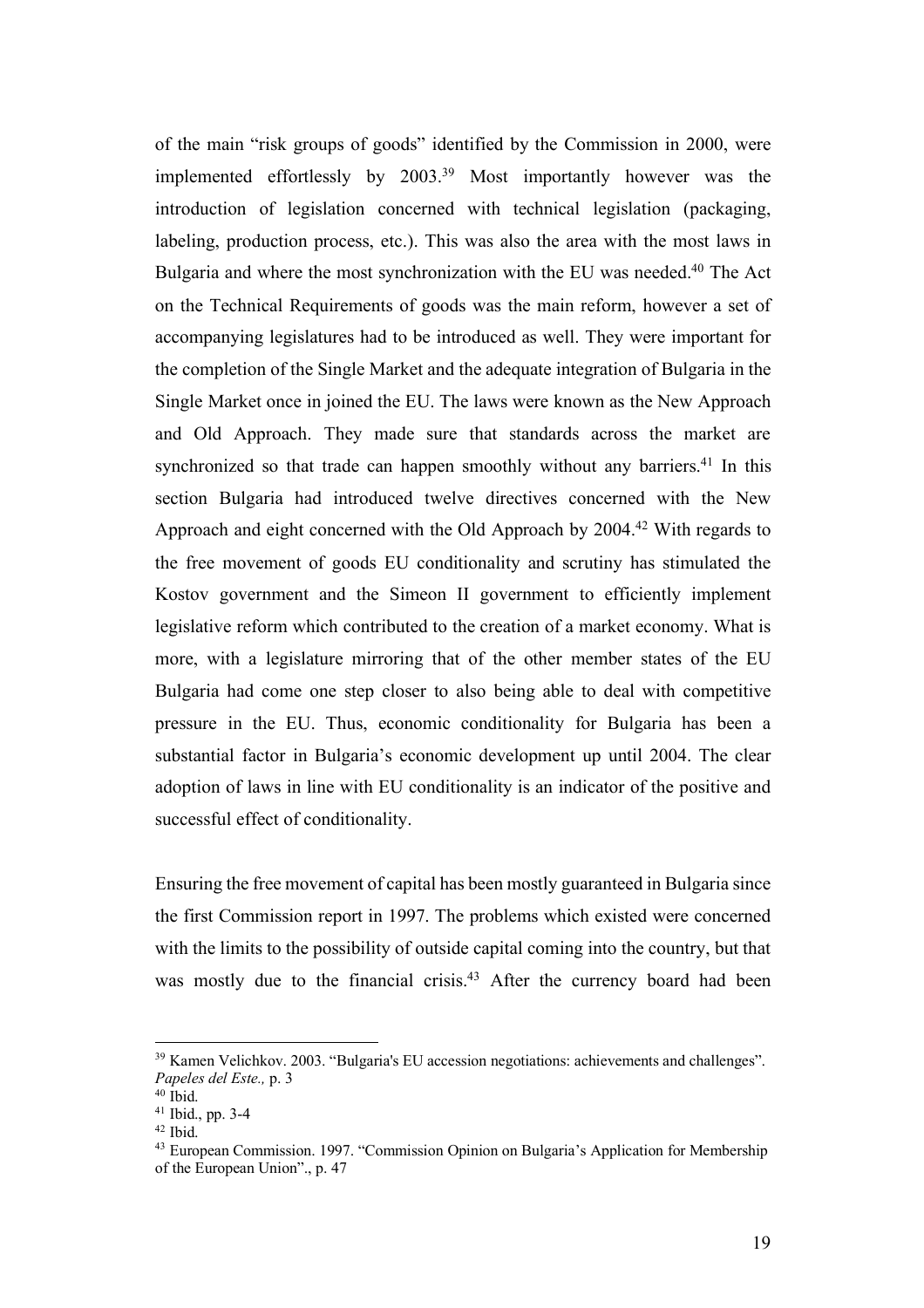introduced and the government had taken measures to deal with the crisis this problem had been mostly solved, as Commission reports since 2003 have stated.<sup>44</sup> Another problem was money laundering, which by itself is connected to one of the biggest criticisms of the EU against Bulgaria: corruption. However, by 2003 reports specified that with the introduction of the Money Laundering Act in 1996 and its strengthening in 2003, the law was able to grant banks and institutions more overseeing power, which addressed the issue.45 This contributed to the transparency and efficiency of the economic system and put measures in place which would prevent misbehavior and the possibility of a crisis. In 2001 and 2002 Bulgaria removed the final barriers in the way of free capital flows, as with them land ownership by non-Bulgarian citizens was allowed and capital exchange between citizens and non-citizens would be done at no additional cost.46 Judging by the conclusion made by the Commission at the end of 2003 and the legislation introduced by Bulgaria for the synchronization of Bulgarian movement of capital law with the *acquis communautaire* legislation*,* EU conditionality has supported Bulgaria's economic development. FDI increased from 480 million Euros in 1998 to 1,1 billion Euros in 2000 to 1,8 billion Euros in 2003.47 This indicated a major increase in investment from abroad, which contributed to the economy and exemplified that foreign businesses and individuals have begun to trust Bulgaria more in this time span. Without implementing new legislature, which is a process stimulated by EU conditionality, Bulgaria's economy would not have become more attractive for FDI inflows so quick.

Concerning the freedom to provide services the main issues related to the financial sector. Legislation on the banking sector and security, as well as protection of personal data, had to be brought in accordance with EU law. More bank regulations were needed to ensure transparency and prevent any future financial crisis, like the

 <sup>44</sup> European Commission. 2003. "Regular Report on Bulgaria's Progress towards accession"., p.48

<sup>45</sup> European Commission. 2004. "Regular Report on Bulgaria's Progress towards accession".,

p. 55

<sup>46</sup> Kamen Velichkov. 2003. "Bulgaria's EU accession negotiations: achievements and challenges". *Papeles del Este.,* p. 6

<sup>&</sup>lt;sup>47</sup> Giuliana Tulino. 2019. "Bulgaria - main challenges in the process of integration in the European Union". *I Mediterranei.,* p. 4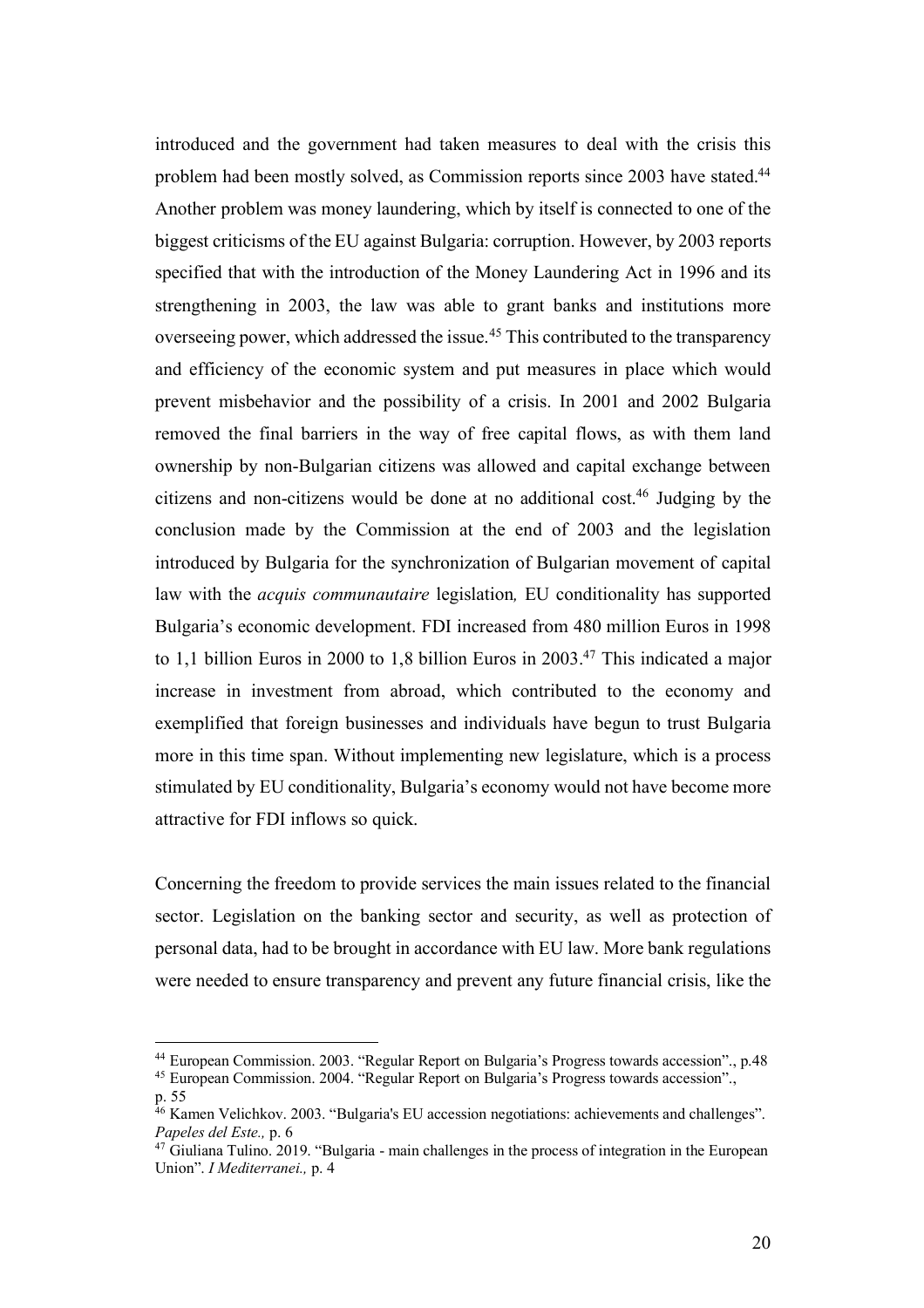one experienced in 1996.48 For this reason the main institution concerned with finance, the Bulgarian National bank (BNB), went through the most changes. The internal rules governing BNB had to be updated. Mainly, alterations to the way banking licenses were issued changed in order to make the process more rigid and translucent.49 Furthermore, more supervision was introduced when loans were given out, especially loans with a lot of capital at stake. Additional institutions like the Supervision Consultative Council and the National Insurance Council were created in order to enforce more control on banks.<sup>50</sup> All of these changes were initiated in order to strengthen the banking sector, which was very important for ensuring Bulgaria developed a functioning market economy. In terms of legislature connected to protection of personal data, advancements were only made after the election of the Simeon II government in 2001. A big part in the reform was played by the implementation of "the Council of Europe's Convention of protection of individuals in respect of automatic data processing".<sup>51</sup> This was a major step towards harmonizing Bulgarian laws with EU laws, since the protection of the consumer is a very important aspect of the EU. Thus, the modernization of legislature connected to it had important implications for separating Bulgaria from its communist legacy and moving the country into a situation in which the sustainable market economy could thrive. For this to be possible consumer protection was vital. Overall, progression in the field of services occurred between 2001 and 2003. The Commission did conclude in its regular report for 2004 that adoption of this part of the *acquis communautaire* has been mostly reached, however even more was needed to be done in data protection as well as investor compensation schemes. <sup>52</sup> The report states that a time period until 2009 has been established for the country to fully reach the standards for the freedom to provide services set out in EU legislation.<sup>53</sup> Despite this provisional time period progression had been made. EU conditionality and the incentive of joining the EU played the

 <sup>48</sup> Kamen Velichkov. 2003. "Bulgaria's EU accession negotiations: achievements and challenges". *Papeles del Este.,* p. 5

 $49$  Ibid., p. 6

<sup>50</sup> Ibid.

 $51$  Ibid.

<sup>52</sup> European Commission. 2003. "Regular Report on Bulgaria's Progress towards accession"., pp. 48-49

<sup>53</sup> Ibid.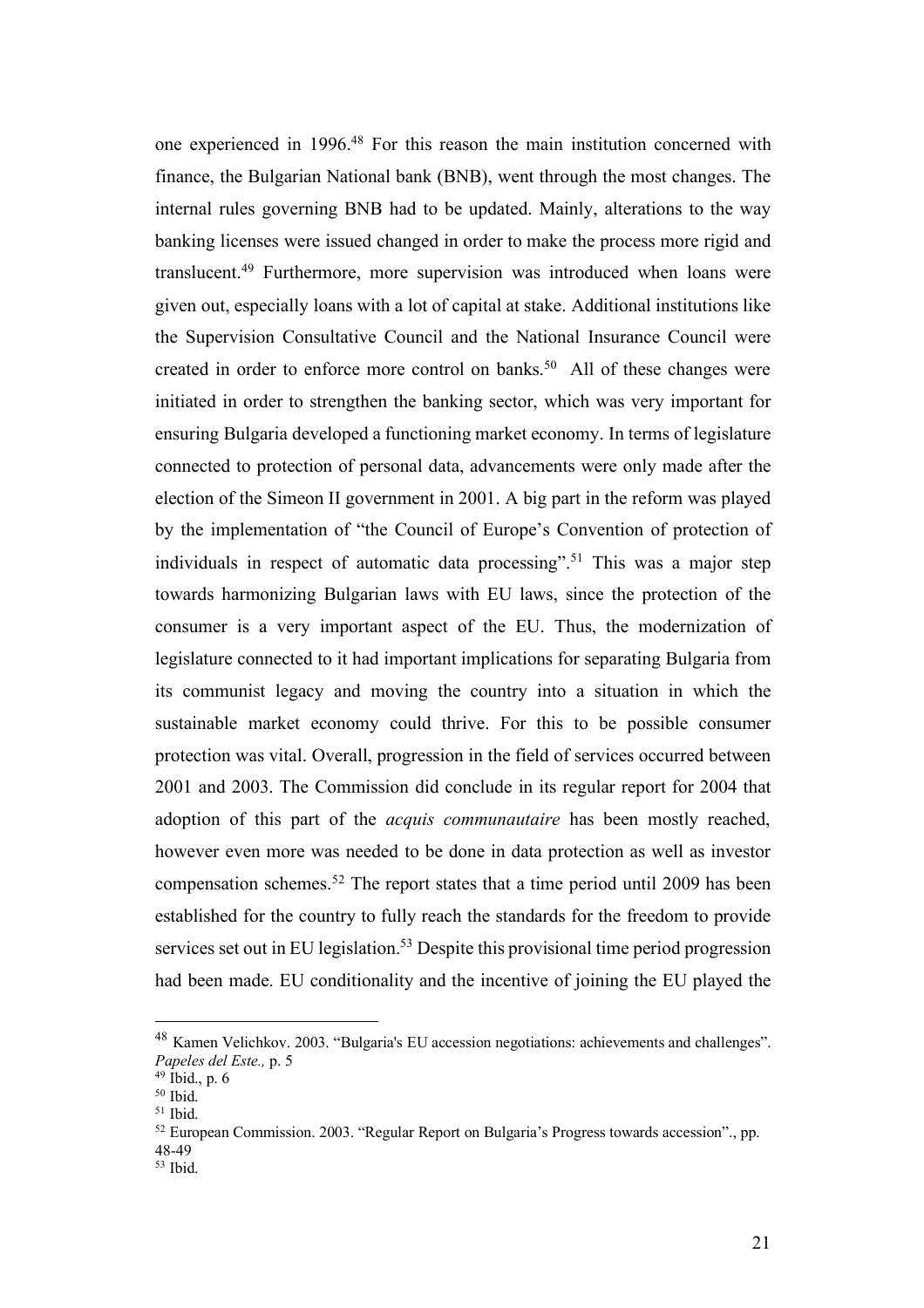most important role in the implementation of these reforms, which had positive effects on the economic development of Bulgaria. Having secure and strong financial institutions signifies there is more trust in the economy, which by itself is a positive.

The free movement of people was the last of the four freedoms in the *acquis communautaire* which needed to be implemented in Bulgaria. Although it is not as clearly linked to the economy as capital, goods or services it essential was in order to ensure the workings of the Single Market. It is important for certifying that Bulgaria had the ability to deal with the competitive pressures of the EU, as workers form Bulgaria will be competing with workers from other member states and viseversa once Bulgaria became a member. Thus, the possibility for workers to move and compete in a larger market drives competitiveness which in turn drives economic development. In 1997 the Commission ruled that there was no synchronization between the *acquis* and Bulgarian law in this aspect.<sup>54</sup> A large part of this is the possibility to recognize educational and professional qualifications in different countries, which required Bulgaria to coordinate its laws with EU laws. What existed prior to 1997 was the National Accreditation and Assessment Agency set up in 1995, which dealt with educational recognition, but still had a long way to go in order to reach the level of harmonization with EU law required. 55 Furthermore, there was nothing connected to professional training synchronization, which meant that a lot of changes would have been required.<sup>56</sup> In terms of education two main legislative acts had been modified by 2002: The Public Education Act and the Higher Education Act.<sup>57</sup> They made it possible for foreigners to study in Bulgaria as long as their education certificate was recognized in their country of origin.58 This was a major development, as it especially allowed EU students to easily attend Bulgarian universities. However more work was needed to fully align

 <sup>54</sup> European Commission. 1997. "Commission Opinion on Bulgaria's Application for Membership of the European Union"., p. 51

<sup>55</sup> Ibid.

 $56$  Ibid.

<sup>57</sup> Kamen Velichkov. 2003. "Bulgaria's EU accession negotiations: achievements and challenges"., *Papeles del Este.,* p. 4

<sup>58</sup> Ibid.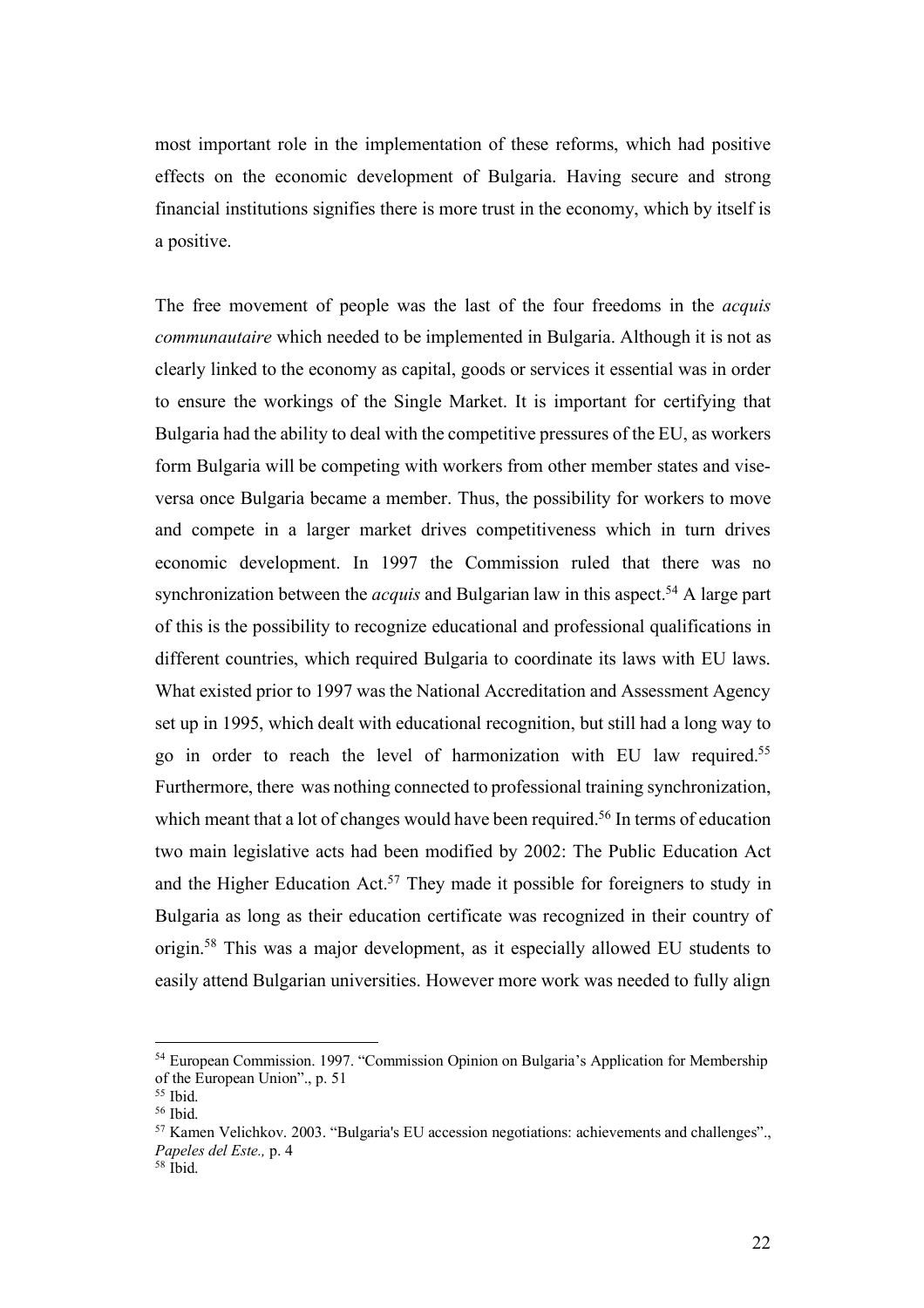Bulgarian legislation with EU legislation in this matter, since academic and training requirements for the equal recognition of diplomas was not entirely clear.59 The main legislative act to facilitate the free movement of workers was signed in 2002 and was called the Act of Employment Promotion.<sup>60</sup> It removed the necessity to have a work permit if someone was an EU resident and not a Bulgarian resident, which was very important.<sup>61</sup> By doing so Bulgarian legislation moved a lot closer to successfully adopting EU legislation, which would allow for efficient and sustainable free movement of workers once Bulgaria joined. According to the Commission report for Bulgaria in 2003, further development was needed in adopting the *acquis communautaire* mainly in the field of diploma recognition and administrative manners. Nevertheless, the chapter had been provisionally closed in 2003, but it was specified that Bulgaria had agreed to approve a temporary condition on restriction of the free movement of Bulgarian workers to the EU once it joins the EU. It stated other member states may decide to deny access to Bulgarian workers for a period between two and seven years.<sup>62</sup> Despite the progress made this signified that there was a sense of concern for the lower working standards and requirements (such as working wage, safety requirements, break and vacation standards etc.) of Bulgarian workers compared to EU workers. The solution however was not for other member states' standards to be decreased, but rather for Bulgarian standards to be improved in time, after Bulgaria joins. Due to this assumption and the progress described in the Commission report in 2003, EU conditionality in terms of adopting the *acquis communautaire* had been successful in facilitating legislative reform on the free movement of people. By doing so and making it possible for workers, students and other members of society to freely move and work in other countries, EU conditionality has contributed to making the Bulgarian economy more competitive in the long term, as well as more open and thus contributing to the creation of a functioning market economy. The adoption of

 <sup>59</sup> European Commission. 2003. "Regular Report on Bulgaria's Progress towards accession"., pp. 48-49

 $60$  Kamen Velichkov. 2003. "Bulgaria's EU accession negotiations: achievements and challenges". *Papeles del Este.,* p. 4

 $61$  Ibid.

<sup>62</sup> European Commission. 2003. "Regular Report on Bulgaria's Progress towards accession".,

p. 48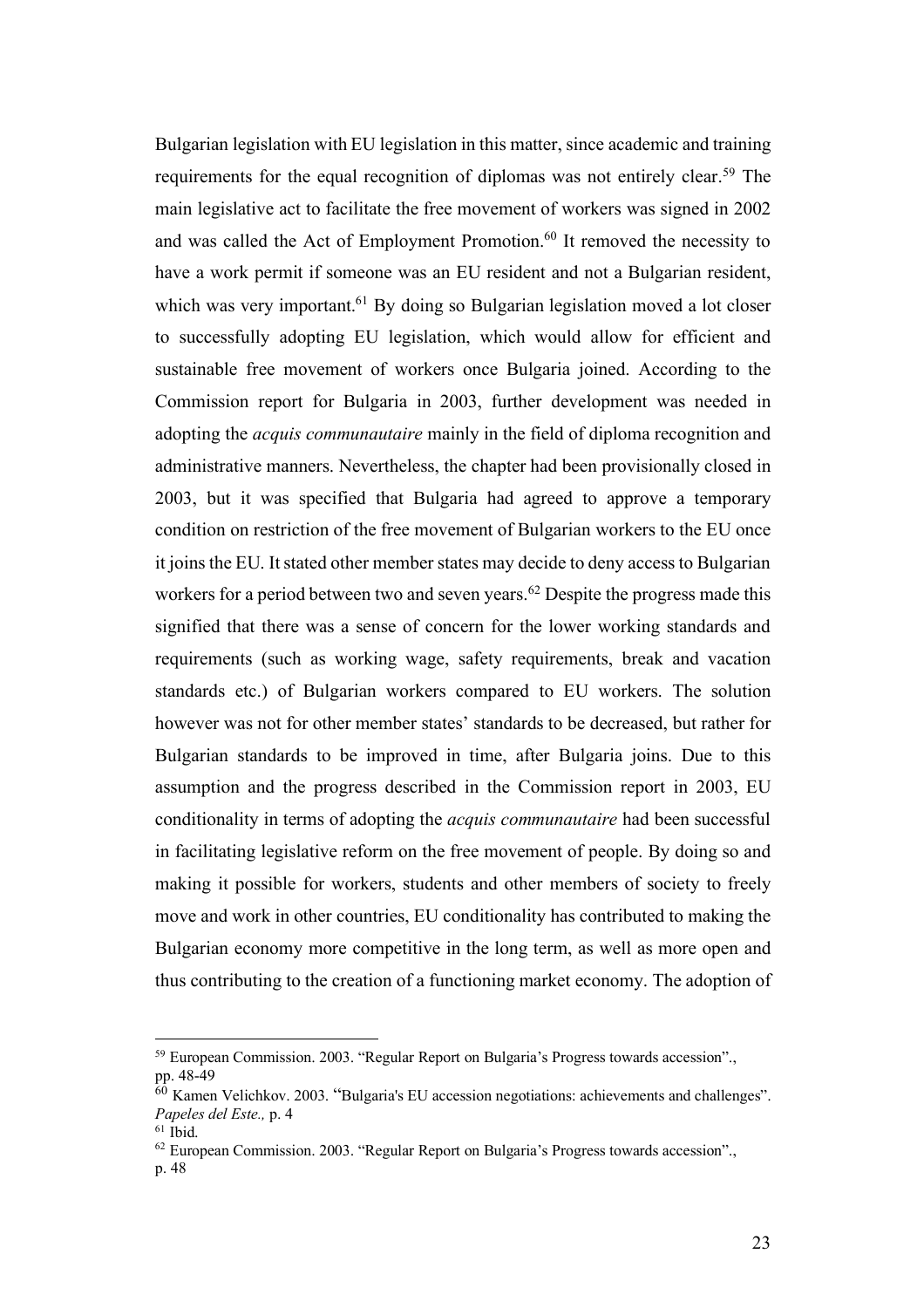EU legislature in Bulgaria would not have been a priority without the importance of its implementation for EU membership. The link between the reasoning of the government for bringing Bulgarian law closer to EU law is proof of the success EU conditionality has had in accelerating Bulgaria's economic development.

### Conclusion of Chapter 1

This chapter has examined the effects which EU political and economic conditionality had on the democratization process in Bulgaria and the transition to a sustainable market economy capable of dealing with the competitive pressure in the EU in the period from 1995 until 2004. It has concluded that the legislative changes to the political reality during the Kostov government and the Simeon II government from 1997 until 2004 have been strongly motivated by the incentive of joining the EU and. The law amendments have had a positive effect on dealing with the democratic problems Bulgaria faced after the communist times. Conditionality has contributed to making institutions more transparent and efficient, ensuring checks and balances between the three branches of power are functioning and in ensuring that the rights of all citizens are protected. Furthermore, economic conditionality has positively supported the changes made in order to handle the economic crisis in 1996 and 1997 and then further helped in the growth of the Bulgarian economy. Combined with the implementation of the *acquis communautaire* and specifically the four freedoms, EU conditionality has made it possible for Bulgaria to become a functioning market economy capable of dealing with the competitive pressure of the EU. According to the Commission report in 2003, Bulgaria meets both the political and economic aspects of the Copenhagen criteria, which means conditionality was successful in facilitating the necessary changes in the country.63 However, there was more Bulgaria had to achieve and change both politically and economically in order for the EU to accept it as a member, which is why it was not included in the Big Bang enlargement.

 $63$  Ibid.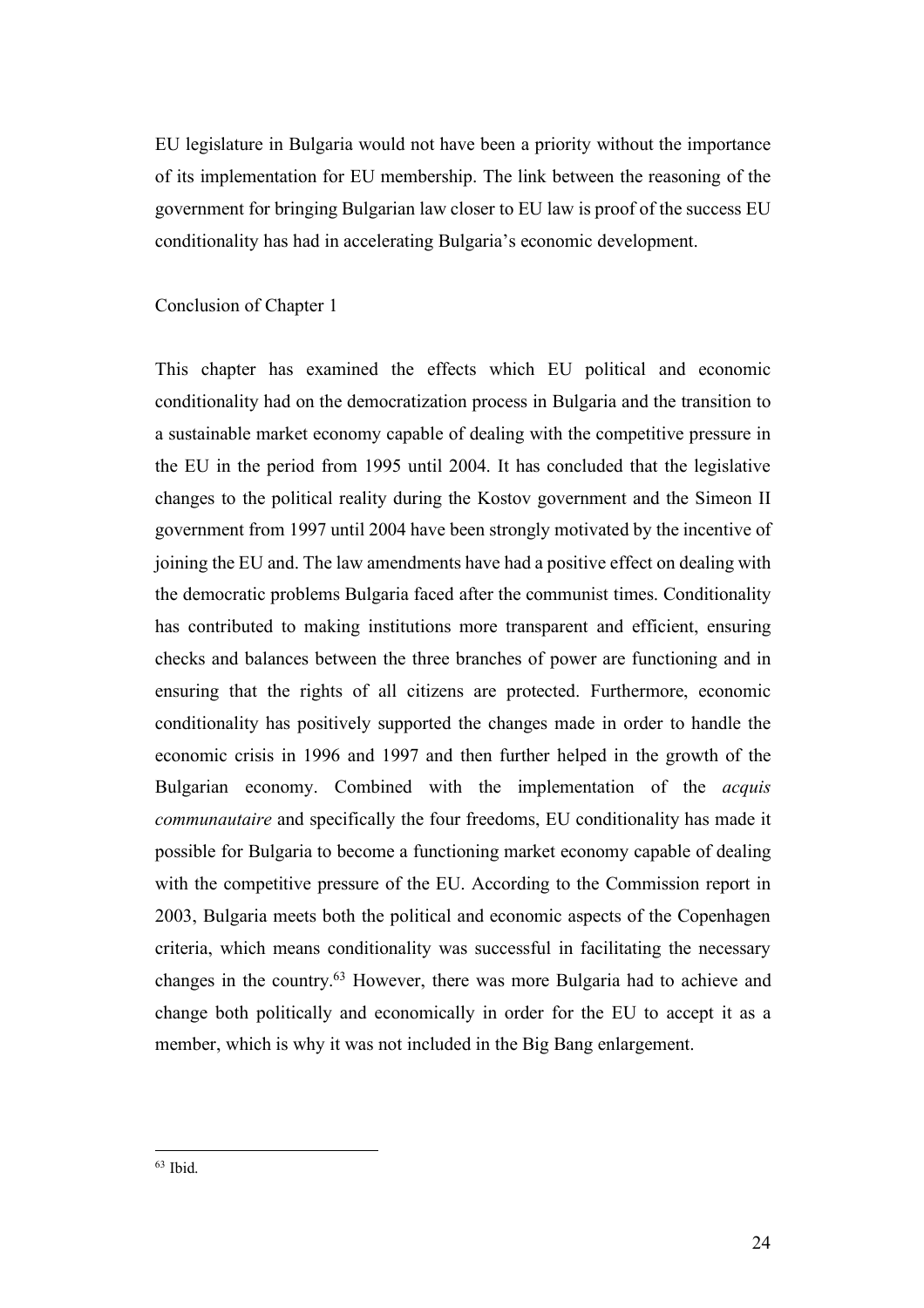# **2. Bulgaria from 2004 until 2007: dealing with EU conditionality and scrutiny before accession**

Despite the progress Bulgaria had made until 2004, the Commission was still not entirely satisfied with Bulgaria's performance. This was the reason for why Bulgaria (and Romania) were left out of the decision made in 2002 for the countries, which would be a part of the Big Bang enlargement in 2004. The new target date for Bulgaria to join was 2007.<sup>64</sup> The political and economic reforms which were undergoing in Bulgaria were very closely monitored, closer than the other countries, and the fact that Bulgaria was left out of the 2004 enlargement was a way of shaming government and to push the state towards implementing more effective reform.65 It illustrated the Commissions dissatisfaction with the adoption of adequate reform and placed even more pressure on the country, also showing that there will not be an easy way to become a member of the elite club. The main reasons identified for the postponement of accession were inefficient reforms in several policy fields. Firstly, the presence of corruption and organized crime, including in high levels of government, was very prominent.<sup>66</sup> Secondly, reforms in the justice system and the supremacy of the rule of law were not sufficient and there was concern for the independence of the judiciary.<sup>67</sup> Thirdly, there were administrative inefficiencies mostly connected to the centralization of power which needed to be addressed and solved in order to ensure further transparency.68 These three aspects were the main parts of a larger scrutiny by the EU on the political and democratic nature of Bulgaria. They were the most important conditions to be addressed prior to the 2007 accession

 <sup>64</sup> Bistra Velichkova, 2011. "Bulgaria's Accession in the Context of the European Union Enlargement". University of Twente., p. 100

<sup>65</sup> Stefanos Katsikas. 2014. "Bulgaria and Romania at Europe's Edge". *World History.,* p. 120

<sup>66</sup> Kalin Ivanov. 2010. "The 2007 accession of Bulgaria and Romania: ritual and reality". *Global Crime.,* p. 104

<sup>67</sup> Aneta Spendzherova and Milada Anna Vachudova. 2012. "Catching Up? Consolidating Liberal Democracy in Bulgaria and Romania after EU Accession". *West European Politics.,* p. 40.

<sup>68</sup> European Commission. 2005. "BULGARIA: 2005 Comprehensive Monitoring Report"., p. 7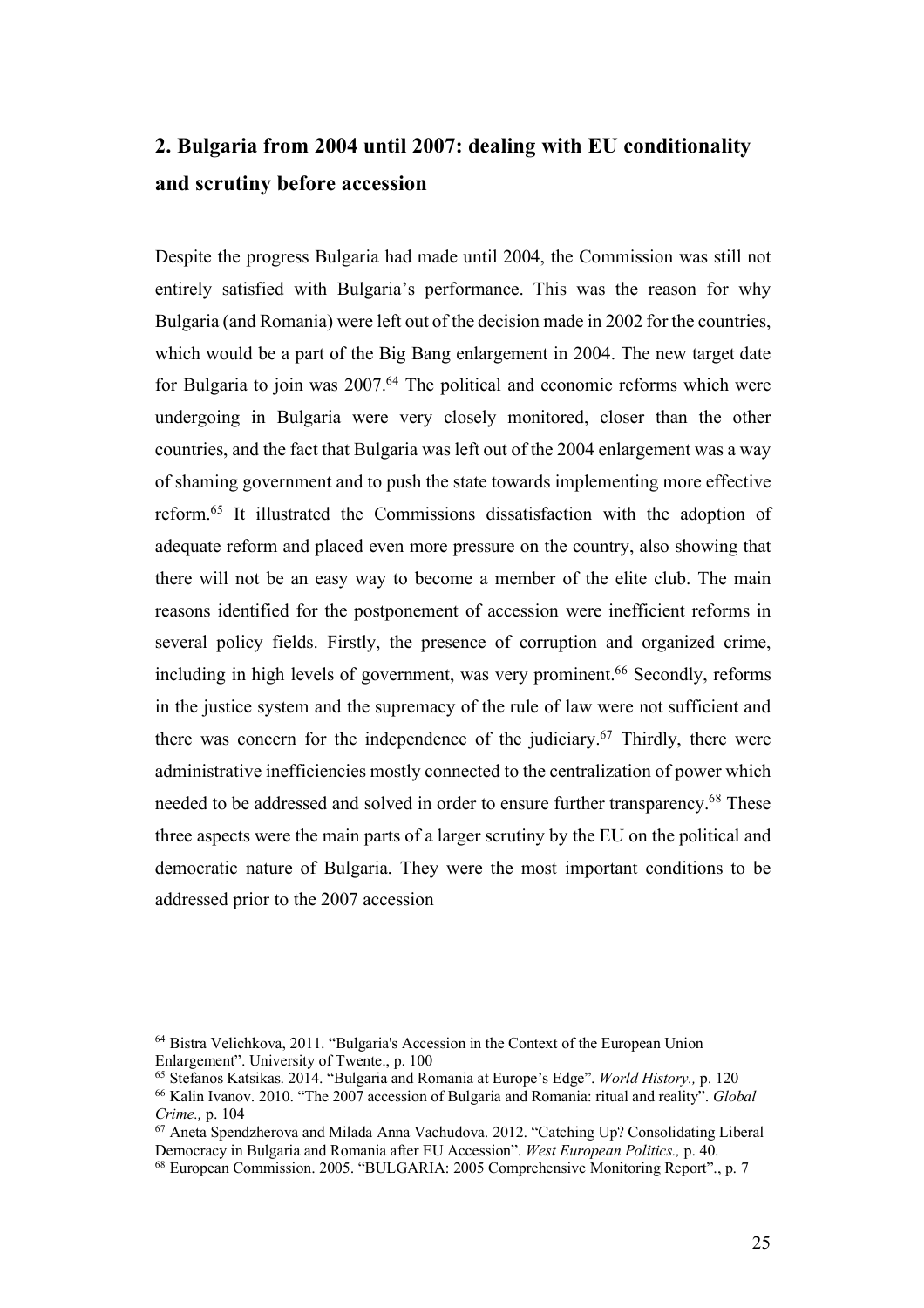Nevertheless, Bulgaria concluded formal accession negotiations with the EU in June, 2004 with a target of joining the organization on the  $1<sup>st</sup>$  of January, 2007.<sup>69</sup> However, Bulgaria's planned accession to the EU in 2007 depended on addressing the previously specified issues seriously, not simply on the surface. The EU had made sure to closely monitor the implementation of reforms by issuing the so-called Comprehensive monitoring reports each year, which would outline the progress made, the remaining issues as well as policy recommendations.70 This report would be used to illustrate whether or not Bulgaria was becoming democratically suitable to join the EU in 2007. The incentive of becoming a member should have been enough to stimulate Bulgaria to adequately address the remaining issues, however to further strengthen the country's' motivation the Commission also introduced a safeguard clause in the Treaty of Accession signed in 2005, which was called "the postponement clause".71 According to this clause the EU had the right to delay the accession of Bulgaria until 2008, 2009 or 2010 if the Commission and the Council concluded that not enough progress was made in addressing the remaining political and economic issues .72 The EU wanted to make sure that the Copenhagen criteria and the *acquis communautaire* were efficiently implemented by the time of accession and was making no compromises. By analyzing the political and economic reforms which were undertaken by Bulgaria in the period from 2004 until accession in 2007, this chapter will identify whether or not EU conditionality was effective in pushing Bulgaria towards actively and adequately addressing its political issues and thus positively impacting its development. It will look at corruption, the state of the judiciary, administrative reform and economic reform.

 <sup>69</sup> Tim Haughton. 2007. "When does the EU Make a Difference? Conditionality and the Accession Process in Central and Eastern Europe"., *Political Studies Review.,* p. 243

<sup>70</sup> David Phinnemore. 2009. "From Negotiations to Accession: Lessons from the 2007 Enlargement". *Perspectives on European Politics and Society.,* p. 245

 $71$  Eli Gateva. 2010. "Post-Accession Conditionality: Support Instrument for Continuous Pressure?". *KFG Working Paper Series.,* p. 8

 $72$  David Phinnemore. 2009. "From Negotiations to Accession: Lessons from the 2007 Enlargement". *Perspectives on European Politics and Society.,* p. 244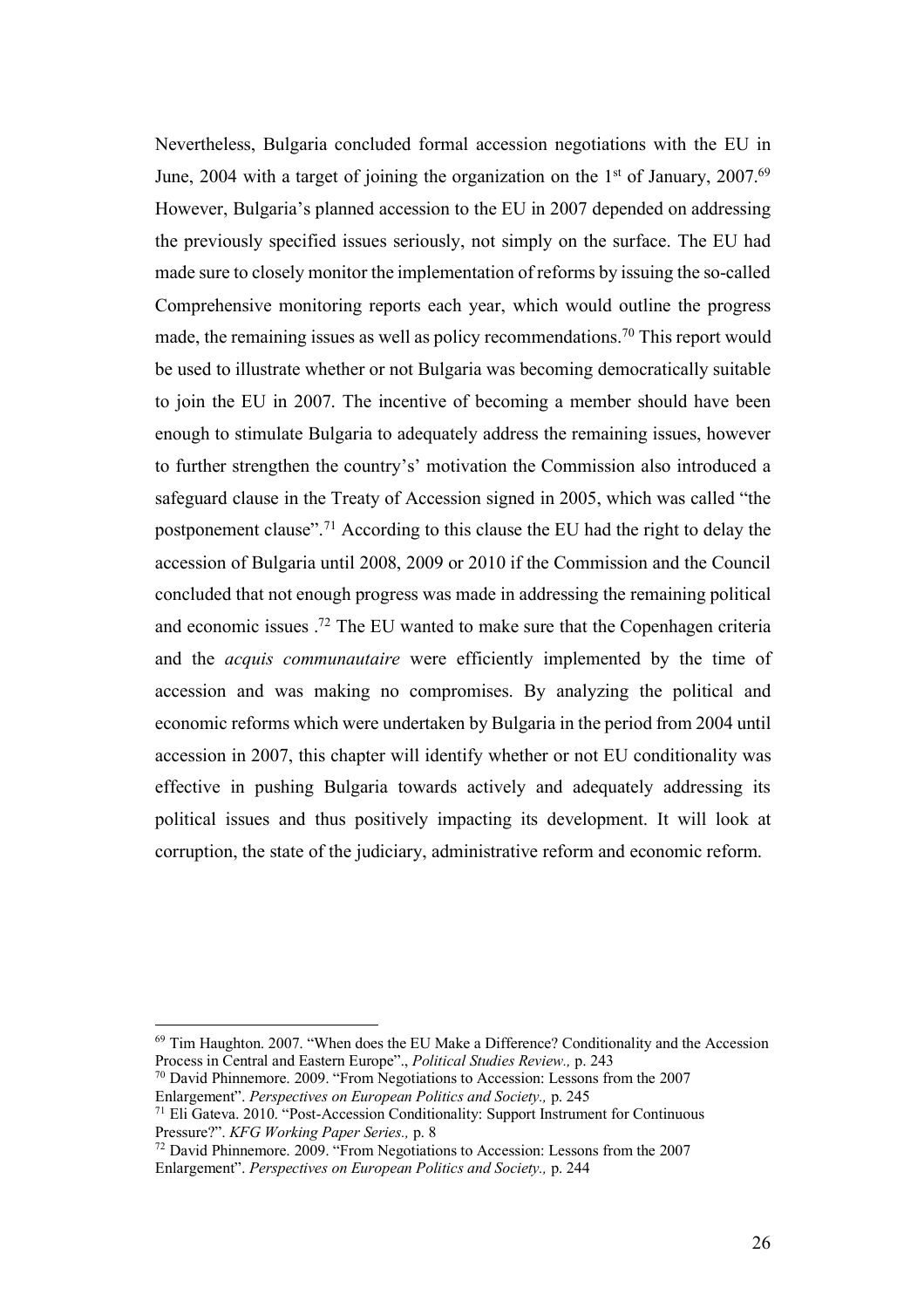2.1 Addressing the issue of corruption and organized crime in Bulgaria between 2004 and 2007

The problem of corruption had been the most pressing for the EU in the negotiations with Bulgaria. Even though it is hard to measure its impact it was evident that it is present in high levels of government and the administration, which in turn could affect the development of the country in the long term.73 Furthermore, the presence of corruption threatened the legal and adequate use of future EU funds from the budget, which would have a direct effect on the integrity of the EU.<sup>74</sup> Thus, the condition to actively fight corruption in Bulgaria was very closely monitored by the Commission, more so than it was in previous rounds of enlargement.75 Because of this close monitoring, outlined in the yearly reports, and the further incentive of the postponement clause the Bulgarian government had to implement legislative reform to address corruption. The first Comprehensive monitoring report was released in October, 2005, and it outlined the fact that very little progress had been made, only in the field of administrative corruption, which is far from satisfactory.<sup>76</sup> With continuous pressure from the EU throughout the years some reforms for higher level corruption were introduced. One of the main problems with the government implementing anti-corruption legislation is that most of the same political parties which were in power from 1997 until 2004 were also in power until 2007, in different coalitions. The general election in Bulgaria in 2005 saw the socialist party winning and it formed a triple coalition with the party of Simeon II and the Movement for Rights and Freedoms (DPS). The Simeon II government was in power until 2005 and the socialist and DPS were the opposition at the time. The same people were still in power, only in a different arrangement. This leads to a situation in which an effective anti-corruption policy is difficult, because the political elites do not want to infringe themselves. Thus, the reforms which were undertaken were mostly legislative and their implementation was problematic, but nevertheless the scrutiny of the EU and the membership on the line pushed the

 <sup>73</sup> Diana Bozhilova. 2007. "Measuring Successes and Failure of EU-Europeanization in the Eastern Enlargement: Judicial Reform in Bulgaria". *European Journal of Law Reform.,* p.292 <sup>74</sup> Ibid.

<sup>75</sup> Stefanos Kastikas. 2014. "Bulgaria and Romania at Europe's Edge". *World History.,* p. 119

<sup>76</sup> European Commission. 2005. "BULGARIA: 2005 Comprehensive Monitoring Report*"*., p. 7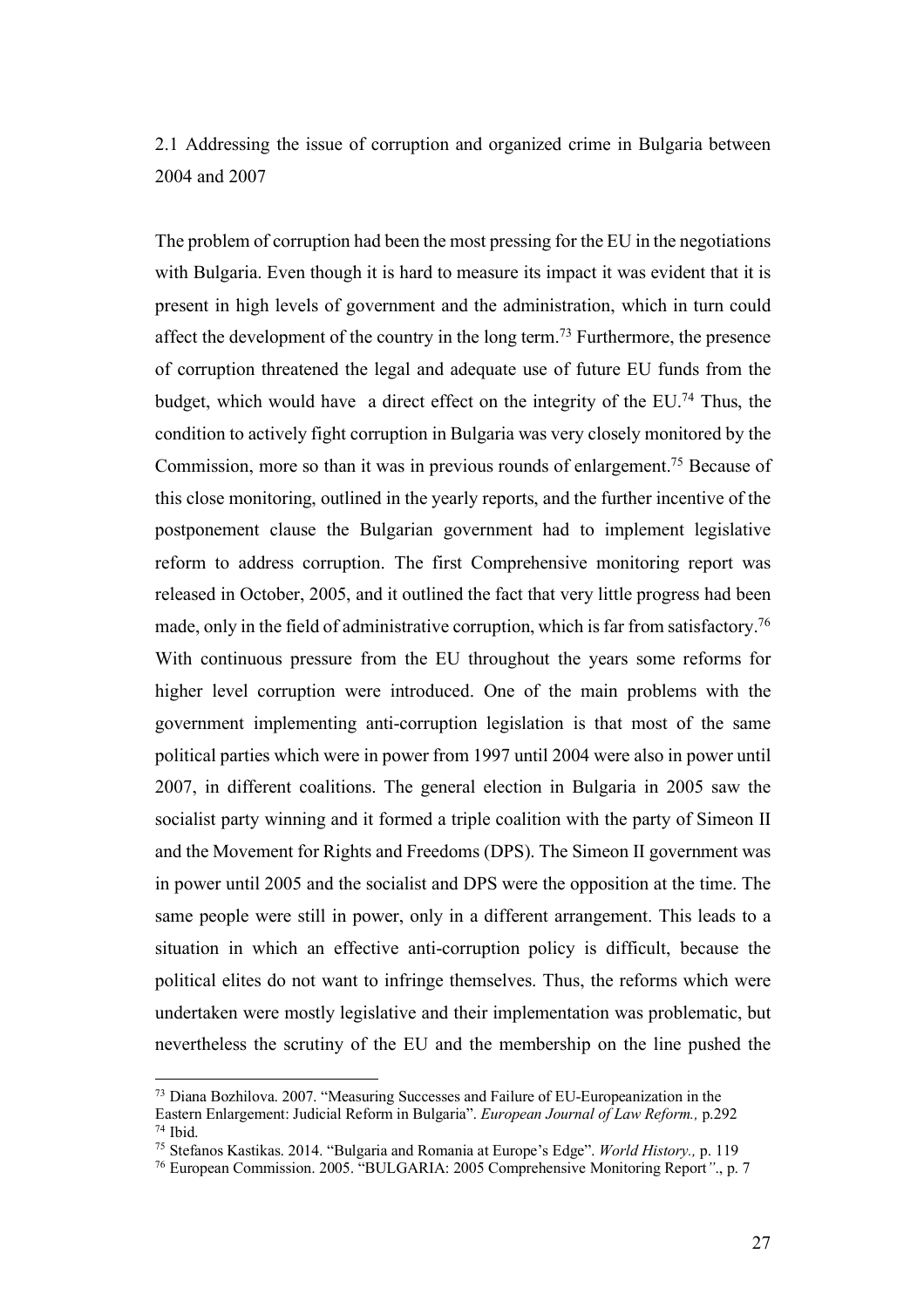government to it adopting changes. There were positive effects which could be observed, as new legislation was introduced, old legislation was reformed and even some supervisory bodies were created. The most development was made however prior to the releases of Commission reports.<sup>77</sup> That is when the government talked the most about anti-corruption measures and tried to present an image of itself dedicated to working vigorously against the issue, when the reality was that the changes were not sufficient by 2007. Nevertheless, at least minimal progress was made.

To facilitate the reforms two Anti-Corruption Action Plans were adopted for the period of 2004-2005 and then for 2005-2006, which outlined the approach of the government for fighting against corruption.78 The first plan was more focused on administrative reforms, whereas the second, due to Commission scrutiny, attempted to address high-level corruption. One of the first improvements to be implemented was the Law on Political Parties in 2005.<sup>79</sup> It stated that political parties had to disclose information about their largest financial contributors and thus reduce the risk of having people in government be dependent on someone else's agenda.<sup>80</sup> Furthermore, the law also stated that political parties were not allowed to accept anonymous contributions which made it easier to supervise their activities and motivations.<sup>81</sup> This law was meant to make the political process more transparent, especially around election time and to illuminate any possible outside motivations for specific agendas of political parties and their members. Furthermore, in order to ensure there was no conflict of interests in the branches of government, a Code of Ethics introduced in the end of 2005 stated that members of the executive must present their financial details and are forbidden from participating in private businesses or undertaking other professions while being a public servant.<sup>82</sup> The reforms were accompanied by a change in the constitution in 2006, which allowed

 <sup>77</sup> Kalin Ivanov. 2010. "The 2007 accession of Bulgaria and Romania: ritual and reality". *Global Crime.,* p. 105

<sup>78</sup> European Commission. 2006. "BULGARIA: May 2006 Monitoring Report"., p. 7

<sup>79</sup> Gergana Noutcheva and Dimitar Bachev. 2008. "The Successful Laggards: Bulgaria and Romania's Accession to the EU". *East European Politics and Societies: and Cultures.,* p. 137 <sup>80</sup> Ibid.

<sup>81</sup> European Commission. 2005. "BULGARIA: 2005 Comprehensive Monitoring Report"., p. 7

 $82$  European Commission. 2006. BULGARIA: May 2006 Monitoring Report., p. 7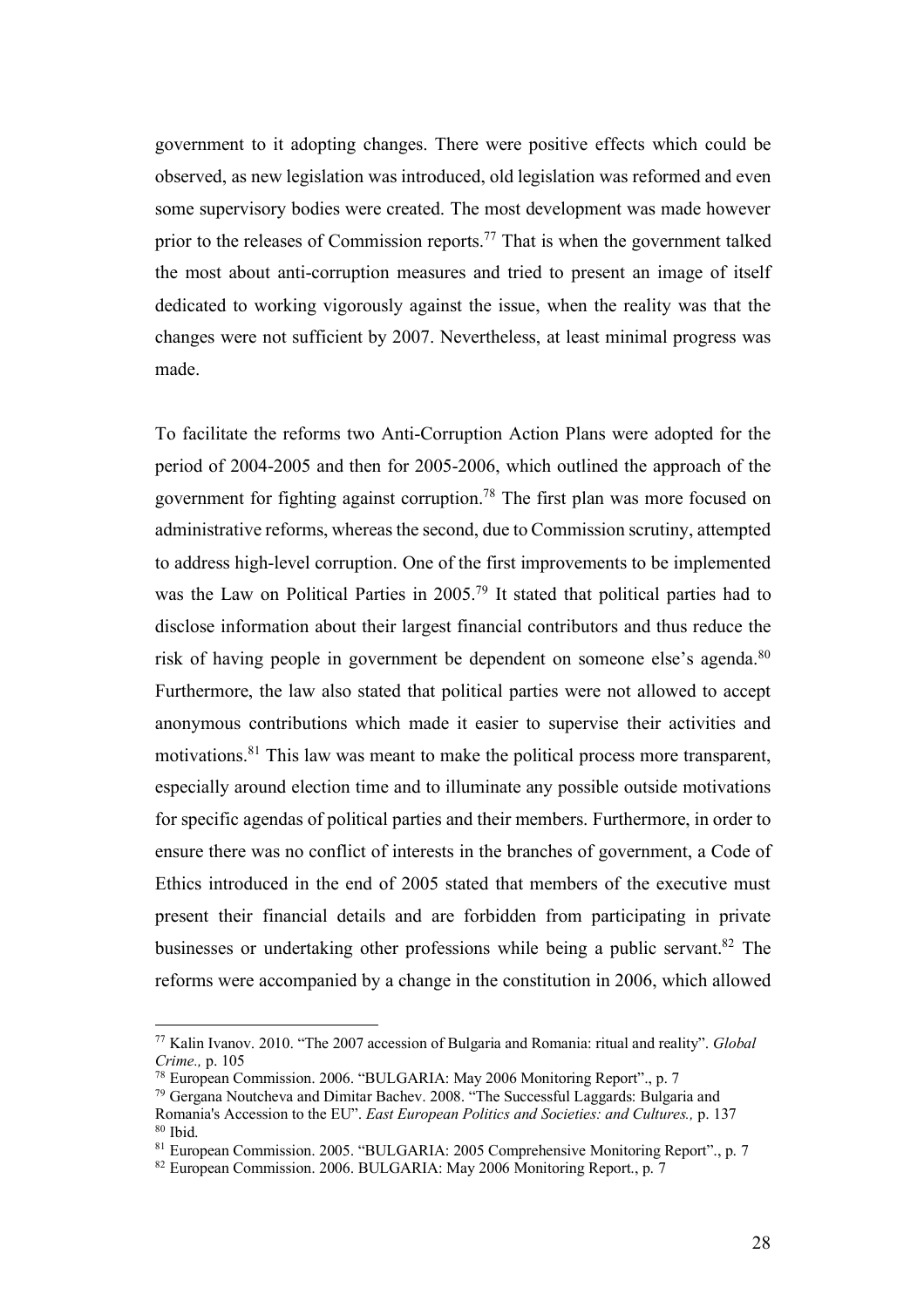the immunity of parliament members to be lifted if there was substantial evidence of a crime of corruption and a case was being formed against them.83 These developments, especially the constitutional change, did have an impact in fighting against corruption. It has led to the lifting of immunity of fifteen members of the parliament (out of 240) only in the first half of 2006 in relation to corruption charges.84 This proves that pressure from EU conditionality to adhere to conditionality did work in Bulgaria, because these changes in the law were only implemented after severe scrutiny by the Commission. The incentives of EU membership or possible postponement of it were effective in driving change in Bulgaria and the practical results for the transformative process was evident.

Legislative reform was not enough to successfully address corruption in its entirety, as functioning anti-corruption bodies were also necessary to ensure the laws were being implemented and respected. Despite the fact Bulgaria focused mostly on legislation, some institutional changes also took place. A committee within the Council of Ministers was created, which had the task of monitoring institutions and also could coordinate action against a corruption case if such was opened. <sup>85</sup> It was also connected to the other monitoring committees of the two most important institutions of the legislature and the judiciary: The National Assembly and the Supreme Judicial Council (SJC).<sup>86</sup> By linking the three monitoring committees together, the possibility of back-door deals or oversight of an incident was reduced, allowing for more comprehensive and thorough control against corruption. What is more, in this way the three branches of government could all be monitored and combined with the legislative reforms could be held accountable for corruption. The National Audit office's powers were also strengthened, as it was required to announce the names of people in the administration, who failed to declare their properties and thus avoided taxation.<sup>87</sup> Not only were the charges for this increased, but they would publicly be scrutinized, which was expected to curb behavior and

 <sup>83</sup> Ibid., p. 8

<sup>84</sup> Ibid., p. 8

<sup>85</sup> Gergana Noutcheva and Dimitar Bachev. 2008. "The Successful Laggards: Bulgaria and Romania's Accession to the EU". *East European Politics and Societies: and Cultures.,* p. 138 <sup>86</sup> European Commission. 2006. "BULGARIA: May 2006 Monitoring Report"., p. 7

 $87$  Ibid.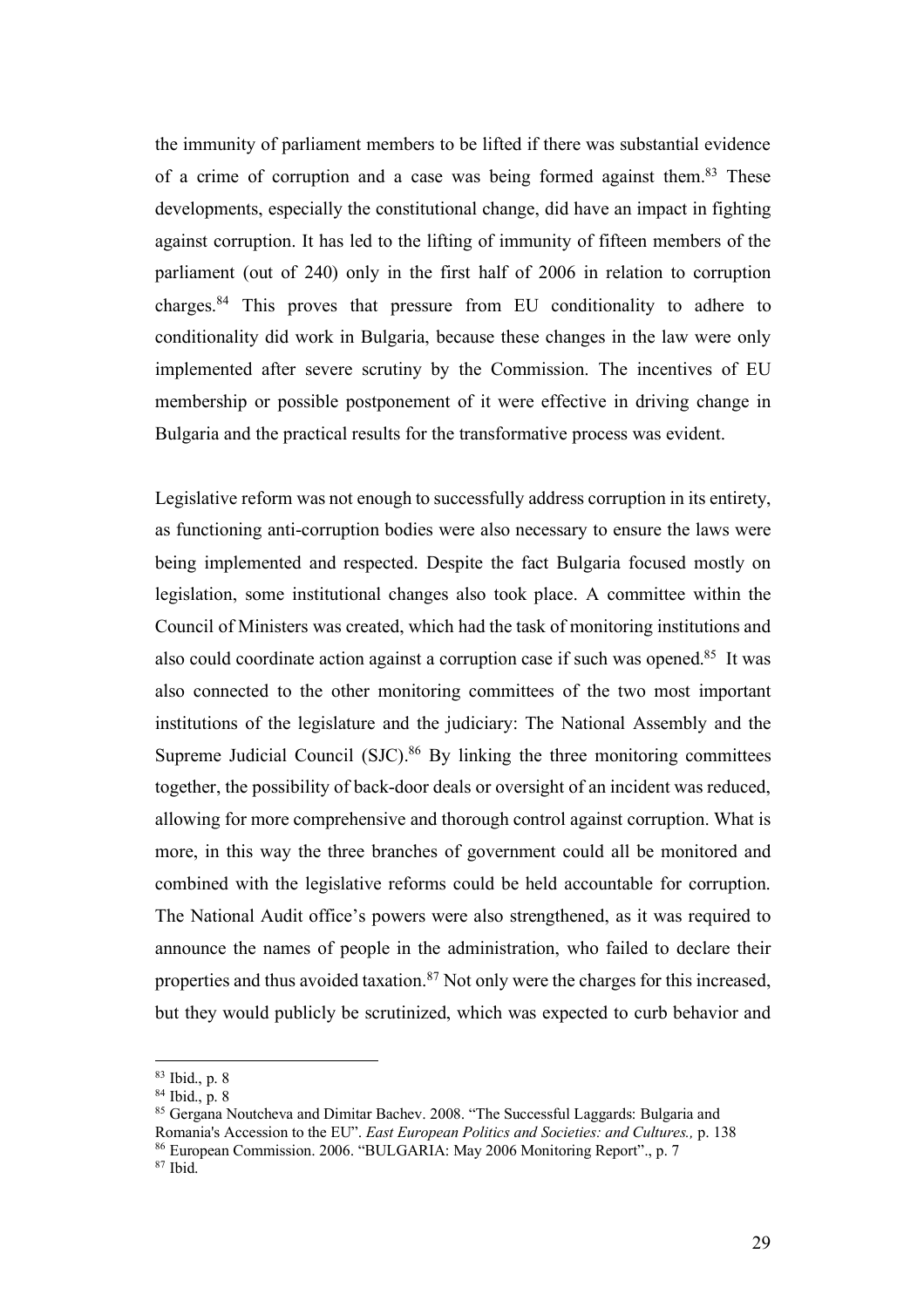implicate corruption related to property assets. The customs agencies were a part of the administration with a troubling record of corruption. In order to address it a special section within it was created called "Customs Intelligence and Investigation" and it immediately showed results: in 2005 there were 32 instances of disciplinary measures.88 These institutional developments, although minor, were motivated by the scrutiny of Bulgaria not being able to meet EU conditionality in the annual monitoring reports. However, the reach of the reports and the conditions went beyond only the government, as more social groups became familiarized with the corruption issues of the country and tried to hold the government accountable. The regular reports issued by the EU and the emphasis of the importance of conditionality, especially fighting against corruption, for the accession of Bulgaria did not go unnoticed by the population.<sup>89</sup> Ever since 1997 and the first reports were issued, which highlighted the level of corruption in Bulgaria, there has been a rise in civil society groups, mostly NGO's, which serve the purpose of further monitoring and scrutiny.90 This development illuminates the fact that the monitoring reports concerned with the level of adherence to conditionality have an effect beyond simply the political elites. Society was able to learn about what the conditions for EU membership were and what the consequences of not respecting them could have led to. Ultimately EU membership benefits the population the most and knowing this, civil society was able to put more pressure on the government to match the EU conditions for membership. The role of EU conditionality in this respected cannot be underestimated.

According to reports from Transparency International, in 2006 at the time right before accession Bulgaria held the  $57<sup>th</sup>$  position out of 159 countries in terms of the level of corruption, with a higher number meaning a country is more corrupt.<sup>91</sup> In

 <sup>88</sup> European Commission. 2005. "BULGARIA: 2005 Comprehensive Monitoring Report"., p. 12 <sup>89</sup> Nikolaos Papakostas. 2012. "Deconstructing the Notion of EU Conditionality as a Panacea in the Context of Enlargement". *L'Europe en Formation.,* pp. 224-225

<sup>90</sup> Gergana Noutcheva and Dimitar Bachev. 2008. "The Successful Laggards: Bulgaria and Romania's Accession to the EU". *East European Politics and Societies: and Cultures.,* p. 138 <sup>91</sup> Ibid., p. 136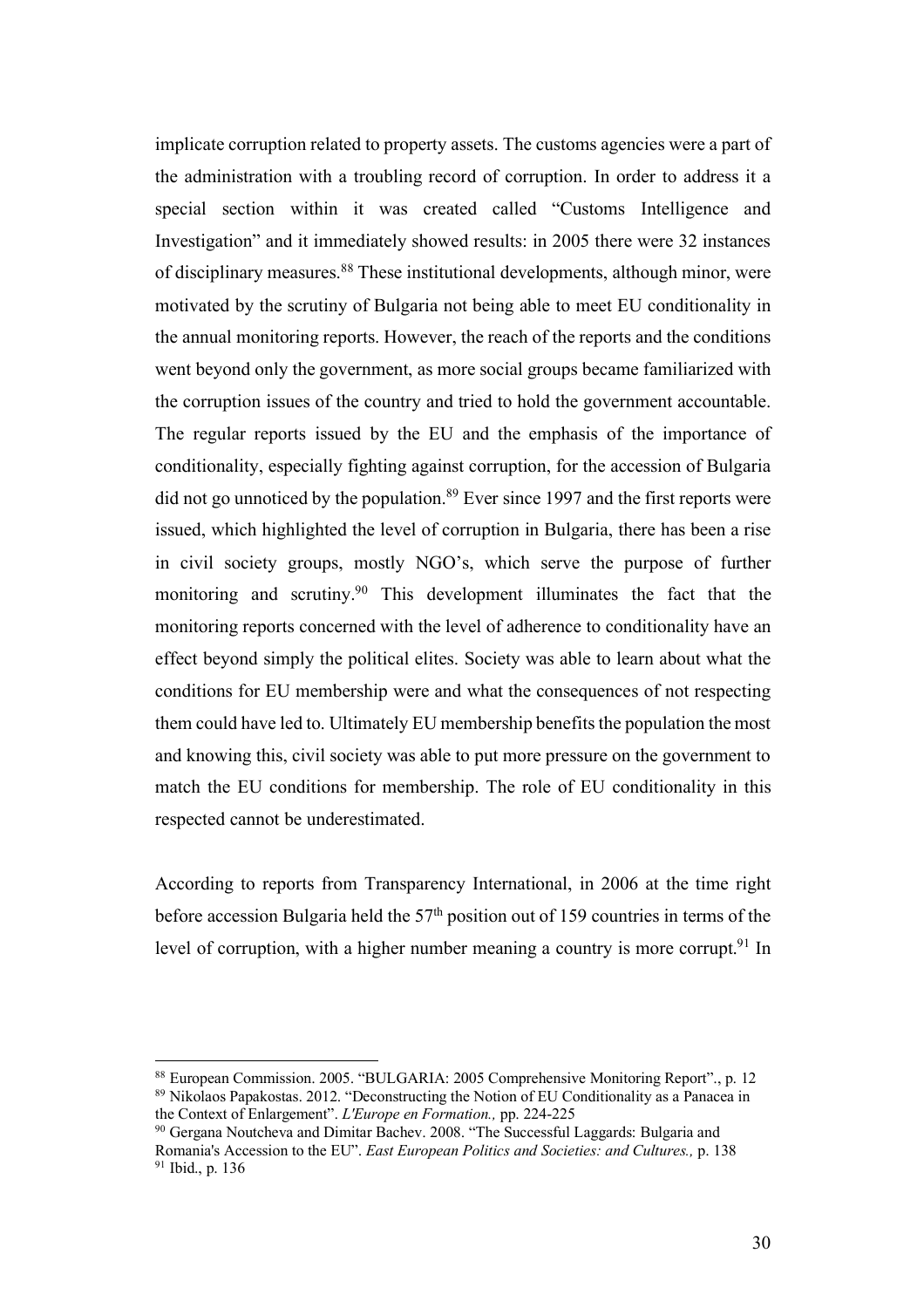2004 the position was 54 and in 2005 it was  $55.9293$  There has been virtually no change in the position, only slightly in a negative direction, however the actual index indicating the level of corruption has been improving.<sup>94</sup> Despite the small differences, there has been a positive change towards the reduction of corruption in the period from 2004 until accession. The final monitoring report by the Commission issued in September, 2006, acknowledged that there has been an effort against corruption both legislatively and institutionally, citing the developments previously analyzed.95 Nevertheless, it also points to the fact that corruption remained a prominent problem in the country and the enforcement of the changes needed to be improved, as there is not a sufficient amount of evidence pointing to actual results.96 Nevertheless, the answer to the question of whether there have been progressive developments of the anti-corruption laws and the institutions motivated by EU conditionality should be positive. The incentives provided by the Commission to stimulate anti-corruption measures in Bulgaria have been successful, as the EU decided to accept Bulgaria in the originally specified date of the 1st of January, 2007. Thus, EU conditionality did contribute to the progressive development of the country and was successful in contributing to the adoption of anti-corruption measures.

2.2 Addressing the issue of the justice system and the supremacy of the rule of law in Bulgaria between 2004 and 2007

According to the first comprehensive monitoring report on Bulgaria in 2005, one of the major problems which had to be addressed was the inefficiency of the judiciary. Most importantly the transparency of the way magistrates were elected had to be ensured and its independence from the government and outside influence

 <sup>92</sup> Transparency International. 2004. "Research - CPI - Corruption Perceptions Index 2004". Available at: https://www.transparency.org/research/cpi/cpi\_2004/0 [Accessed 18<sup>th</sup> of May, 2019].

<sup>93</sup> Transparency International. 2005. "Research - CPI - Corruption Perceptions Index 2005". Available at: https://www.transparency.org/research/cpi/cpi\_2005/0 [Accessed 18<sup>th</sup> of May, 2019]. <sup>94</sup> Gergana Noutcheva and Dimitar Bachev. 2008. "The Successful Laggards: Bulgaria and

Romania's Accession to the EU". *East European Politics and Societies: and Cultures.,* p. 138 <sup>95</sup> European Commission. 2006. "Monitoring Report on the State of Preparedness for EU Membership of Bulgaria and Romania"., p. 16

 $96$  Ibid., p. 17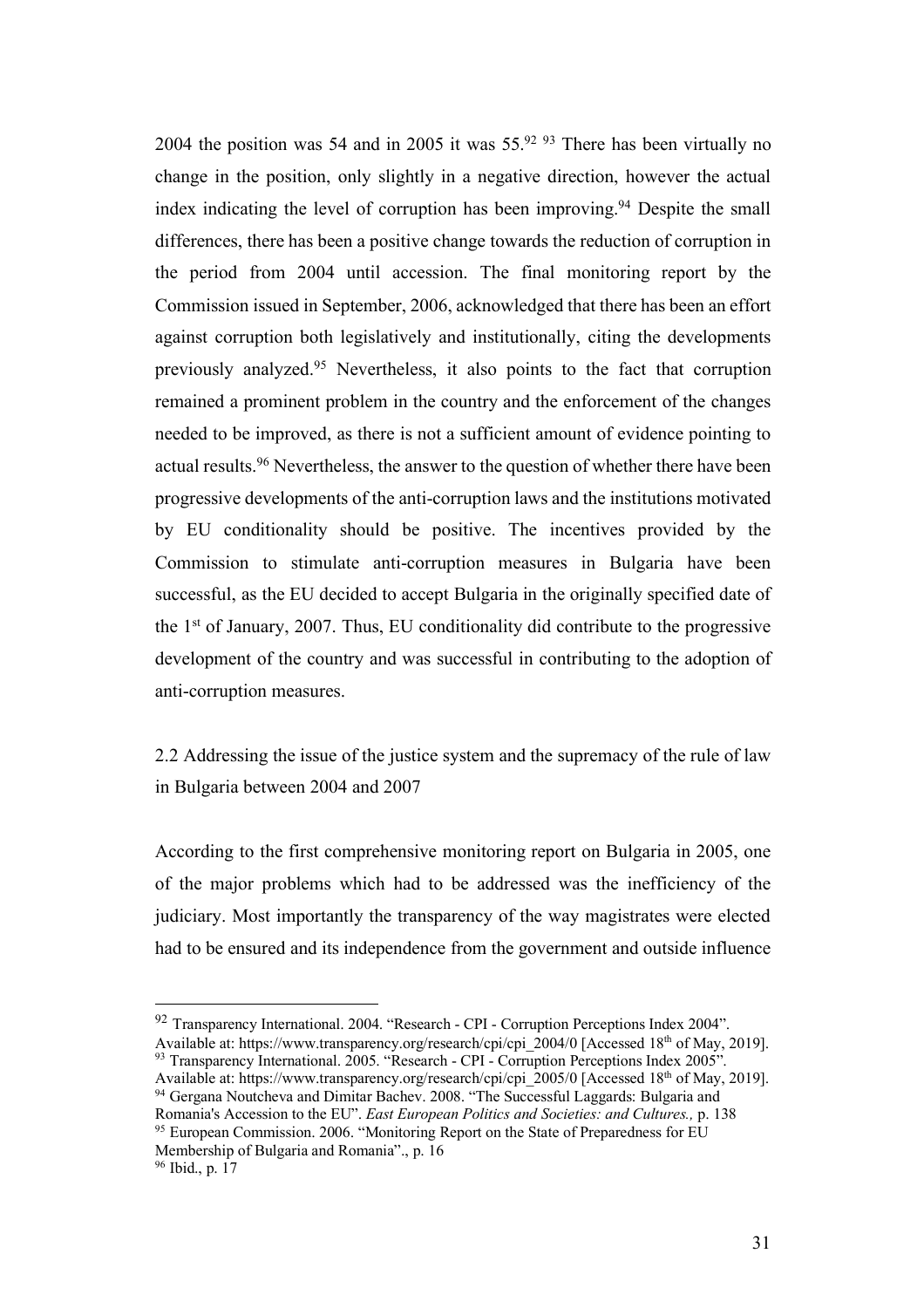had to be guaranteed. The first changes took place in the end of 2004 under the so called "National Concept for the Reform of Penal Justice" which meant to address the problem with holding magistrates accountable.<sup>97</sup> The actual reform of the Penal Procedure Code happened a year later and it saw the specification of the competences of the investigating magistrates, which now had transferred their power of investigation to the police.98 In fact, this was accompanied by a change in the Criminal Code as well, by which the competences of investigating magistrates were transferred from the judicial branch to the executive, which was motivated by the analysis of the justice systems of other EU member-states.<sup>99</sup> The reform meant that now the judiciary shared more power with the executive, balancing their competences and lowering the possibility for the abuse of power. The amendment also tried to address one of the biggest criticisms of the EU about the judicial system, namely the non-transparent way the pre-trial phase of cases and investigations was conducted.100 All capabilities relating to its process were essentially a part of the judiciary branch, which meant no control or monitoring was exercised. By dividing the responsibilities and allowing other institutions to conduct investigations in the pre-trial phase the procedure became clearer, more translucent. What is more, by copying the way EU countries have developed their judiciary, Bulgaria moved closer to properly fitting in with an efficient, European judicial system common in the union. In 2006 the updated Penal Procedure Code was strengthened with the introduction of a mechanism to monitor its implementation and it was further supported by a training program which had the goal of teaching new magistrates how to ensure the execution of the law.101 These extensions to the law were meant to strengthen it and make sure that the changes were effectively imbedded in the judiciary. If older magistrates were not respecting the new laws and the presence of corruption was detected, new oversight mechanisms would address them. Furthermore, newly selected magistrates will be

 $^{97}$  European Commission. 2005. "BULGARIA: 2005 Comprehensive Monitoring Report"., p. 9 $^{98}$  Ibid

<sup>&</sup>lt;sup>99</sup> Diana Bozhilova. 2007. "Measuring Successes and Failure of EU-Europeanization in the Eastern Enlargement: Judicial Reform in Bulgaria". *European Journal of Law Reform.,* p. 291 <sup>100</sup> European Commission. 2005. "BULGARIA: 2005 Comprehensive Monitoring Report"., p. 9

<sup>&</sup>lt;sup>101</sup> European Commission. 2006. "BULGARIA: May 2006 Monitoring Report"., pp. 5-6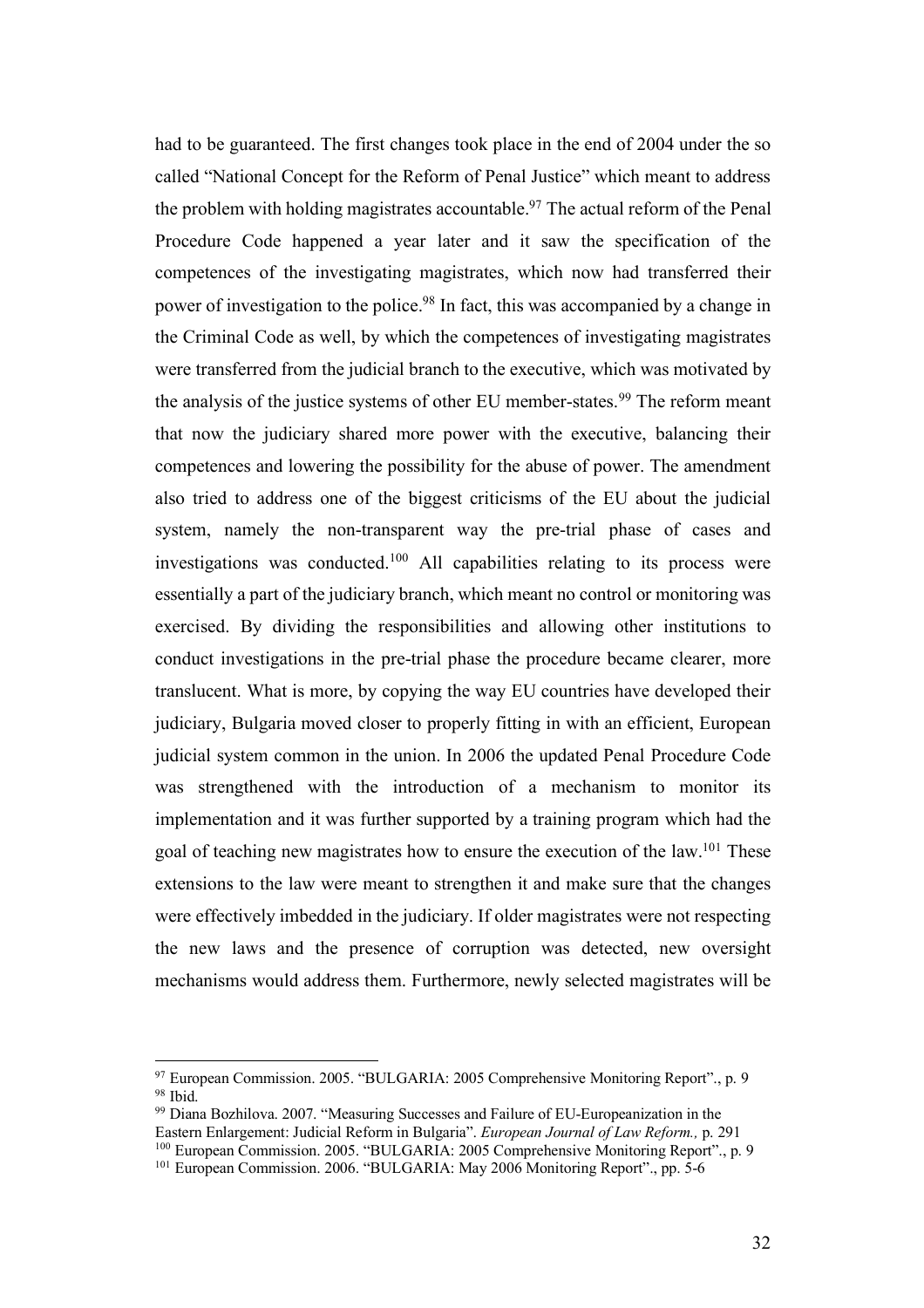able to adopt these changes in the Penal Code even further, since they will have come in the judiciary and immediately be trained to implement them.

Further reform was needed in order to increase the transparency on how magistrates were elected and what qualifications they needed. Up until 2003 the SJC was responsible for selecting magistrates in all positions, without an outline of what their qualifications were or what the requirements for the position were.<sup>102</sup> This was a major problem as it created a possibility of selecting people due to political reasons or personal reasons, which threatens the credibility and efficiency of the justice system. Furthermore, it allowed for cover ups of certain people, namely political elites, and selection of cases which supported specific agendas. The judicial system has to be objective, independent and transparent. The EU understood the problem and thus this aspect of the conditionality was also central to the reforms Bulgaria had to introduce. There were attempts to make the system more transparent without legislative reform, but through practice. In 2004 the SJC conducted an open competition for magistrates and actually selected over 40 judges and prosecutors, as well as more than 50 investigators in a very translucent way. 103 However, later in the same year, another 30 magistrates were also selected by the SCJ without any competition or transparency.104 The scrutiny of the EU in the Regular Reports up until 2004 and the stress on the importance to introduce a clearer process of selecting staff for the judiciary in order to comply with the conditions of EU membership successfully pushed towards a reform in 2005. The Law on the Judiciary was amended, prohibiting selection of magistrates without there being a job vacancy announce or in instances where a position is taken without there being record of an applicant's bid.105 To even further strengthen this amendment it was required for the director of the directory, where the available position was, to issue a document specifying the competences of the selected

 <sup>102</sup> Diana Bozhilova. 2007. "Measuring Successes and Failure of EU-Europeanization in the Eastern Enlargement: Judicial Reform in Bulgaria". *European Journal of Law Reform.,* pp. 291- 292

<sup>103</sup> European Commission. 2005. "BULGARIA: 2005 Comprehensive Monitoring Report"., p. 9  $104$  Ibid.<br> $105$  Ibid.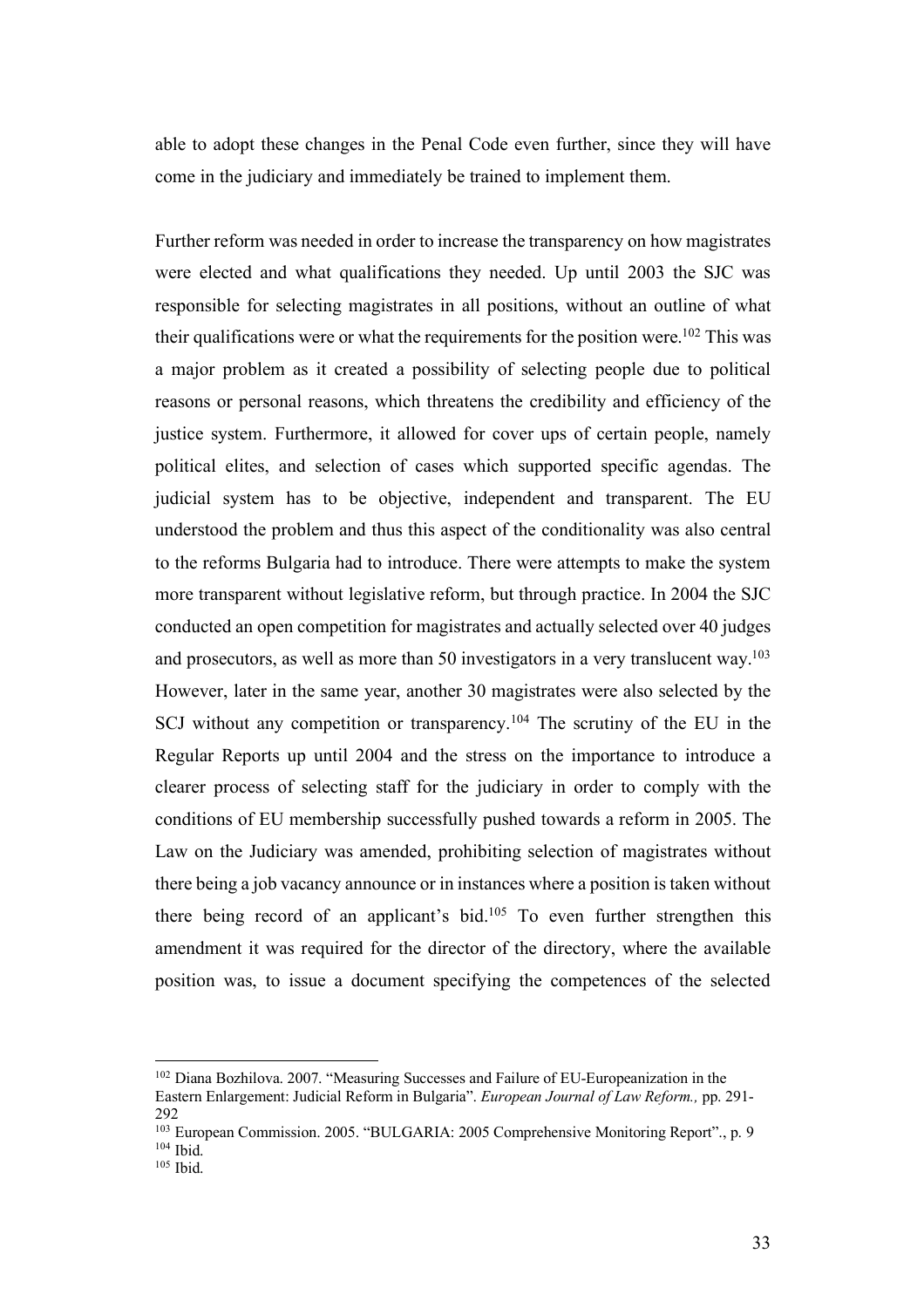candidate.106 Despite these changes people were still chosen without record of an adequate competition being held, which was present in the reports of the EU.

An administrative reform of the justice system which introduced more transparency and credibility was the next legislative change. Thus, two new bodies were created, which had the power of oversight in the courts. The first one was a court administrator and the second was a court assistant for judges.<sup>107</sup> The court administrators manages the courts, which means he does the administrative work and keeps track of it, so that there is documentation and a record of what has been done.108 The assistant to the judges aids the work of judges and by doing so ensures everything is in order with the ethical code and the law.<sup>109</sup> The two positions supported administrative work and functioned as a tool which would increase the level of monitoring in the judiciary. Something very important in order to increase the reach and efficiency of the judicial system was the budget of the institutions. By doing so the administrative capacity will be increased and the ability to conduct thorough investigations and put forward cases would be increased. In 2005 the budget of the judicial branch was increased by 12%, which by itself was a large increase.110 In the following year there was a further 18% increase and the SJC alone saw their budget increase three times.111 With these increases of the budget the judiciary not only improved its capabilities, but salaries rose as well. With the rise of salaries, it becomes more difficult to bribe officials, which contributes to the efficiency of the courts and reduces corruption. Technological innovations were also introduced with the intention of reducing the probability of preferential treatment or judges and prosecutors selecting cases to work on in a preferential manner. A system which randomly assigns magistrates to random cases was created in 2005 and began working in 2006.112 By having such a system it became easier to ensure that procedures and sentences were conducted and enforced objectively.

 <sup>106</sup> Ibid.

<sup>107</sup> Diana Bozhilova. 2007. "Measuring Successes and Failure of EU-Europeanization in the Eastern Enlargement: Judicial Reform in Bulgaria". *European Journal of Law Reform.,* p. 292 <sup>108</sup> Ibid.

<sup>109</sup> Ibid.

<sup>110</sup> European Commission. 2005. "BULGARIA: 2005 Comprehensive Monitoring Report"., p. 10

<sup>&</sup>lt;sup>111</sup> European Commission. 2006. "BULGARIA: May 2006 Monitoring Report"., p. 6

 $112$  Ibid.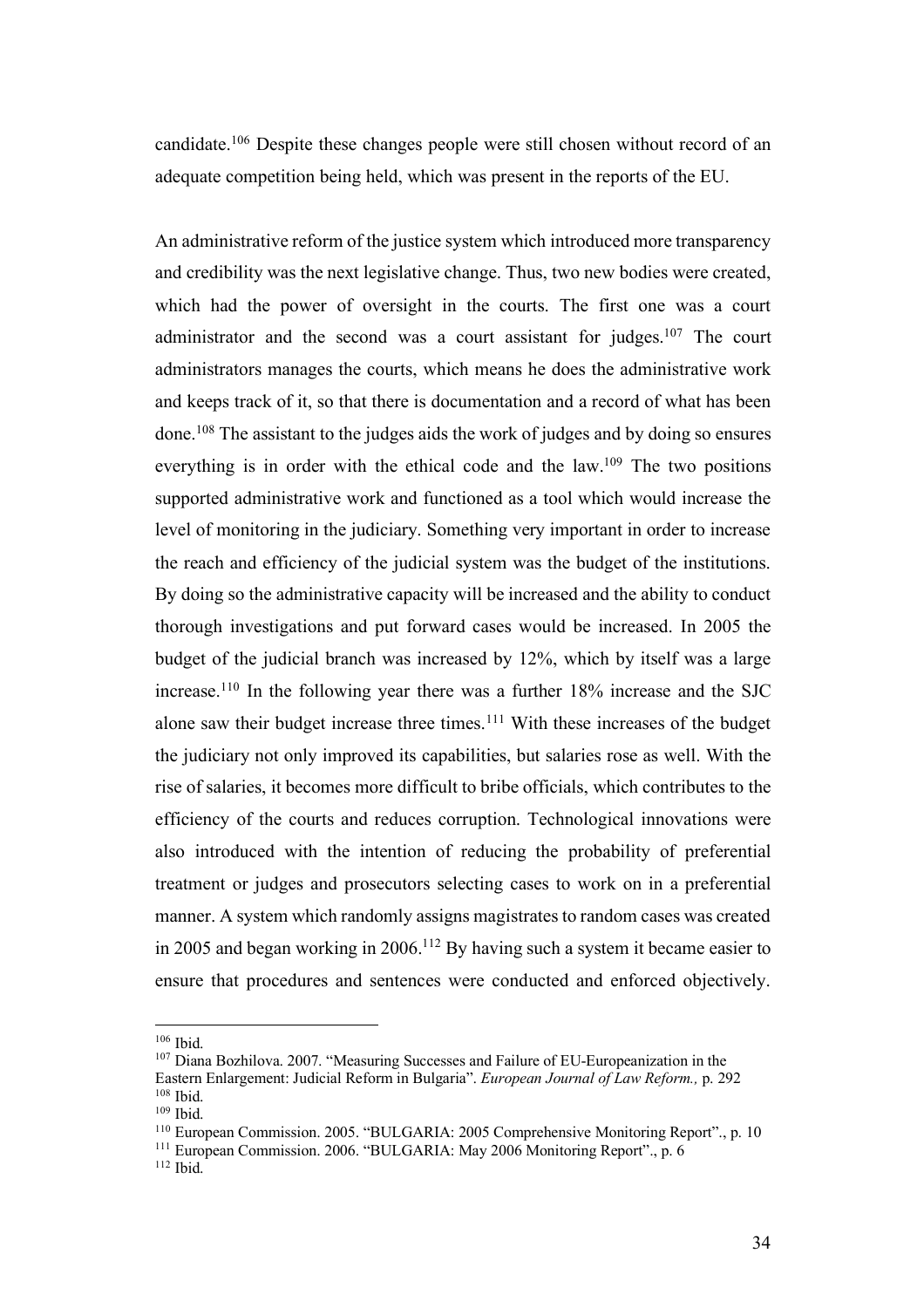Also, the judicial system becomes more decentralized and transparent, which contributes to its efficiency. The administration was also improved with the implementation of a training system for both magistrates and clerks in  $2005$ .<sup>113</sup> The procedure continued through 2006 with more funding and there were around 2000 members of the administration of the judicial system who had been trained.<sup>114</sup> This system of training increased the level of competence of the administration. It made the people working in it more familiar and prepared for their work and the adequate execution of the law, which allowed them to do their job better. The administrative reformsimplemented in the period before accession were important, as they showed Bulgaria was capable of complying with EU conditionality and addressing the biggest issues of the country. The improvement of the judiciary was a crucial point in the conditions put forth by the Commission, which had to be respected in order for Bulgaria to join the EU in 2007. According to the final Comprehensive monitoring report in September, 2006, the Commission concluded that progress was made and it will not trigger the postponement clause, however a lot more was needed in order to completely ensure the supremacy of the rule of law in Bulgaria.<sup>115</sup> Nevertheless, the amendments implemented were motivated by the conditionality of the EU and they did have an effect on the improvement of the judicial system. The transparency, efficiency and administration of the justice system were strengthened and these changes have contributed to a constructive development of the Bulgarian political system. Thus, the importance of adhering to conditionality became a priority for Bulgaria, which leads to the observation that its role in being a driving force for reform cannot be undermined.

2.3 Addressing the issue of the Public Administration in Bulgaria between 2004 and 2007

The regular report for Bulgaria in 2004 noted that the changes to the public administration had to address the competences of different actors, the transparency of the work in the administration and its decentralization. The legislative

 <sup>113</sup> European Commission. 2005. "BULGARIA: 2005 Comprehensive Monitoring Report"., p. 10

<sup>&</sup>lt;sup>114</sup> European Commission. 2006. "BULGARIA: May 2006 Monitoring Report"., p. 6

<sup>115</sup> Ibid., p. 15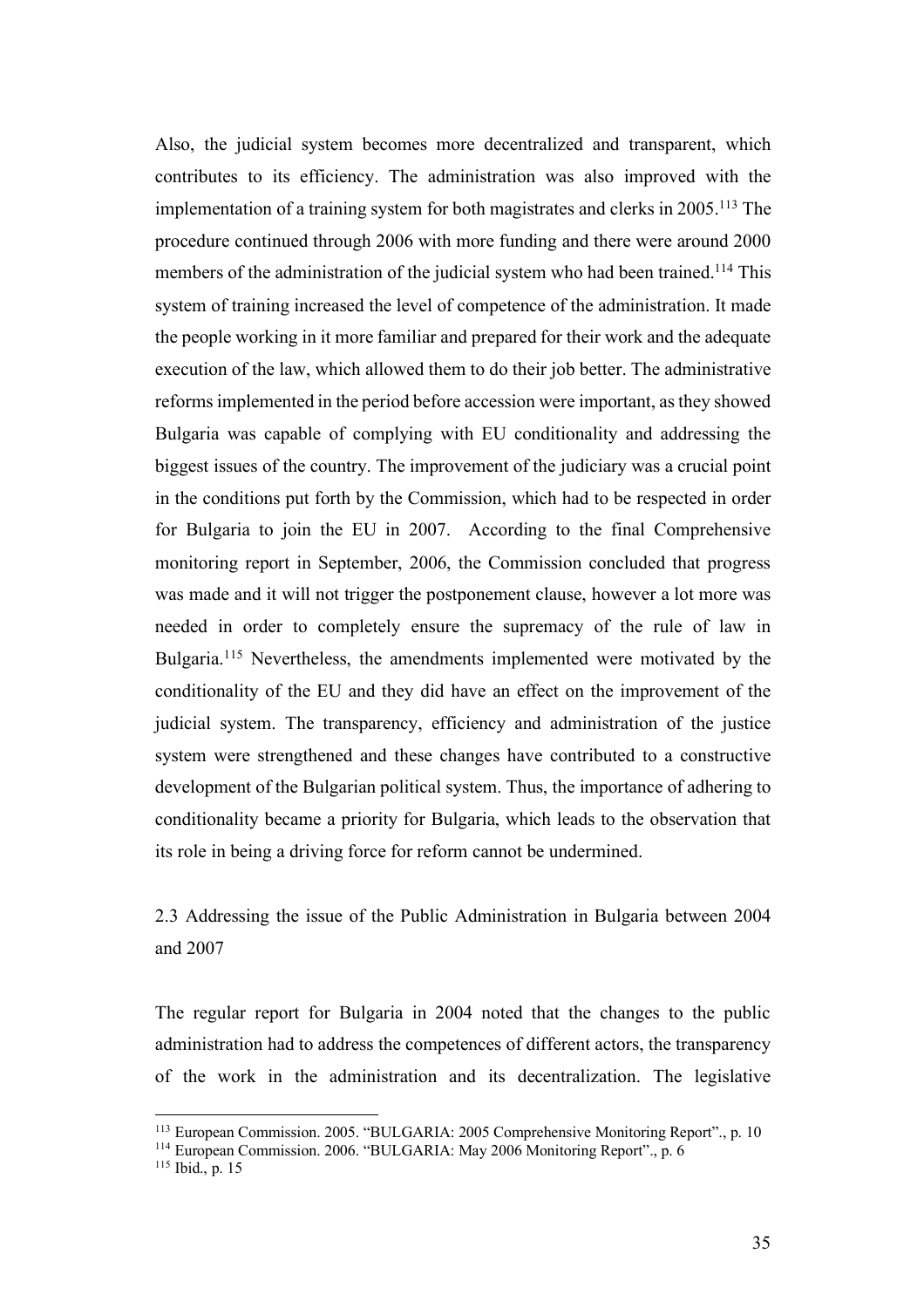amendments introduced prior to 2004 were not effectively implemented even though Bulgaria did fulfill the political (democratic) conditions of the Copenhagen criteria.116 If these conditions were met then the presumption was that the administration would have become more efficient in its work and thus the political system of the country would have begun worked better. However, that is not the only issue. Conditionality concerning this part of the political system was important because having a functioning administration was essential for being able to absorb and successfully apply European law in the country. It is needed so that EU funds and structures can be adopted without any legal problems. <sup>117</sup> Therefore scrutinizing the Bulgarian government for only reforming the public administration on the surface was a serious accusation and if no actual progress was made EU membership by 2007 would have been questionable.

In 2003 a Strategy for the Administrative reform was introduced and it included amendments to the Law on Administration and Civil Service Laws.<sup>118</sup> These changes aimed at defining the competences of the civil service, making the bureaucracy more transparent and easier to access and defining the qualifications under which civil employees will be appointed<sup>119</sup> If these three aspects are summarized the legislative reforms aimed mostly at transparency and accountability, ensuring the administration was objectively chosen and its work could be easily followed by the public. The Law on Administration was only introduced in the middle of 2006; however, it did serve a very important purpose. It distinguished between the competences of the politically chosen members of the administration, namely ministers, and the actual bureaucracy which carried out the day-to-day work.120 By doing so there was a clearer structure in the administration and with the division of competences political motivations, at least in theory, should not have been an influence on the daily work of the civil servants. This is important

 <sup>116</sup> Gergana Noutcheva and Dimitar Bachev. 2008. "The Successful Laggards: Bulgaria and Romania's Accession to the EU". *East European Politics and Societies: and Cultures.,* pp.130-131 <sup>117</sup> Ibid., p. 130

<sup>&</sup>lt;sup>118</sup> Gergana Noutcheva and Dimitar Bachev. 2008. "The Successful Laggards: Bulgaria and Romania's Accession to the EU". *East European Politics and Societies: and Cultures.,* pp. 90-91 <sup>119</sup> Ibid.

<sup>&</sup>lt;sup>120</sup> European Commission. 2006. "BULGARIA: May 2006 Monitoring Report"., p. 5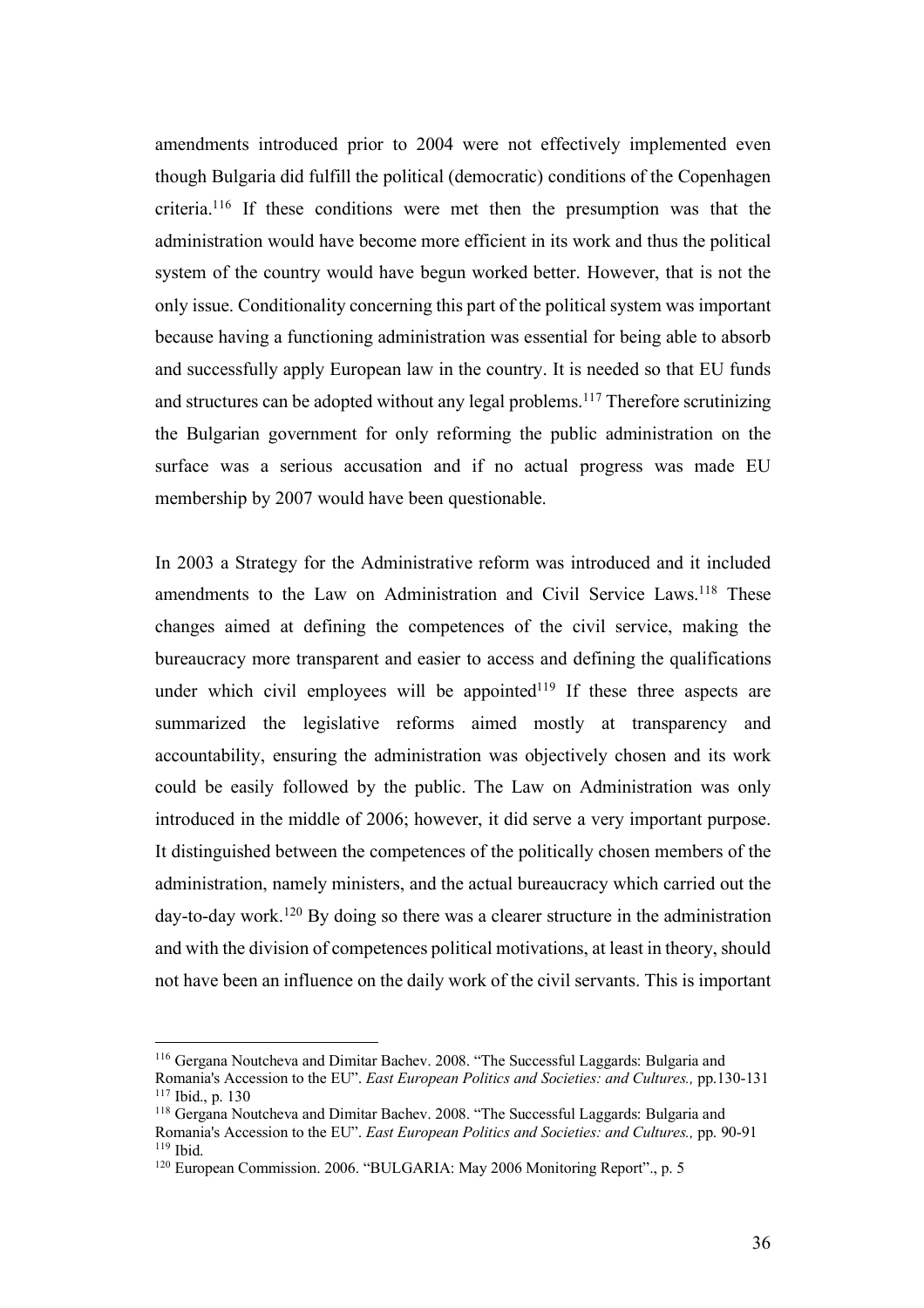because now different actors could be held accountable for either politically motivated decisions or pure administrative work. What is more, the same law placed more control on the involvement of civil servants in the private sector by introducing more monitoring and ensuring there was no conflict of interest.<sup>121</sup> Once again, this was an important development as it not only contributed to the transparency of the administration, but it also served as a measure against corruption.

The main point of the amendments to the Civil Service Law was to guarantee the quality of performance of the civil service and undertake necessary measures if there were problems. The amendments announced in 2003 led to the introduction of tests, which examined the performances of the bureaucracy in the ministry departments.122 The system did identify a problem initially, as in 2003 the percentage of so-called "competitive recruitment" was around 15% of the entire system.123 This was a serious problem, as it suggested that the vast majority of the civil service were not suited to do carry out their professional responsibilities. Thus, the amended law also made it compulsory for there to be professional training in order to address such issues and in 2004 more than 20 000 employees from both central and local governments attended training courses.124 The courses were offered not only for new employees, but also for higher-placed civil servants.<sup>125</sup> By doing so the training system could solve problems both at the bottom of the structure, as well as the top. There was an immediate effect as only a year after the first "assessment" in 2003 there was a dramatic increase in the percentage of "competitive recruitment", reaching a 100% in 2004.126 In 2006 the Civil Service Law was further amended to now include training for more EU related matters. The administration was supposed to become competent in the implementation of the *acquis communautaire,* making it easier for the integration of Bulgaria in the EU.<sup>127</sup>

 <sup>121</sup> Ibid.

<sup>122</sup> World Bank. 2005. "Bulgaria: The road to successful EU integration"., pp. 90-91

<sup>123</sup> Ibid., p. 91

<sup>&</sup>lt;sup>124</sup> European Commission. 2006. "Monitoring Report on the State of Preparedness for EU Membership of Bulgaria and Romania"., p. 8

<sup>125</sup> Ibid.

<sup>126</sup> World Bank. 2005. "Bulgaria: The road to successful EU integration"., p. 91

<sup>&</sup>lt;sup>127</sup> European Commission. 2006. "BULGARIA: May 2006 Monitoring Report"., p. 5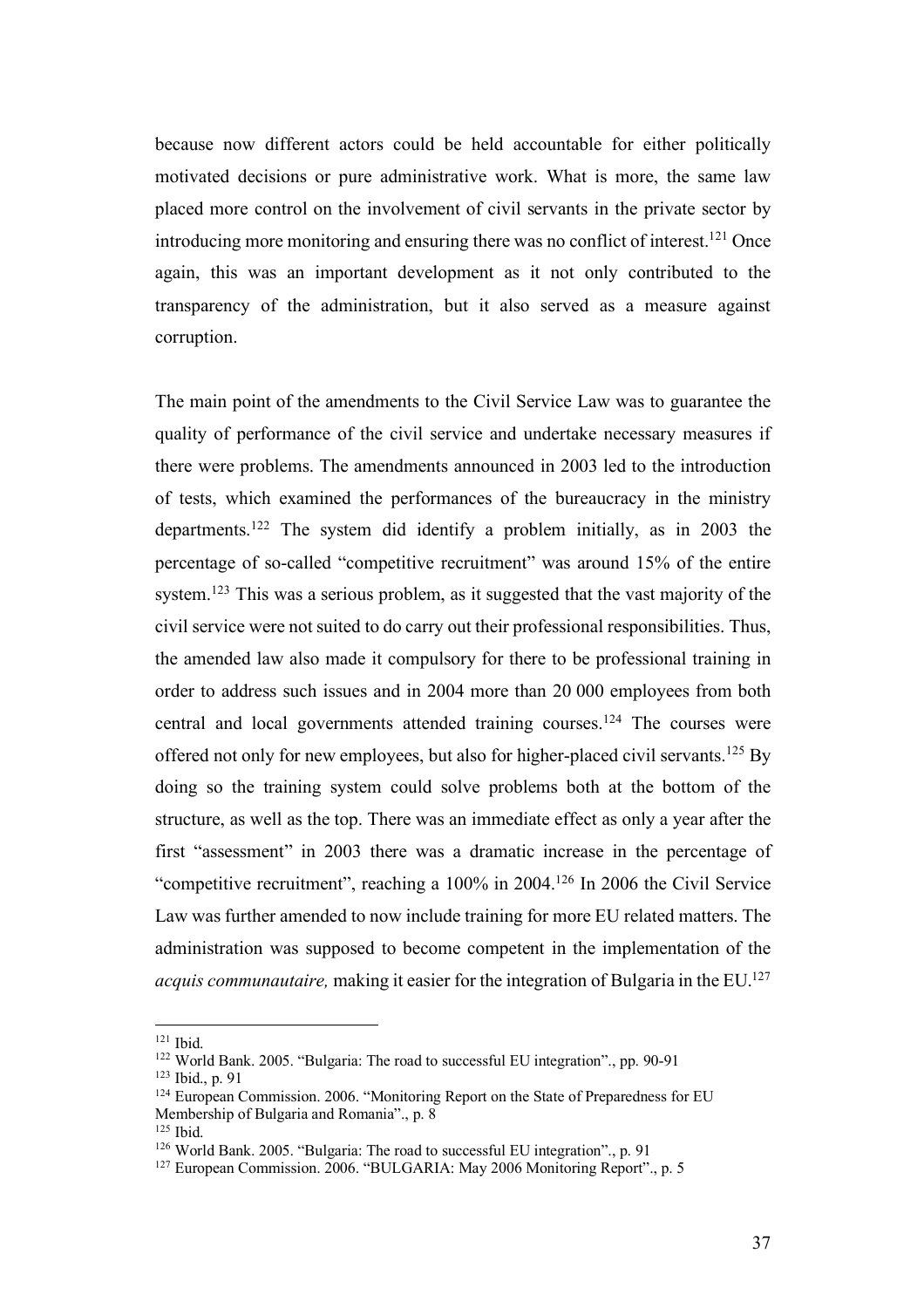The improvement of the civil service was a priority for complying with the conditionality of the EU prior to accession. The system had to become more transparent and efficient, with a civil service capable of dealing with EU related issues. With the implemented changes, Bulgaria moved closer to fulfilling EU conditionality.

Finally, there were two very important developments into the change of the administration, which contributed to the democratization of the country, its transparency and the establishment of communication channels between the government and the population. Firstly, in 2005 the first Ombudsman of the country was selected almost two years after the constitutional amendment was introduced.128 The importance of an Ombudsman in the public administration is crucial, as the position provides a platform for civil complaints, which are not restricted by a heavy bureaucratic system or political barriers. An Ombudsman is a symbol of transparency and democracy, which was a very important point for Bulgaria to make before EU accession. The second important development refers to the introduction of an electronic system, which would allow the public to easily inform themselves of the competences of different administrative bodies and of the civil service working in them.129 The process for the implementation of such a system began in 2004 and once again it was very important for the transparency of the administration. It also contributed to the perceived centralization of the administration, as with an electronic database people had the ability of finding the most important information they needed with ease. The Ombudsman and the introduction of the electronic system contributed to Bulgaria's attempts to comply with EU conditionality and had an effect on the further democratization of the country and its image abroad, identifying the importance of conditionality in facilitating the adequate implementation of political reform.

<sup>&</sup>lt;sup>128</sup> European Commission. 2005. "BULGARIA: 2005 Comprehensive Monitoring Report"., p. 7

<sup>&</sup>lt;sup>129</sup> World Bank. 2005. "Bulgaria: The road to successful EU integration"., p. 91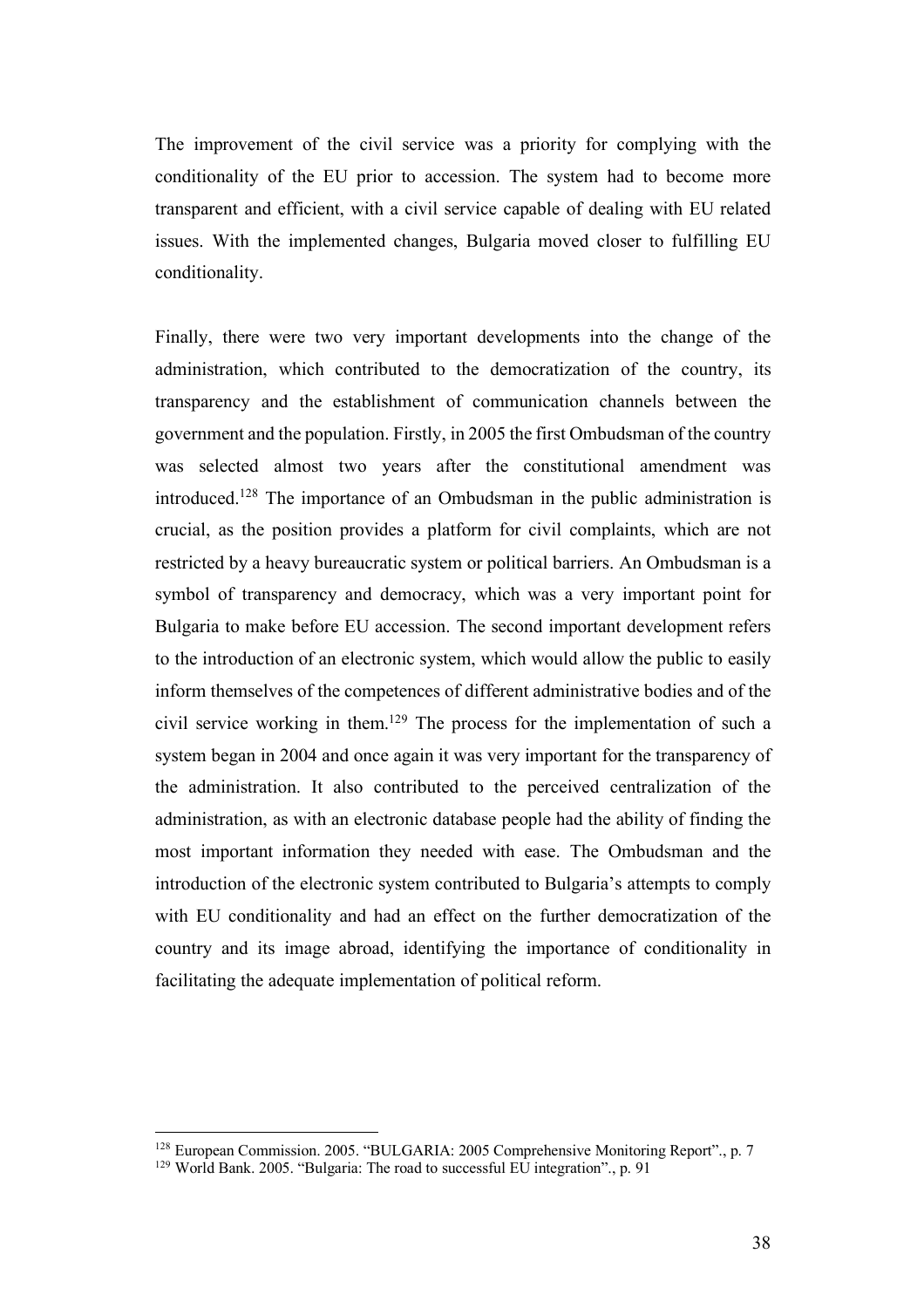### Conclusion of Chapter 2

This chapter has analyzed the attempts by the Bulgarian government to comply with EU conditionality in the period from 2004 until 2007 and examined the extent to which the legislative and institution reforms introduced have been motivated by the conditionality and the overarching incentive of joining the EU. The chapter looked extensively at the anti-corruption measures which have been implemented and how effective they were in the actual fight against corruption. Furthermore, the chapter exemplified the reforms in the judicial system and the level to which they guaranteed the supremacy of the rule of law. Finally, the chapter discussed the reforms in the public administration and the changes to the law and the civil service to prove there was a democratizing effect complying with EU conditionality. All of these developments contributed to Bulgaria's successful accession to the EU in 2007. The impact of EU conditionality has had a positive effect on the country so far and in theory it had prepared the country for membership. Nevertheless, the Commission expected more to be done. After accession it introduced a new set of conditions, which the country had to comply with in order to fully integrate itself in the EU.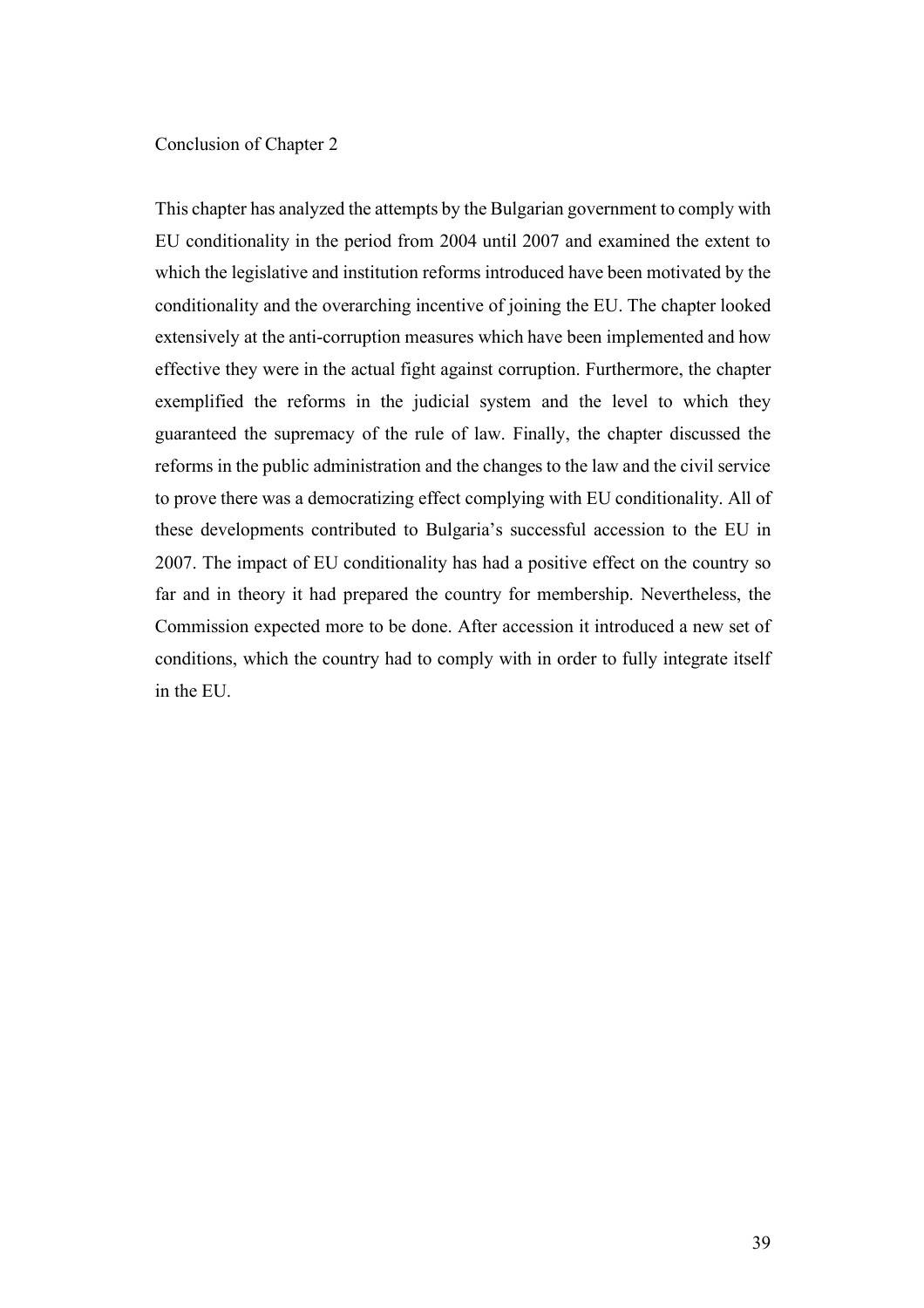## **3. Bulgaria and post-accession conditionality: The Cooperation and Verification Mechanism**

On the 1st of January, 2007 Bulgaria officially became a member of the European Union. Joining the political, economic and social union was a milestone for Bulgaria, which marked the success of the country in separating itself from the communist legacy. What is more, EU membership meant that Bulgaria will be eligible to receive funding for all types of development, will have a greater say in the world political theater and the population will benefit the most, with their life choices having been increased and an expectation of a rise in standards of living. However, despite the fact Bulgaria had joined the union there were still concerns about some of the persisting issues present in the country prior to accession. Most notably corruption and organized crime, as well as the question of the supremacy of the rule of law were still a problem despite Bulgaria's adherence to EU conditionality in the pre-accession phase. Thus, the country was subject to a monitoring system called the Cooperation and Verification Mechanism (CVM) which intended to observe and potentially guide the progress made towards dealing with the remaining issues.<sup>130</sup> This chapter will examine the CVM by explaining its purpose and structure. Furthermore, it will specifically look at its effects and its role in motivating the implementation of further reform for anti-corruption measures and the rule of law. The chapter will analyze the Commission reports on the progress of Bulgaria in dealing with the problems and finally it will conclude whether the CVM has been effective in stimulating effective policy changes in addressing the remaining problems.

### 3.1 The structure and purpose of the Cooperation and Verification Mechanism

The Commission's stress on the importance of judicial reform and the implementation of anti-corruption measures in Bulgaria has been evident in all monitoring reports throughout the pre-accession phase of the country. Despite the

 <sup>130</sup> Eli Gateva. 2013. "Post-Accession Conditionality – Translating Benchmarks into Political Pressure?". *East European Politics.,* pp. 420-421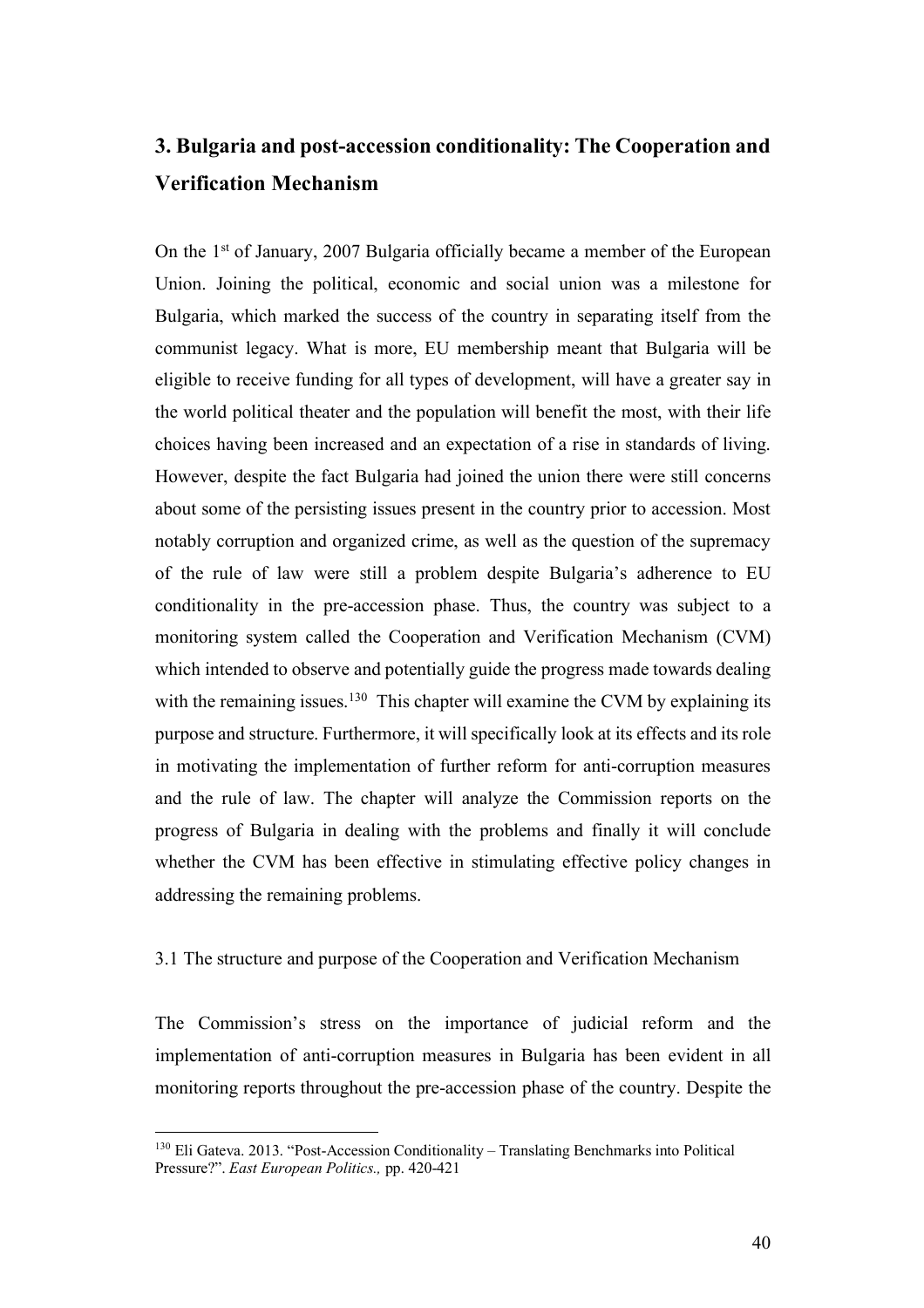fact Bulgaria complied with the Copenhagen criteria there were still many issues remaining, most notably the presence of corruption in the political system and the inefficiency of the judicial system. The EU did not want Bulgaria to simply become a member and abandon the attempts to address these problems and therefore risk the possibility of the weak implementation of EU law. Hence, in the last monitoring report in October, 2006, the Council had decided to implement a new monitoring system, the CVM, which would observe the progress made in the remaining areas of concern post-accession.131 Bulgaria was required to submit information on the developments of these issues each year, alongside the Commission's control and guidance. <sup>132</sup> By closely following the different stages the Commission would release two reports each year, which outline the measures that have been implemented during the past year and further recommendations on how to proceed and what remains to be addressed. The second report released in July was more detailed than the first and after 2012 the Commission began to issue only one comprehensive document. <sup>133</sup> More importantly however the EU had outlined six benchmarks for Bulgaria in the CVM, which were the main problems the country had to address. The first one mandated the adoption of constitutional amendments which would remove the ambiguity concerned with the independence and accountability of the judicial system, the second one required the adoption and implementation of new legislative acts for the judicial system and a new civil procedure code and the third one simply stated that the reform of the judicial system should continue and it should strive to improve its efficiency, accountability and professionalism.134 The first three benchmarks could be understood more broadly together as representing the part of the CVM concerned with the judicial reform. The second three taken collectively represent the recommendations concerned with

<sup>&</sup>lt;sup>131</sup> Martina Spernbauer. 2007. "Benchmarking, Safeguard Clauses and Verification Mechanisms -What's in a Name? Recent Developments in Pre- and Post-Accession Conditionality and Compliance with EU Law". *Croatian Yearbook of European Law and Policy.,* p. 298  $132$  Ibid.

<sup>133</sup> Ulrich Sedelmeier and Corina Lacatus. 2016. "Post-accession Compliance with the EU's Anti-Corruption Conditions in the 'Cooperation and Verification Mechanism': Bite without Teeth". *MAXCAP*., pp. 4-5

<sup>&</sup>lt;sup>134</sup> Georgi Dimitrov, Kaloyan Haralampiev, Stoycho Stoychev and Linka Toneva-Metodieva. 2013. "The Cooperation and Verification Mechanism: Shared Political Irresponsibility between the European Commission and the Bulgarian Governments (Results of Analytical Observations on the July Reports on Bulgaria)*".,* p. 68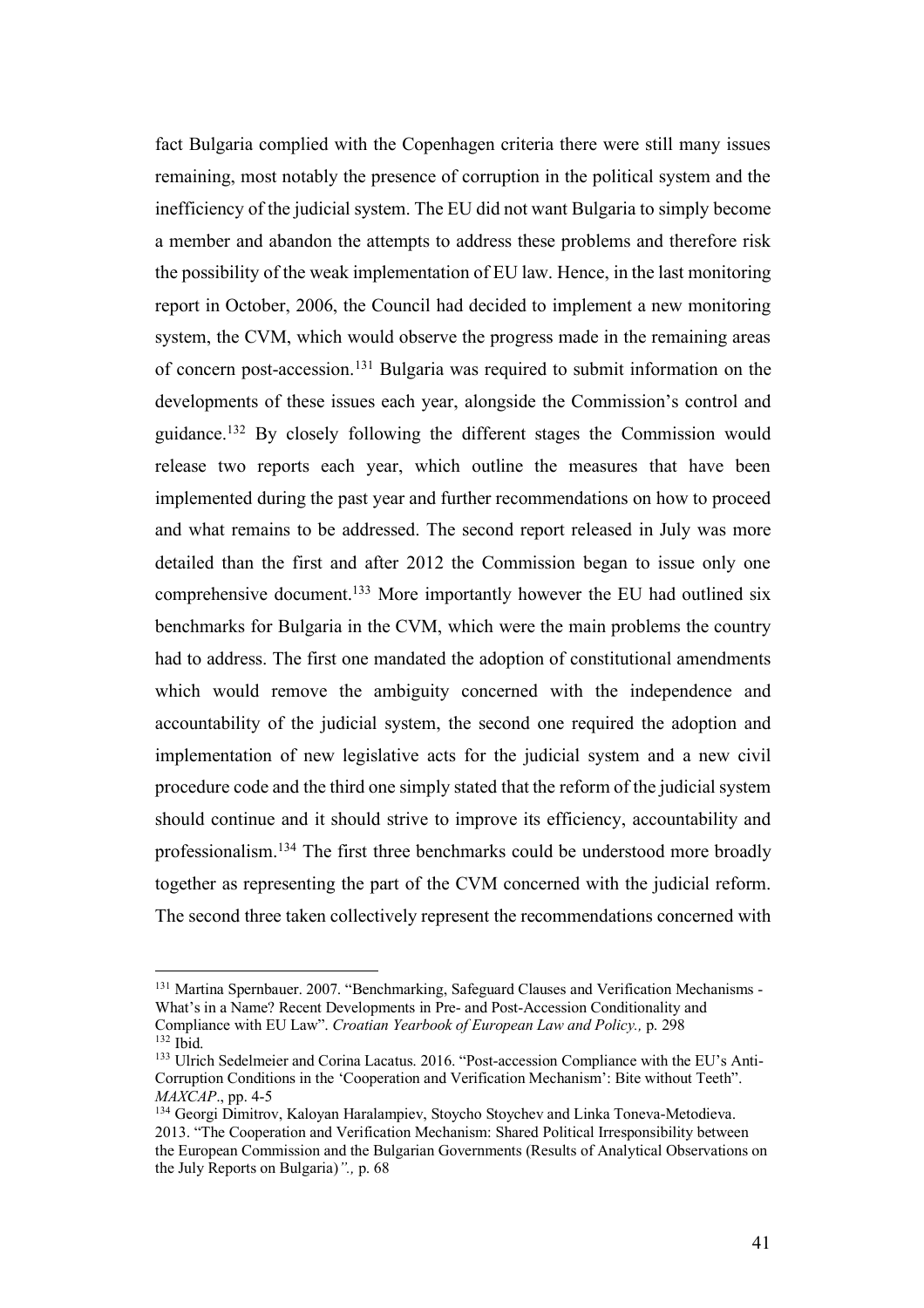the fight against corruption. The fourth benchmark directed the examination of high-level corruption in the government, the fifth one stated that further measures against corruption in the administration have to be taken, especially at the borders and in local governments, and finally the sixth one related to the fight against organized crime and money laundering.135 By looking at these benchmarks it could be concluded that they do not offer a very specific target to be achieved, but are rather more in line with what the criticisms towards Bulgaria were even before accession. What was needed was the actual enactment of reforms, not simply legislative amendment and the CVM stressed this importance. However, the incentives the EU used to push Bulgaria towards the implementation of reform had changed, as the biggest enticement prior to 2007 to comply with conditionality was EU accession, or the threat of its delay. Now, the Commission's approach had slightly differed. The shaming of the government through the reports still remained a tool to motivate political actors, as the reports which were issued were public and were discussed both in the EU and in the public sphere.<sup>136</sup> This tactic did not carry much weight without the support of a stricter, more concrete punishment to accompany the scrutiny. Thus, the Commission cited a specific safe-guard clause in the Act of Accession, which specified that if Bulgaria is not able to effectively implement the part of the *acquis* concerned with Justice and Home Affairs, disciplinary measures against the country could be taken.<sup>137</sup> These "measures" may relate to the freezing of funds for Bulgaria if the Commission decides that attempts to address the six benchmarks are not sufficient enough, as they are closely related to Justice and Home Affairs. However, the actual CVM does not state whether actual sanctions will be applied legally if it is not respected.138 What is more, the activation of the safe-guard is only possible in the first three years after accession, so the leverage the Commission has expires after  $2010^{139}$  The only possible

 $135$  Ibid.

<sup>136</sup> Antoaneta Dimitrova, 2015. "The Effectiveness and Limitations of Political Integration in Central and Eastern European Member States: Lessons from Bulgaria and Romania*"*. *MAXCAP.,* p. 14

<sup>137</sup> Eli Gateva. 2013. "Post-Accession Conditionality – Translating Benchmarks into Political Pressure?". *East European Politics.,* p. 433-434

<sup>138</sup> Ulrich Sedelmeier and Corina Lacatus. 2016. "Post-accession Compliance with the EU's Anti-Corruption Conditions in the 'Cooperation and Verification Mechanism': Bite without Teeth". *MAXCAP*., p. 5

 $139$  Ibid.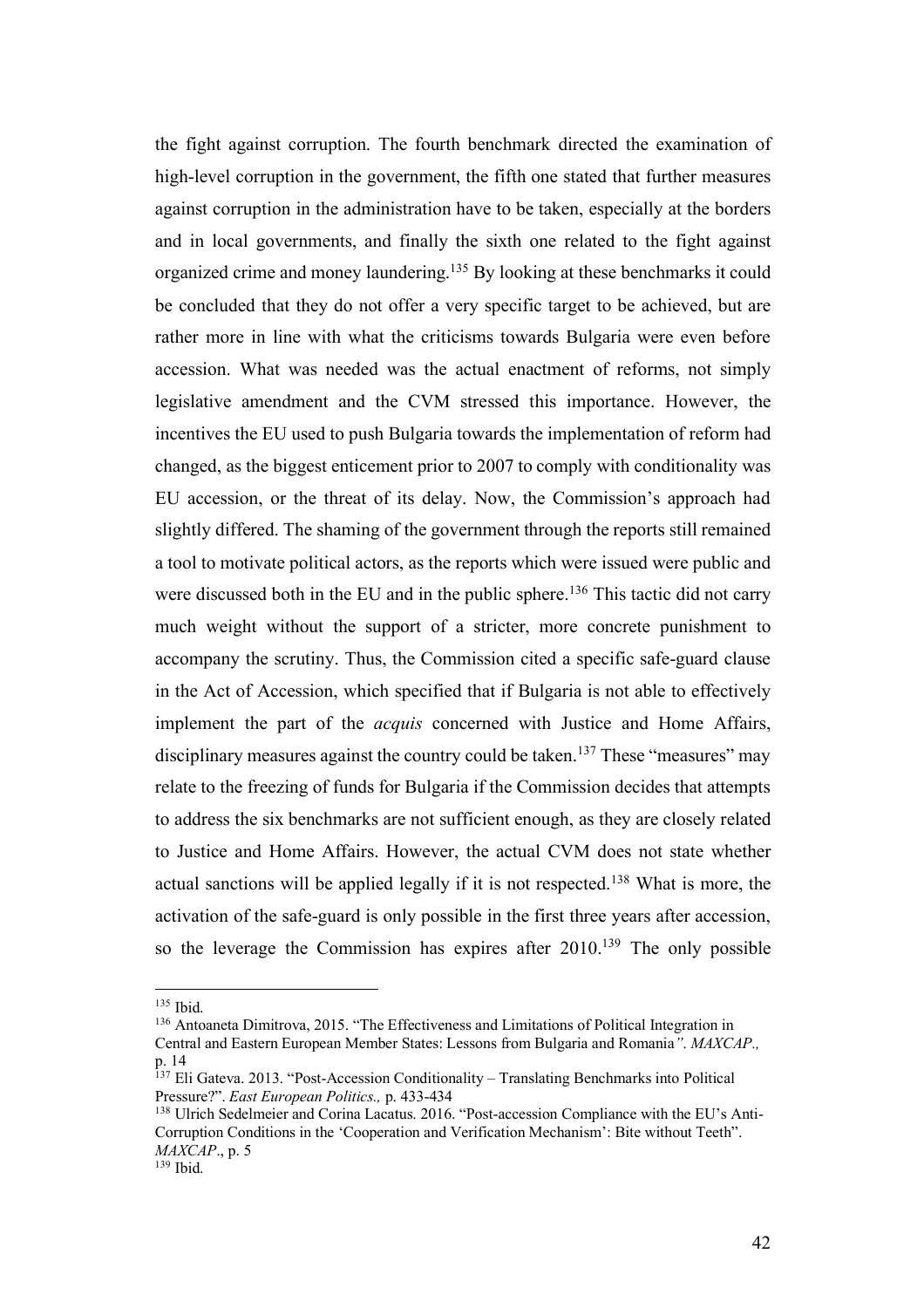sanction after that is related to the other member states, not the Commission. They might decide that if Bulgaria is not effectively addressing the CVM, they will not cooperate with Bulgaria and will not officially accept decisions made by Bulgaria.<sup>140</sup> However these measures are very weak and normative and in reality, do not offer a serious legal incentive for Bulgaria to comply with the conditionality. Nevertheless, the CVM has proved to have some effect in promoting legislative and institutional change, but it has not always led to effective implementation of reforms and to a change in the behavior of the country.

### 3.2 Addressing the issues with the judicial system described by the CVM

Reforms of the judicial system began immediately after accession. The first benchmark was addressed by a constitutional amendment as soon as February, which confirmed the independence of the judiciary by acknowledging and differentiating between the differences in competences of the Ministry of Justice and the judiciary.141 By doing so the checks and balances of the system were strengthened and the amendment guaranteed that politics will not be able to influence court decisions, at least in theory. Furthermore, the independence of the judiciary was additionally reinforced in 2008 when an inspectorate under the control of the SJC was established, with the obligation to review the work of magistrates and ensure that it was done morally and objectively. It had to respond to signals for corruption or misbehavior in the judicial system and if needed investigates them thoroughly and decide whether a case against them should be opened. <sup>142</sup> Finally, the inspectorate had the obligation of reviewing older cases, which have been closed on suspicious grounds.<sup>143</sup> By 2010 the inspectorate had reviewed the work and structure of all courts in the country and had recommended the disciplinary measures for the ones which it found to have obstructed the

 <sup>140</sup> Ibid.

<sup>&</sup>lt;sup>141</sup> European Commission. 2007. "Report on Bulgaria's progress on accompanying measures following Accessio*n".,* p. 6

<sup>&</sup>lt;sup>142</sup> European Commission. 2008. "SUPPORTING DOCUMENT ACCOMPANYING THE REPORT FROM THE COMMISSION TO THE EUROPEAN PARLIAMENT AND THE COUNCIL on Progress in Bulgaria under the Co-operation and Verification Mechanism*".,* pp. 3-4 <sup>143</sup> Ibid.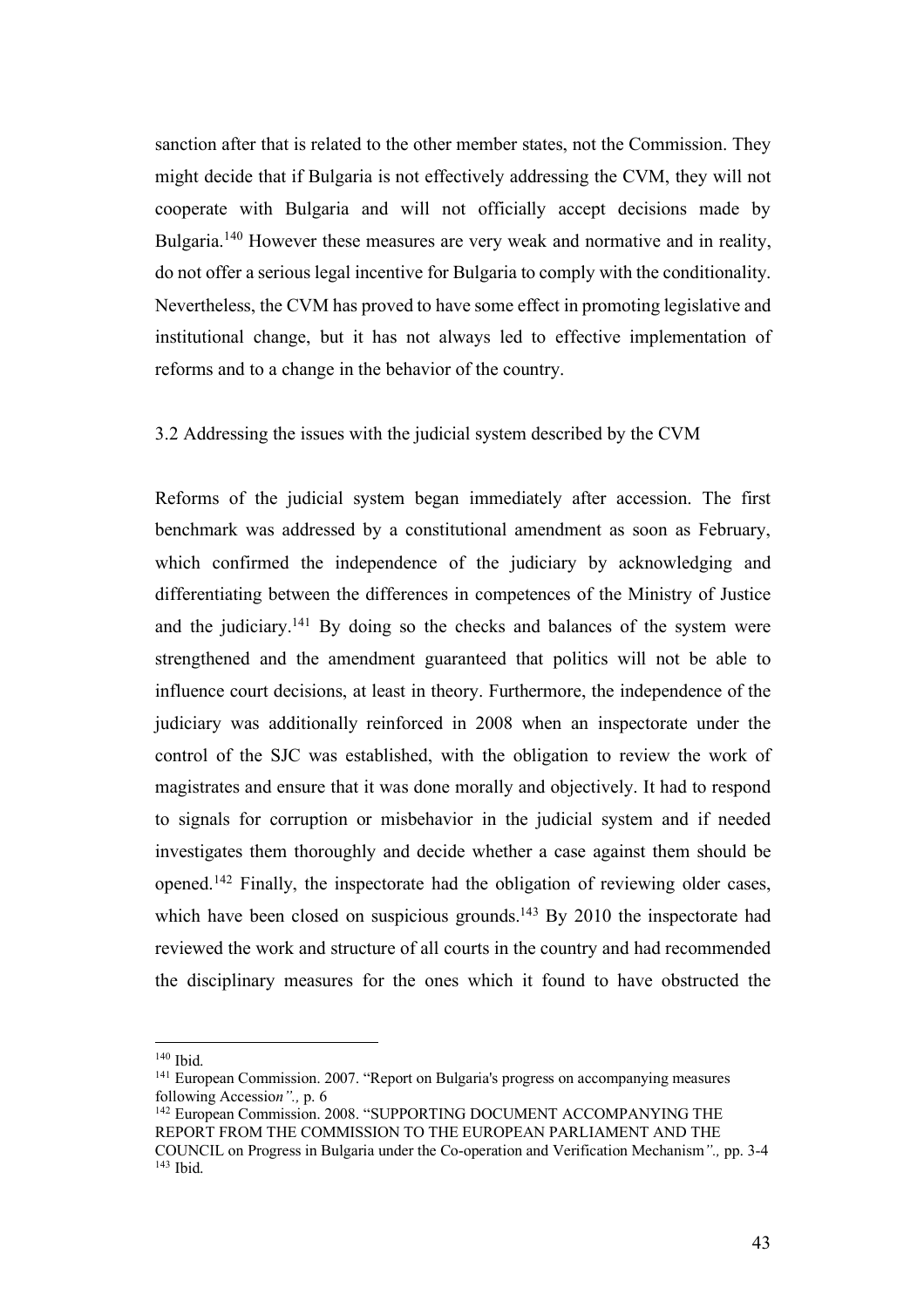independence of the judicial system in any way.144 This was a very important development, as with the inspectorate the SJC became capable of understanding where there were problems in the system and to dedicate measures to resolve them. By having a specialized body to do so the possibility of there being conflict of interest was minimized. The people doing the inspections are not a traditional part of the judiciary working on civil cases and thus they can objectively review courts in the country. Five years after the implementation of the CVM, the 2012 report confirmed that there has been progress made in Bulgaria on the independence and accountability of the judiciary. It states that the constitutional amendment has contributed to the independence of the courts by giving the judiciary and especially the SJC more power to control itself.<sup>145</sup> The creation of the inspectorate on the other hand balances the centralization of the judiciary and the investigations which it has conducted have helped to hold the judiciary accountable. Furthermore, the report stated that the immunity of the judicial staff has been limited, so that it is easier to blame them if they have been a part of illegal or immoral practices.<sup>146</sup> This was crucial for fighting against corruption in the judiciary and ensuring that magistrates themselves were not above the law. What remained to be amended and improved was the process of carrying out corrective measures against members of the judiciary. By 2015 research in Bulgaria had been conducted on how effective disciplinary measures were and whether or not the circumstances under which they are implemented should be changed.147 After introducing several amendments to the internal rules of the judiciary the SJC also set up an inventory of former disciplinary cases and introduced an administrative team to assist them in the review of cases.<sup>148</sup> These changes to the structure and laws of the judiciary contribute to making it more efficient, having clearer guidelines by which they can

<sup>&</sup>lt;sup>144</sup> European Commission. 2010. "SUPPORTING DOCUMENT ACCOMPANYING THE REPORT FROM THE COMMISSION TO THE EUROPEAN PARLIAMENT AND THE

COUNCIL on Progress in Bulgaria under the Co-operation and Verification Mechanism*"*. pp. 4-5 <sup>145</sup> European Commission. 2012. "SUPPORTING DOCUMENT ACCOMPANYING THE REPORT FROM THE COMMISSION TO THE EUROPEAN PARLIAMENT AND THE COUNCIL on Progress in Bulgaria under the Co-operation and Verification Mechanism*".*, pp. 6-7

<sup>146</sup> Ibid.

<sup>&</sup>lt;sup>147</sup> European Commission. 2015. "REPORT FROM THE COMMISSION TO THE EUROPEAN PARLIAMENT AND THE COUNCIL on Progress in Bulgaria under the Cooperation and Verification Mechanism*".*, p. 6

<sup>148</sup> Ibid.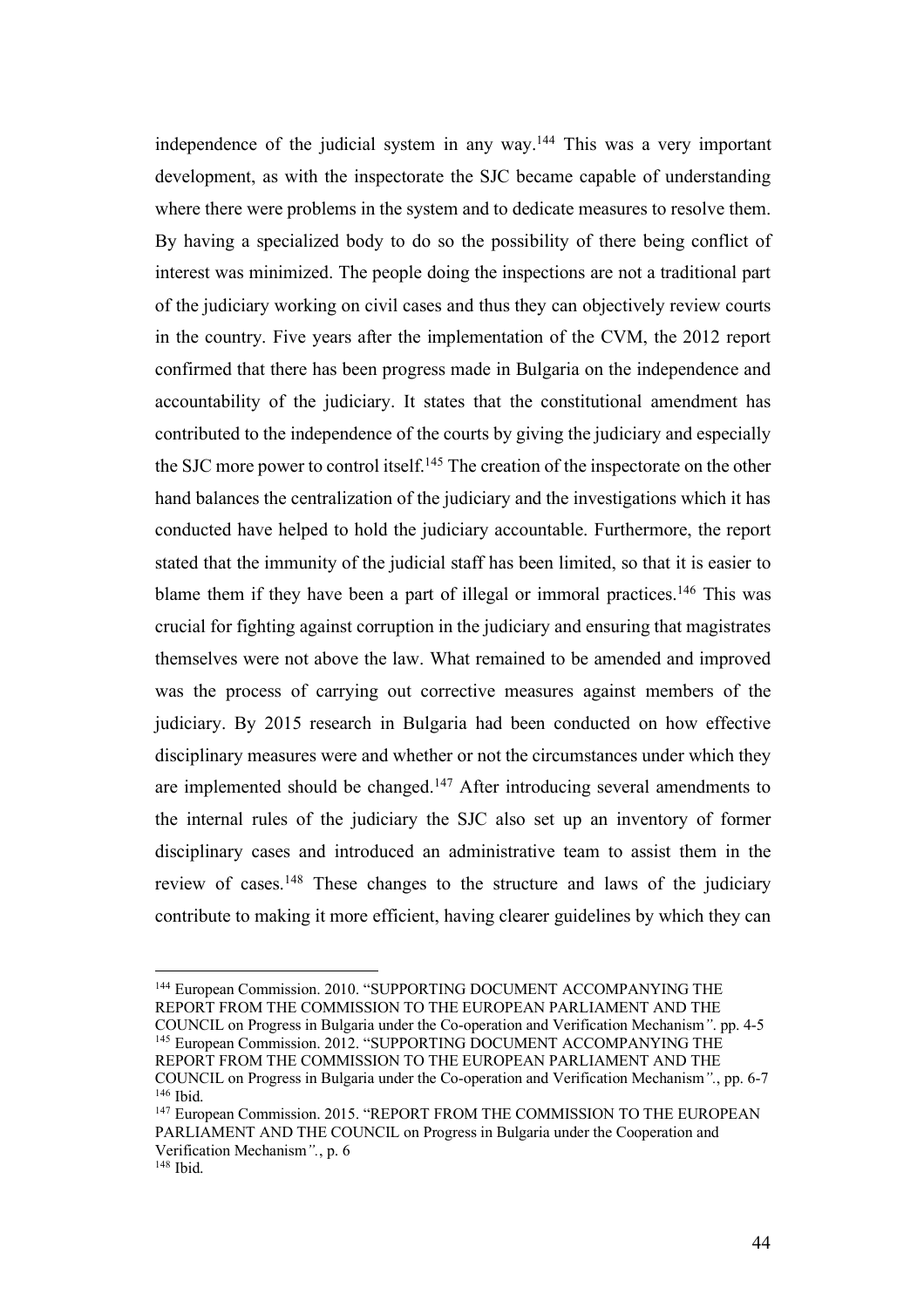hold magistrates accountable and improves the transparency of the judicial system. Overall positive developments on the first benchmark of the CVM have been documented. The last report from 2018 stated that more attention needs to be placed on the way the members of the SJC are elected. The National Assembly was involved in the election process in 2018, which was an improvement based on the recommendations of the CVM report from 2017.149 With the input of the National Assembly the process is more transparent and it indirectly involves the population in the choices of the SJC. This contributes to the transparency and accountability of the judicial system from the perspective of civilians. Their votes affect not only the legislative and executive branch of government, but also the judiciary. The report states that the remaining problems concerned with the first benchmark are the strengthening of the power of the inspectorate and the creation of a registry, which outlines how and why high-positioned magistrates are selected by specifying their competences and making them public.150 Overall, twelve years after the implementation of the CVM, the Commission reports show progress in the way the first benchmark has been addressed. The issues have progressively become more and more specific, concerning more sophisticated parts of the judicial system, which is a sign of progress. The biggest issues outlined in 2007 have been mostly addressed. More remains to be done, but the constitutional amendments and the legislative improvements have successfully addressed the ambiguity of the accountability in the judicial system and the role of the CVM in facilitating this development has been positive.

In 2008 a new Civil Procedure Code was implemented with a goal of making civil procedures faster and cheaper, thus making the judicial system more efficient. 151 Furthermore, according to the 2008 reported monitoring systems had to be implemented for the amended Civil, Administrative and Penal procedure codes

<sup>&</sup>lt;sup>149</sup> European Commission. 2018. "REPORT FROM THE COMMISSION TO THE EUROPEAN PARLIAMENT AND THE COUNCIL on Progress in Bulgaria under the Cooperation and Verification Mechanism*"*., p. 3

<sup>150</sup> Ibid., p. 2

<sup>&</sup>lt;sup>151</sup> European Commission. 2008. "SUPPORTING DOCUMENT ACCOMPANYING THE REPORT FROM THE COMMISSION TO THE EUROPEAN PARLIAMENT AND THE COUNCIL on Progress in Bulgaria under the Co-operation and Verification Mechanism*".,* p. 8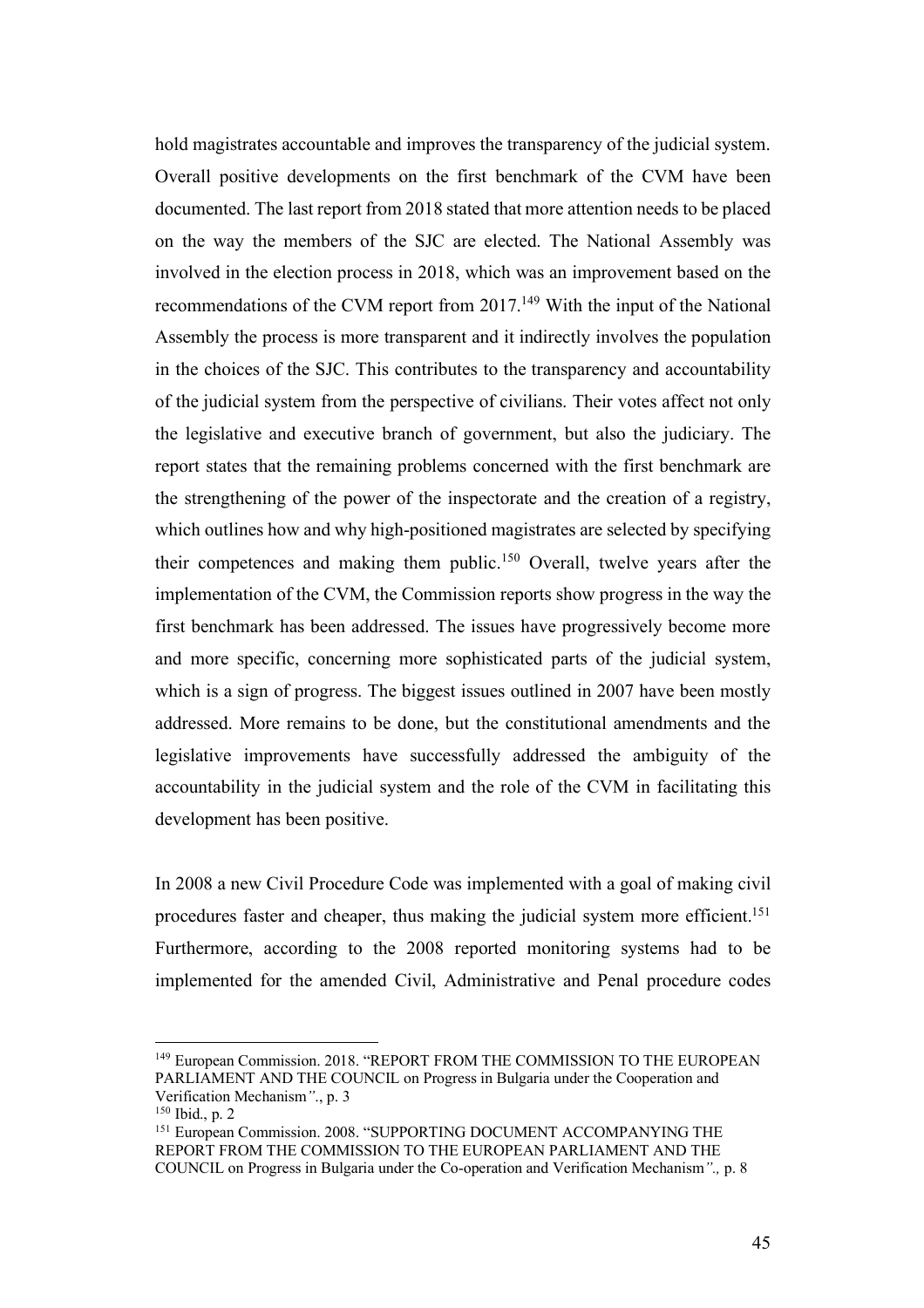once all of them were improved. <sup>152</sup> This happened gradually, as in 2009 the Penal Procedure Code was amended to do several things. Firstly, it simplified the procedure and attempted to prevent unjustified delays to the hearing.153 Secondly, investigative police officers were able to submit evidence more easily without there being a minimum level needed for it to be admissible.<sup>154</sup> Thus, there are less channels through which evidence can be removed, hidden or tampered with. Finally, the rights of defendants had been increased, as after the amendment they were allowed to receive translated documents, which makes the procedures more robust and transparent. In this way the defendant's abilities to be sentenced wrongfully due to misunderstanding were reduced. The 2012 report highlighted the fact that the reforms implemented regarding the second benchmark of the CVM since 2007 were not satisfactory. There have been improvements to the Civil, Administrative and Penal procedural codes, but they have not been implemented properly.155 There have been persisting concerns for subjective promotion and hiring of staff as well as intentional inefficiencies in the cases relating to high-level government corruption.156 Based on the fifth monitoring report, the CVM has not been as successful at promoting reforms concerned with the second benchmark. This shows a weakness of the post-accession conditionality, as five years have not shown a lot of progress in contrast to the first benchmark. The development since 2012 has been mostly concerned with the monitoring of the adequate implementation of the new codes. In 2015 the monitoring report exemplified the fact that there should have been more discussion of further amending the Penal procedural code, since there have been problems during the debates in the National Assembly.<sup>157</sup> After many discussions and evaluations an agreement had not been reached.158 Once again this is not a positive outcome for the ability of the CVM to

 <sup>152</sup> Ibid.

<sup>&</sup>lt;sup>153</sup> European Commission. 2010. "SUPPORTING DOCUMENT ACCOMPANYING THE REPORT FROM THE COMMISSION TO THE EUROPEAN PARLIAMENT AND THE COUNCIL on Progress in Bulgaria under the Co-operation and Verification Mechanism*"*., p. 5 <sup>154</sup> Ibid.

<sup>&</sup>lt;sup>155</sup> European Commission. 2012. "SUPPORTING DOCUMENT ACCOMPANYING THE REPORT FROM THE COMMISSION TO THE EUROPEAN PARLIAMENT AND THE COUNCIL on Progress in Bulgaria under the Co-operation and Verification Mechanism*"*., p. 8 <sup>156</sup> Ibid.

<sup>157</sup> European Commission. 2015. "BULGARIA: Technical Report*"*., pp. 9-10 <sup>158</sup> Ibid.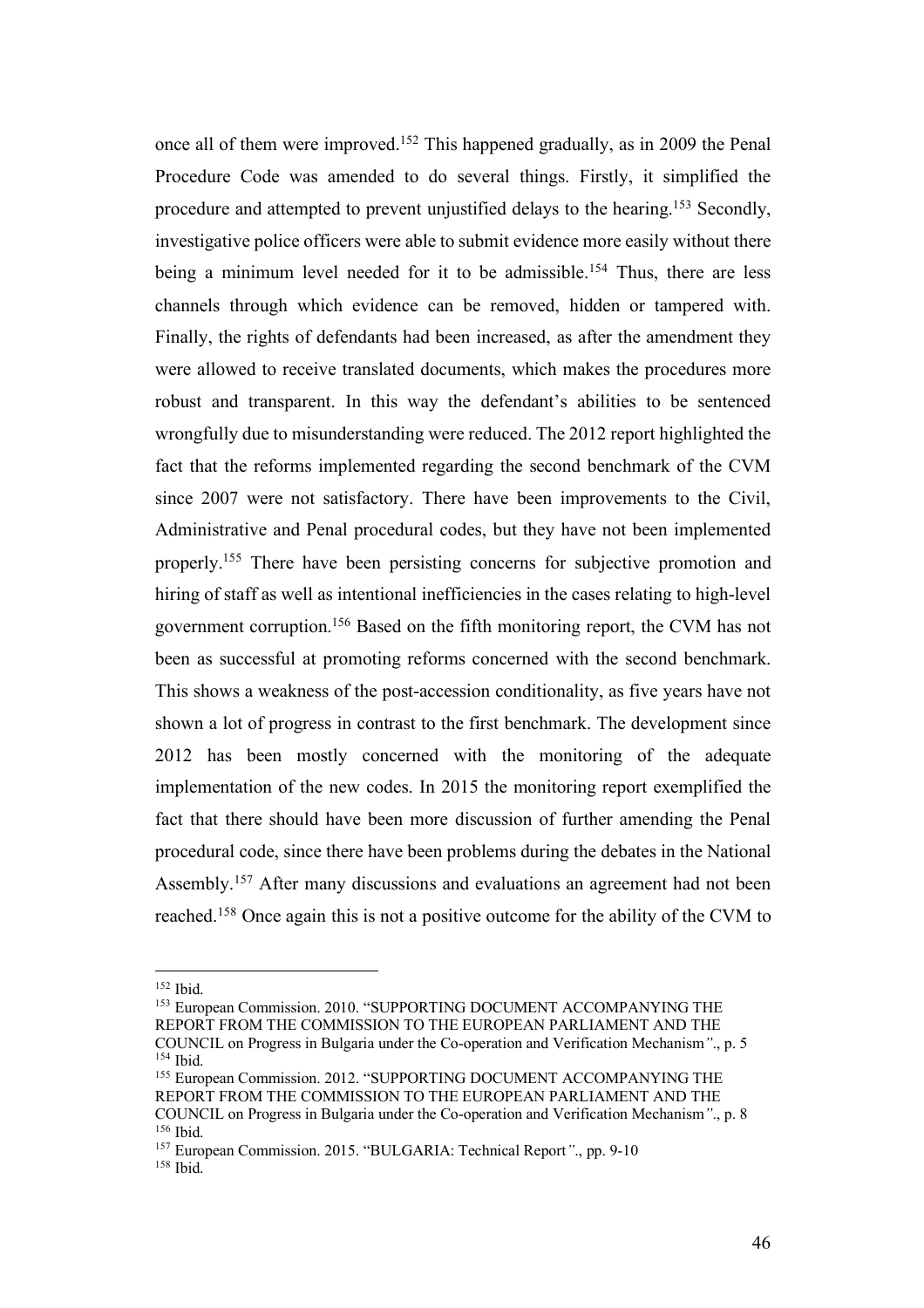promote efficient reform in this regard. The lack of incentives and possible punishments if benchmarks are not met means that the motivation for the government to undertake serious measures on matters not in their interest is low. However, since 2015 there has been progress, especially in the reforms of the Criminal procedure code. In 2017 it was decided that cases relating to high-level corruption in the government will be transferred to the Specialized Court for Organize Crime.159 The amendment is also very important for the adequate resolution to the problems described in the sixth benchmark. This is very important as with this development it becomes more difficult for elites to be protected by politically influenced courts. Furthermore, the amendment addresses one of the major concerns of the Commission which has persisted since 2007, namely the fact that the investigation and prosecution of high-level corruption cases in the country is too ambiguous. Cases were closed without clear reasons and there have been suspicions of cover ups. Addressing this issue has been defined as a priority by the Commission. The 2018 report also concludes that the legislative amendments, which have been problematic since the activation of the CVM, have been effectively implemented and are in force.<sup>160</sup> The 2018 report has determined that benchmark two can be temporarily closed. If they are persuaded that the reforms are sustainable and completely implemented after monitoring their impact, the benchmark can entirely be closed.161 Bulgaria has been slower in addressing benchmark two, however the reports after 2015 have been positive. There have been legislative changes to the legal codes, which have contributed to the transparency and efficiency of the judicial system. Thus, post-accession conditionality has been able to contribute to the improvement of the judicial system, even though it has been more problematic than other areas. It does shows limitations to the CVM in ensuring the enforcement of amendments, however there are achievements in the improvement of legal measures.

<sup>&</sup>lt;sup>159</sup> European Commission. 2018. "REPORT FROM THE COMMISSION TO THE EUROPEAN PARLIAMENT AND THE COUNCIL on Progress in Bulgaria under the Cooperation and Verification Mechanism*"*., p. 4

<sup>160</sup> Ibid.

<sup>161</sup> Ibid., p. 5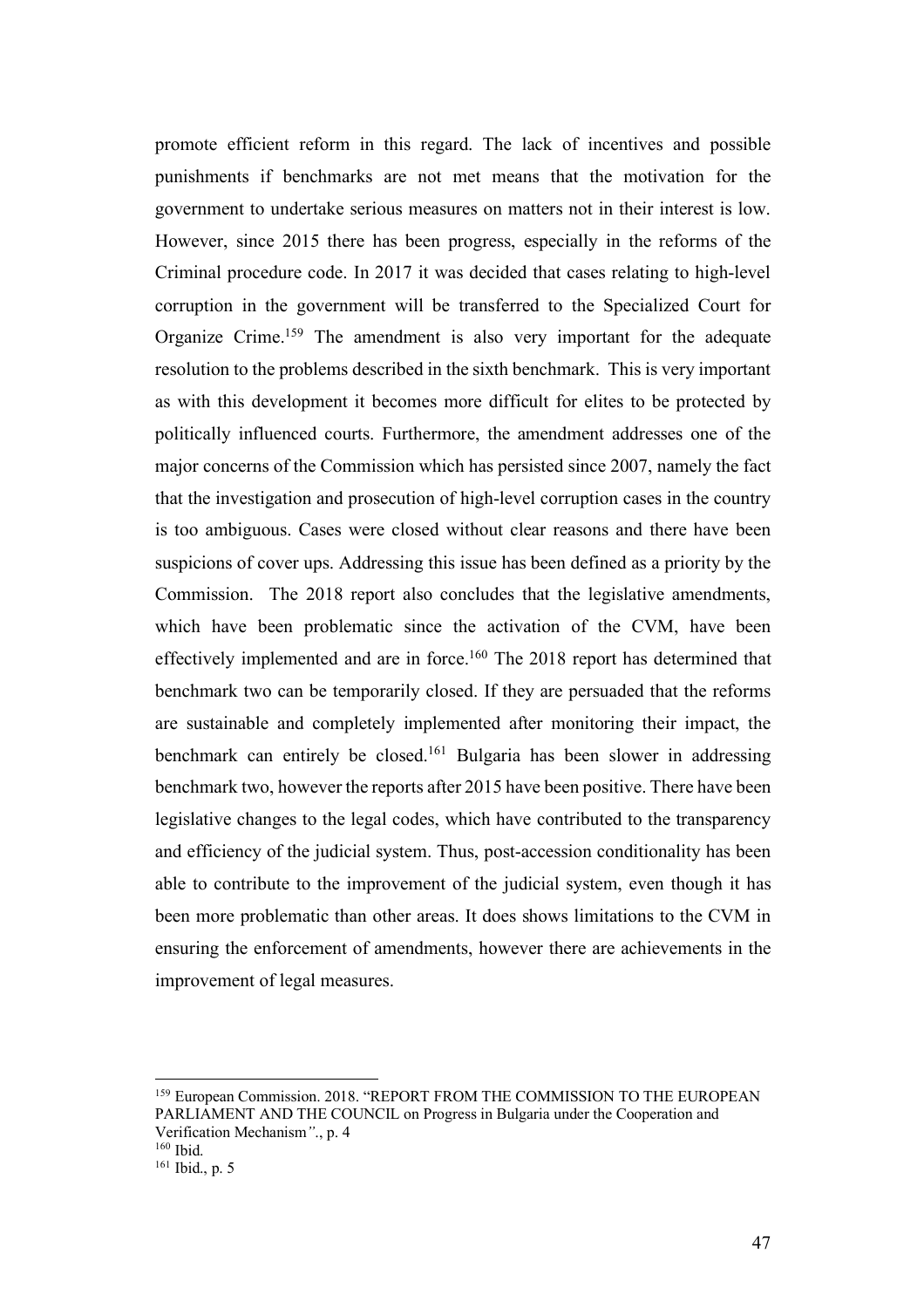The third benchmark encompasses a broader description, as it calls for the continuation of the judicial reform as a whole in order to increase its efficiency and professionalism. Reforms related to it have attempted to address the recruitment and promotion process in the judiciary and the ethical and professional behavior within the system. The third benchmark's recommendations are similar to the first two, as they all indicate the importance of having an efficient, objective judiciary which can be held accountable. The most important development in the first five years after the adoption of the CVM was the implementation of a strategy and action plan for the reform of the judicial system.162 It specifically referred to the importance of the reform being directed towards achieving full EU membership and complying with the post-accession conditionality.<sup>163</sup> The importance of this description is that it directly connects the reform process to EU conditionality, which suggests that the CVM does have an effect. The action plan also described a process of involving more members of civil society as consultants in the discussions of the reform. <sup>164</sup> This will guarantee the transparency of the reforms and convince civil society that it is not simply a shallow, on-the-surface change of the judiciary, but that it actually has merit. Despite the CVM's relatively weak aspect of not having the legal power to sanction non-compliance, the normative value of it guiding a process for the sufficient adoption of EU values and laws seems to be sufficient for motivating a reform process. The system for employing new judges and prosecutors was strengthened, as the action plan called for more transparency. The SJC would select magistrates for high positions with an open voting system and judges who are at risk of having conflicting interests would be excluded from the process.165 Furthermore, the process began to require more documents from applicants for higher positions such as motivation letters, as well as detailed recommendation letters with specified competences from magistrates who have

<sup>&</sup>lt;sup>162</sup> European Commission. 2010. "SUPPORTING DOCUMENT ACCOMPANYING THE REPORT FROM THE COMMISSION TO THE EUROPEAN PARLIAMENT AND THE COUNCIL on Progress in Bulgaria under the Co-operation and Verification Mechanism*"*., p. 7 <sup>163</sup> Ibid.

<sup>&</sup>lt;sup>164</sup> European Commission. 2012. "SUPPORTING DOCUMENT ACCOMPANYING THE REPORT FROM THE COMMISSION TO THE EUROPEAN PARLIAMENT AND THE COUNCIL on Progress in Bulgaria under the Co-operation and Verification Mechanism*".*, p. 6 <sup>165</sup> European Commission. 2010. "SUPPORTING DOCUMENT ACCOMPANYING THE REPORT FROM THE COMMISSION TO THE EUROPEAN PARLIAMENT AND THE COUNCIL on Progress in Bulgaria under the Co-operation and Verification Mechanism*"*., p. 8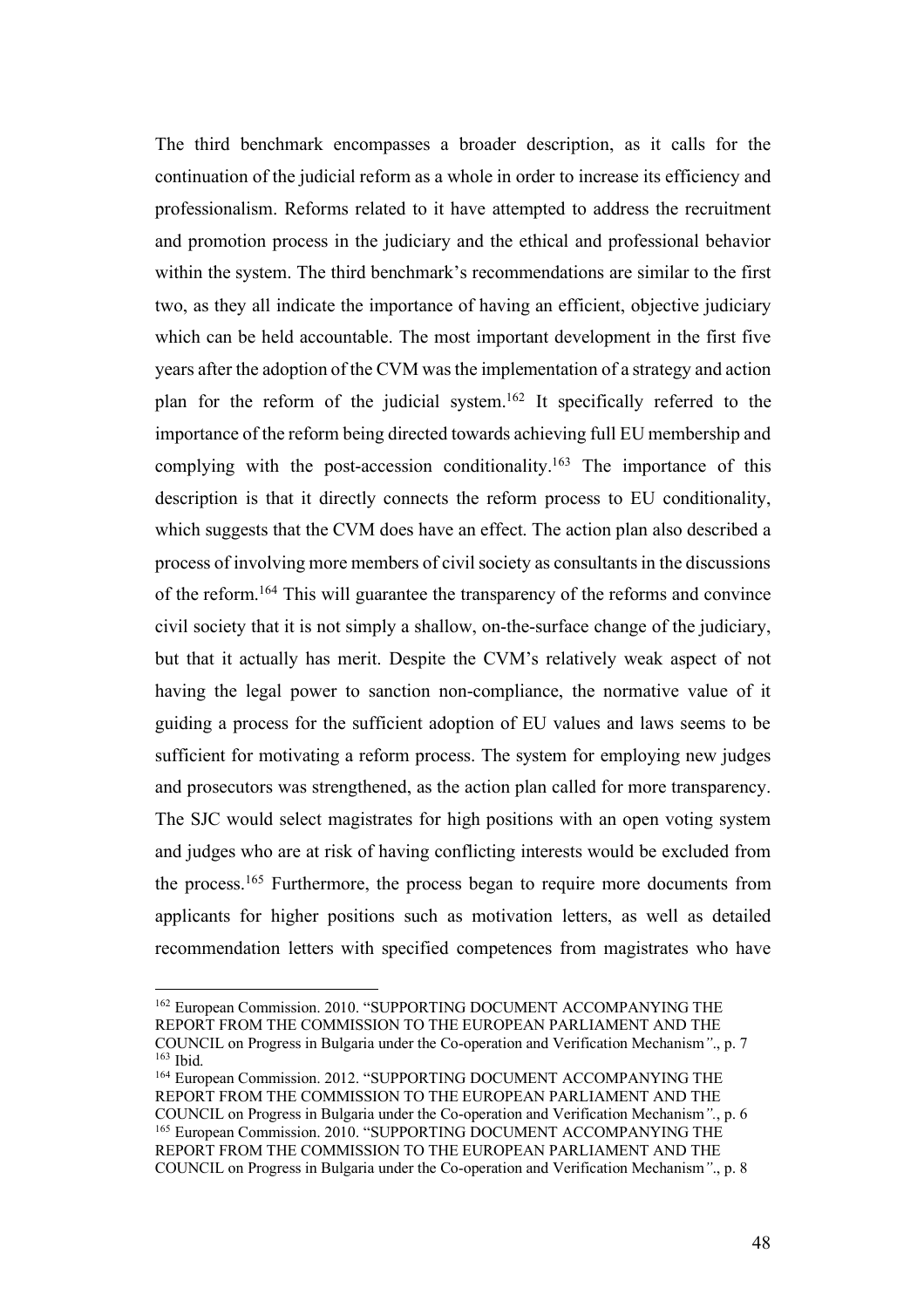endorsed an applicant.<sup>166</sup> The selection of judges and prosecutors has to be transparent and thorough in order to ensure both a level of professionalism of the judicial system and the assurance of the supremacy of its moral standards. This was further guaranteed by the implementation of a Code of Ethics for magistrates in the judiciary, which applied to all members of the justice system equally and was monitored by a special committee.<sup>167</sup> In order for the code to have weight and ensure that magistrates respect it, a legislation requiring an ethical assessment of a candidate before promotion was created. <sup>168</sup> Linking professional development with the ethical code was vital for ensuring it was respected. Having a transparent judicial system requires such an ethical code in order to resolve the obscure practices of both hiring magistrates and the assignment of cases to favorable judges. The 2015 report also noted the further development of the software system introduced in 2006, which randomly allocates judges to cases in order to prevent subjective and politically motivated decision making. The system was not yet deployed nationwide almost ten years after its creation and there were concerns of tampering by running it multiple times until a favorable matching between a case and a judge was chosen.169 On the recommendation of the Commission, in 2014 the structure was improved by including a system of alerts which would notify the SJC every time it was used.<sup>170</sup> This would contribute to the transparency of the software and combined with the introduction of balancers to the SJC's administrative power, such as the inspectorate and the National Assembly involvement in the election of its members, the accountability of the judiciary is better guaranteed. Furthermore, 2014 saw the supplemental development of the judicial reform strategy, which build upon the consultation aspect of it and would be in place until 2020.<sup>171</sup> The most important part of it was the formation of a Judicial Reform Council, which further enhanced the consultative role of the inclusion of relevant members of society, like

 $166$  Ibid.

<sup>167</sup> European Commission. 2012. "SUPPORTING DOCUMENT ACCOMPANYING THE REPORT FROM THE COMMISSION TO THE EUROPEAN PARLIAMENT AND THE COUNCIL on Progress in Bulgaria under the Co-operation and Verification Mechanism*".*, p. 6 <sup>168</sup> Ibid.

<sup>169</sup> European Commission. 2015. "BULGARIA: Technical Report*"*., p. 11

<sup>170</sup> Ibid.

<sup>&</sup>lt;sup>171</sup> European Commission. 2018. "REPORT FROM THE COMMISSION TO THE EUROPEAN PARLIAMENT AND THE COUNCIL on Progress in Bulgaria under the Cooperation and Verification Mechanism*"*., p. 6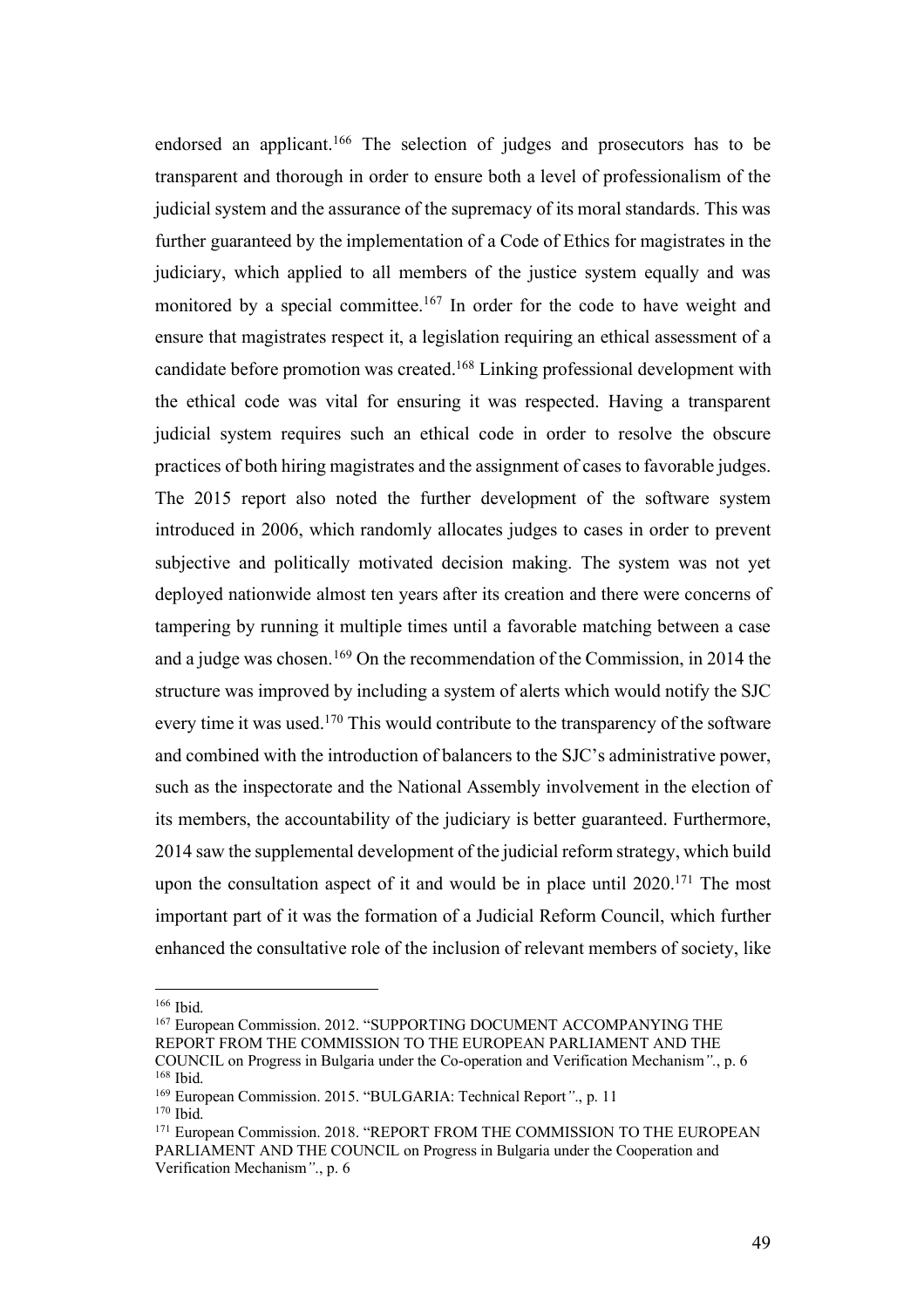judges and lawyers, in the process of the judicial reform. <sup>172</sup> The report in 2018 had declared that there have been substantial improvements on the third benchmark of the CVM, which have been properly implemented. The judicial reform has been effective in improving the professionalism, transparency and efficiency of the system and more importantly has created the opportunity for the population to be involved in the process, which is a democratizing and decentralizing advance. In this regard it can be assumed that post-accession conditionality in the form of the CVM has stimulated the effective implementation of judicial reform. The stable improvements described in the reports from 2007 until 2018 prove there has been a strengthening of the rule of law in Bulgaria, which in turn can be identified as a direct result of the normative power of the CVM and the EU to positively influence the political development of the country.

### 3.3 Addressing the issues of corruption and organized crime described by the CVM

The fourth benchmark addresses one of the most serious and persisting issues Bulgaria has experienced since 1989 and one which the EU has found the Bulgarian government to have had the most difficulties in solving: high-level corruption. It was a deeply rooted problem which required both legislative and institutional change in order to be addressed. More importantly, the political elites in the government had to be dedicated to seriously solving the issue. The first major developments began in 2007 when the State Agency of National Security was created, which had a division specifically tasked with investigative and countercorruption measures.173 This institution was supposed to work closely with the Council on Counter-Corruption Activities and together they had the responsibility of implementing the anti-corruption strategy adopted by parliament in 2008.174 In 2009 an additional body was created, the Parliamentary Committee on Anti-Corruption, Conflict of Interest and Parliamentary Ethics (CACCIPE), which

 $172$  Ibid.

<sup>&</sup>lt;sup>173</sup> European Commission. 2008. "SUPPORTING DOCUMENT ACCOMPANYING THE REPORT FROM THE COMMISSION TO THE EUROPEAN PARLIAMENT AND THE COUNCIL on Progress in Bulgaria under the Co-operation and Verification Mechanism*".,* p. 13 <sup>174</sup> Ibid.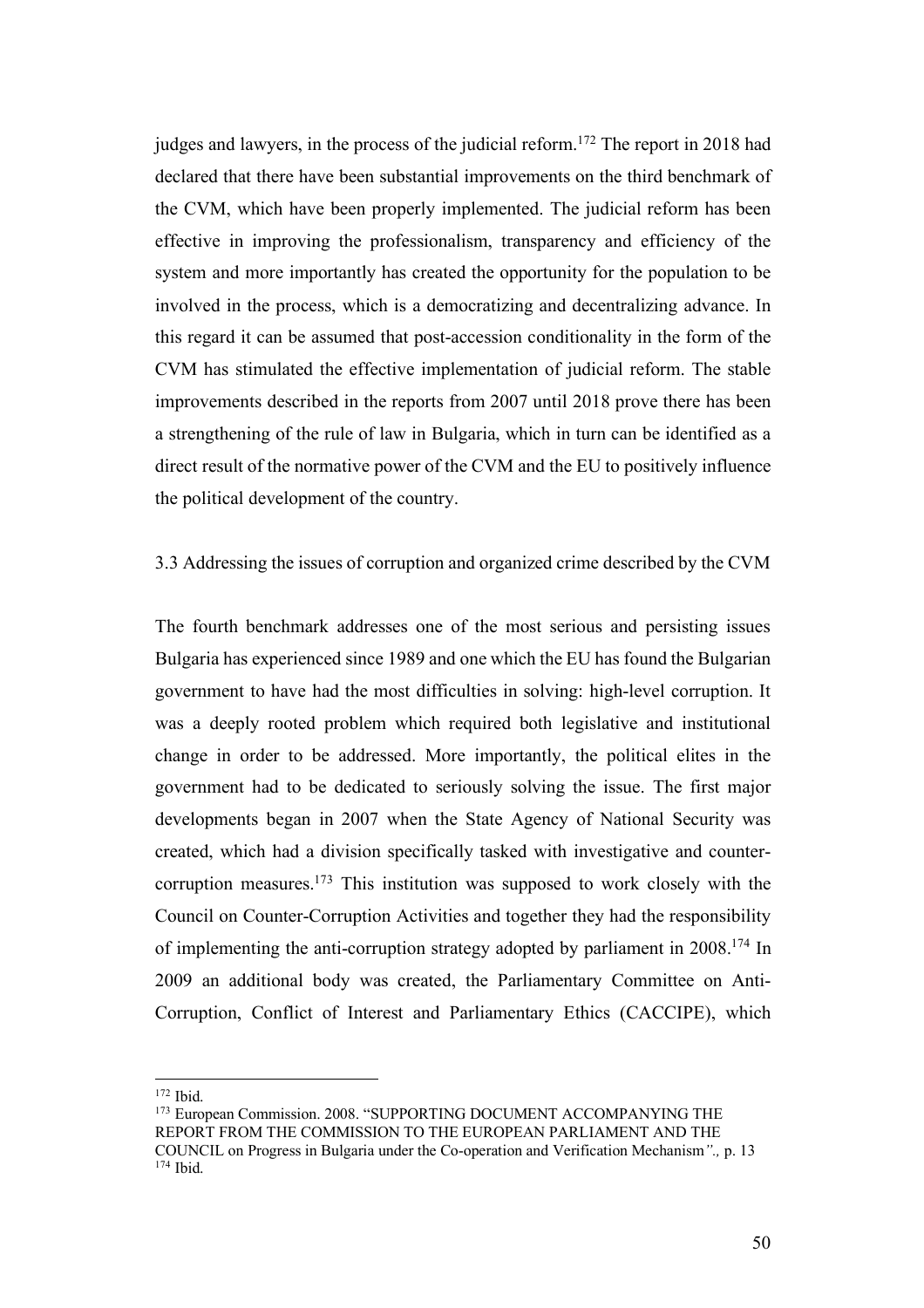focused mostly on the members of parliament.175 The creation of such institutions and the implementation of legislature against corruption in such a short period of time suggests that there is an acknowledgement of the problem and positive results should be expected. However, after a year had passed the advancements made were disappointing. Due to the deficiency of administrative coordination with other institutions and the inability of those same institutions to take responsibility for the absence of counter-corruption measures resulted in the lack of the formation of sufficient legal cases.<sup>176</sup> The 2010 CVM monitoring report accounted that in a period of nine months ten investigations out of three hundred reports in the Parliament have been conducted by CACCIPE and in eight of them nothing abnormal was found.177 What is more, by 2012 most of the reported cases of highlevel corruption have not been able to reach the judiciary and those which have reached the courts have either been moving very slow or have been cleared.<sup>178</sup> This development combined with the fact that accounts of high-level corruption had dropped in 2011 compared to 2009 and 2010 without there being actual consequences reported was a cause of concern for how effective the anti-corruption measures were.<sup>179</sup> It is implausible that the issue of high-level corruption had been solved and properly addressed without there being actual documented proof or reasons for it. Furthermore, the ambiguity in the way reports were being settled or investigated and the changing number of reports in the specific timespan created a feeling of unsatisfactory, quasi reforms meant to create an illusion of a reform. The 2012 report does conclude that high-level corruption has been inadequately addressed and no sufficient advancements have been made.<sup>180</sup> This was problematic, as it demonstrated that in the first five years of the CVM the postaccession conditionality has not been successful in encouraging change. In 2013 the strategy for counter-corruption measures had been restructured, with

<sup>&</sup>lt;sup>175</sup> European Commission. 2010. "SUPPORTING DOCUMENT ACCOMPANYING THE REPORT FROM THE COMMISSION TO THE EUROPEAN PARLIAMENT AND THE

COUNCIL on Progress in Bulgaria under the Co-operation and Verification Mechanism*"*., p. 10 <sup>176</sup> Ibid.

<sup>177</sup> Ibid.

<sup>&</sup>lt;sup>178</sup> European Commission. 2012. "SUPPORTING DOCUMENT ACCOMPANYING THE REPORT FROM THE COMMISSION TO THE EUROPEAN PARLIAMENT AND THE COUNCIL on Progress in Bulgaria under the Co-operation and Verification Mechanism*".*, 16  $179$  Ibid.

<sup>180</sup> Ibid.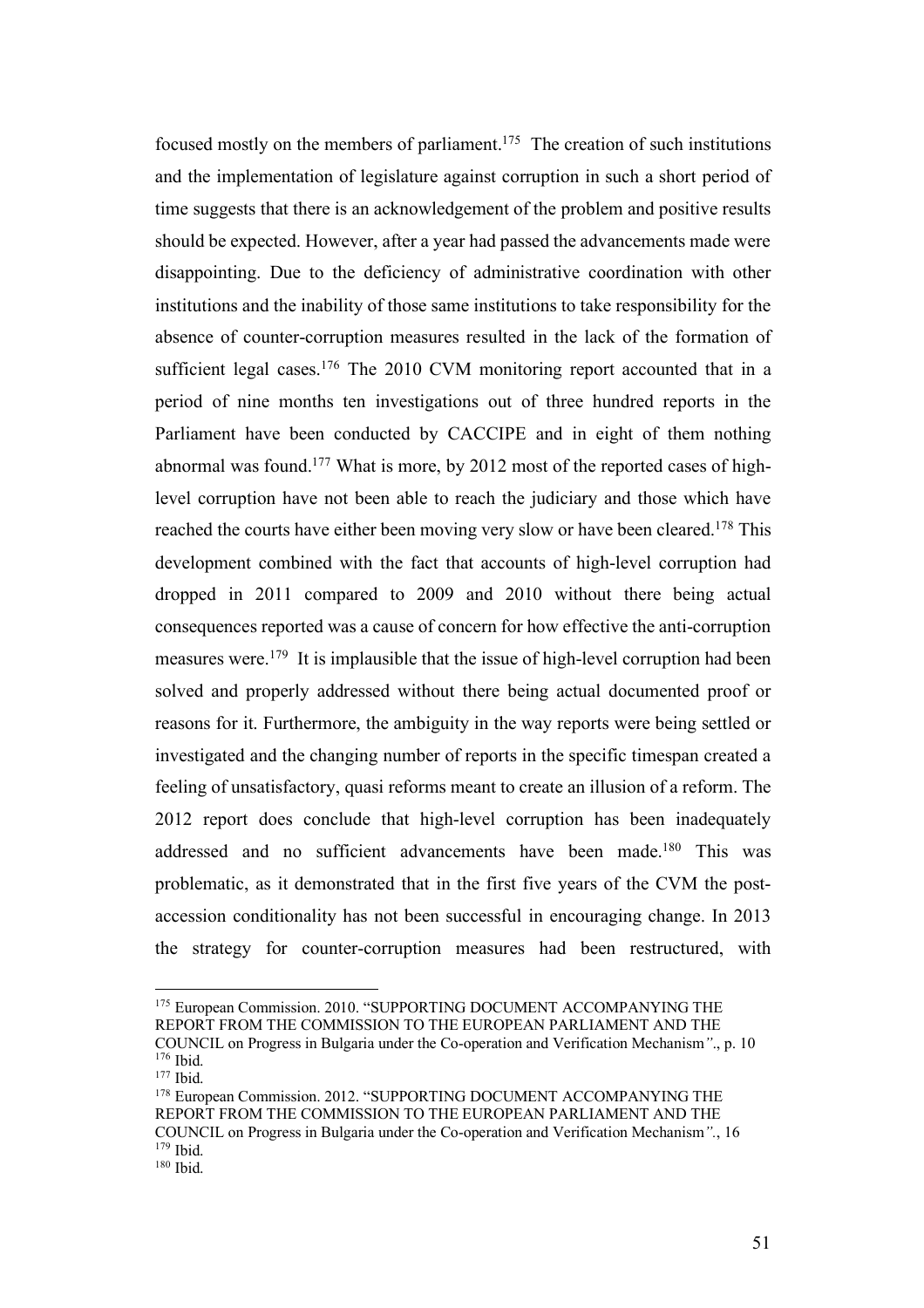government officials acknowledging that key deficiencies existed in the coordination of anti-corruption policy and institutions.181 However, once again, the results of corruption cases have been disappointing. The cases which have reached the courts have increased, but the numbers of actual sentences being enforced remain low, especially when the number of cases is compared to the number of reported instances.182 Discussions on the amendments of anti-corruption legislature have continued from 2015 until 2018. In 2018 there was an amendment to the law, which granted the Prosecutor's Office the right to review former cases closed on suspicious grounds.<sup>183</sup> The amendment also includes an increase in the investigative powers of the anti-corruption bodies, however not enough time has passed to assess whether this has been successful.<sup>184</sup> The 2018 reports concluded that the legislative acts concerned with the fourth benchmark have been addressed successfully.<sup>185</sup> However the problem of the lack of sufficient practical results of anti-corruption measures twelve years after the CVM has been enforced leads to the assumption that post-accession conditionality has not been very effective in promoting practical development in this regard. Legislature has been changed, but similarly to 2012 it seems the reforms are without substance. Thus, the fourth benchmark of the CVM has remained problematic and does not seem to have been successful in driving change in Bulgaria, which would result in the actual implementation of anticorruption measures in high-levels of government.

The fifth benchmark of the CVM addressed corruption in the public administration and by 2008 there had already been positive development. According to the CVM report, low-level corruption particularly in the Customs Agency has been successfully addressed, with the closing of stores at the borders which have been used for money laundering.<sup>186</sup> This was crucial, as the fifth benchmark specifically

 <sup>181</sup> European Commission. 2015. "BULGARIA: Technical Report*".*, p. 17

<sup>182</sup> Ibid.

<sup>&</sup>lt;sup>183</sup> European Commission. 2018. "REPORT FROM THE COMMISSION TO THE EUROPEAN PARLIAMENT AND THE COUNCIL on Progress in Bulgaria under the Cooperation and Verification Mechanism*"*., p. 9

<sup>184</sup> Ibid.

<sup>185</sup> Ibid.

<sup>186</sup> European Commission. 2018. "REPORT FROM THE COMMISSION TO THE EUROPEAN PARLIAMENT AND THE COUNCIL on Progress in Bulgaria under the Cooperation and Verification Mechanism*"*., p. 18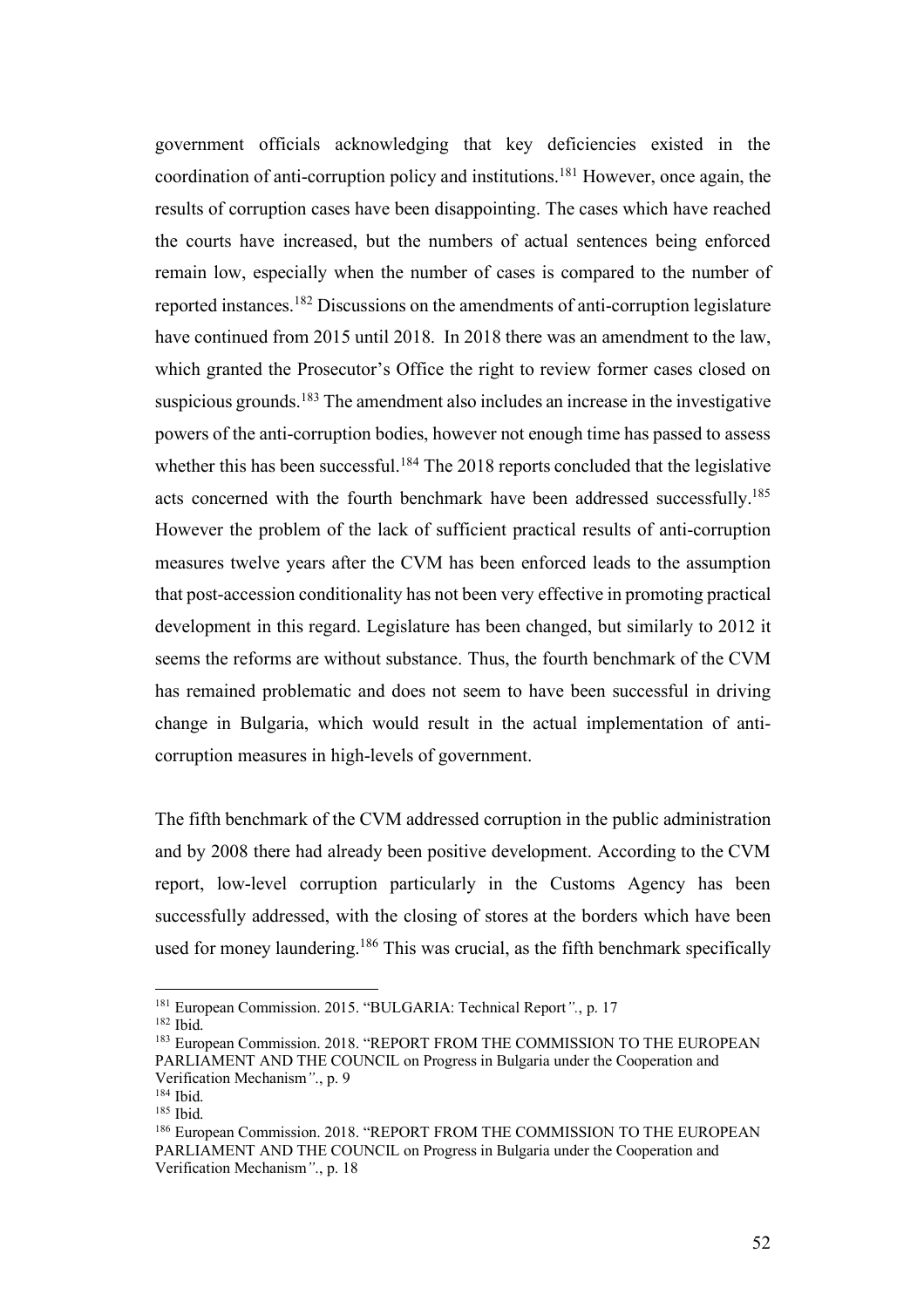referenced the issues at the borders and dealing with them immediately showed dedication by the government to implement actual changes. Problems remained in reports of vote-buying and vote-selling during local elections in several districts, without adequate consequences being enforced.<sup>187</sup> However, the government developed a strategy and an action plan for fighting against low-level corruption in 2010 which saw the strengthening of local anti-corruption bodies.<sup>188</sup> Furthermore, the National Revenue Agency and the Customs Agency were also addressed. They were required to provide access for inspections of their databases and information in order to ensure that no financial corruption has taken place.<sup>189</sup> Similar to the efforts to fight against high-level corruption, positive result of these reforms have been limited. The amount of continuation on investigations in the public administration and the number of civil servants who have had disciplinary measures enacted against them have been insufficient.<sup>190</sup> This is problematic as even though there have been successes since 2007 in reducing the level of corruption at the borders, sufficient measures to address the root of the problem in the administration are still lacking. Democratic challenges have also not been addressed properly, as the issue of vote-buying has persisted through 2009, including in a European election.191 Eighty-seven cases had been reported but only eleven have had legal measures enforced on them.192 By 2012 the Bulgarian government had not demonstrated success in dealing with corruption in the public administration. This points to the weakness of the CVM. Not having an effective method of punishment for non-compliance with conditionality limits its reach. The issue with the trading of votes has been especially worrying, as it presents a problem in the democratic system in which such practices seem to be ineffectively handled. Not much had changed by 2015 in the way anti-corruption measures have been implemented. Due

<sup>188</sup> European Commission. 2010. "SUPPORTING DOCUMENT ACCOMPANYING THE REPORT FROM THE COMMISSION TO THE EUROPEAN PARLIAMENT AND THE COUNCIL on Progress in Bulgaria under the Co-operation and Verification Mechanism*"*., p. 13 <sup>189</sup> Ibid.

 <sup>187</sup> Ibid.

<sup>&</sup>lt;sup>190</sup> European Commission. 2012. "SUPPORTING DOCUMENT ACCOMPANYING THE REPORT FROM THE COMMISSION TO THE EUROPEAN PARLIAMENT AND THE COUNCIL on Progress in Bulgaria under the Co-operation and Verification Mechanism*"*., p. 18  $191$  European Commission. 2010. "SUPPORTING DOCUMENT ACCOMPANYING THE REPORT FROM THE COMMISSION TO THE EUROPEAN PARLIAMENT AND THE COUNCIL on Progress in Bulgaria under the Co-operation and Verification Mechanism*"*., p. 13 <sup>192</sup> Ibid.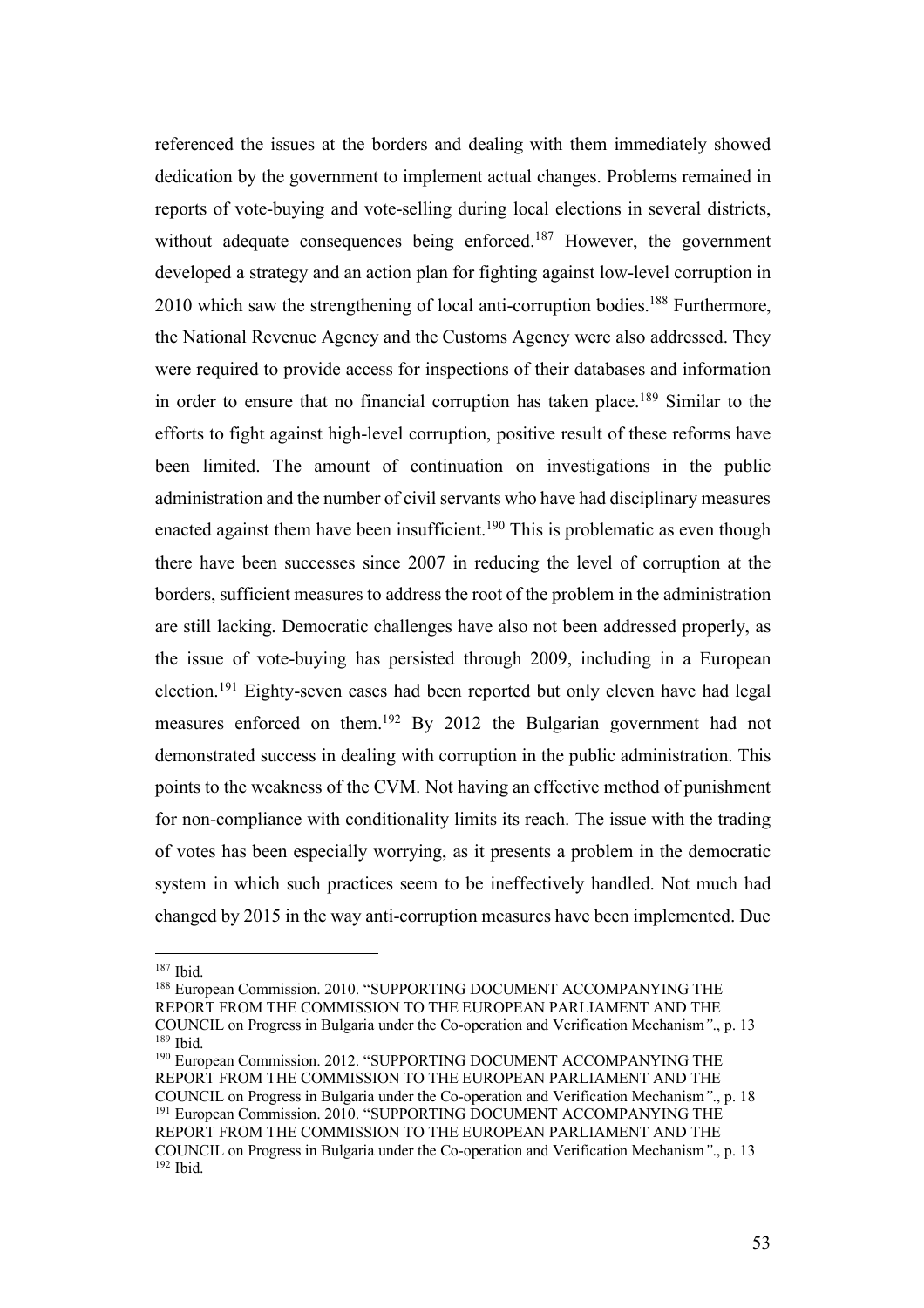to the concerns of corrupting practices in the police force and the Ministry of Interior a reform in 2013 was put in place, which allowed the internal anticorruption committee of the Ministry of Interior to both investigate cases of possible misbehavior and also act as a preventive body.193 Furthermore, in order to strengthen the efficiency of the system, the cooperation between the internal anticorruption body and the national inspectorate for conflict of interests was enhanced.194 By 2017 there had been an administrative reform of the Ministry of Interior resulting from these developments.<sup>195</sup> This was an important improvement, because it demonstrates that adequate reform can be implemented in one of the central administrative bodies and it can have an effect. The adoption of such anticorruption measures however was slower in other parts of the public administration. In 2017 the Anti-Corruption Council initiated an evaluation of the anti-corruption practices adopted by the public administration and based on the results formulated an action plan for how to improve them.<sup>196</sup> To a large degree these recommendations were motivated by the success of the Ministry of Interior and thus may lead to sufficient anti-corruption measures and actual positive results, however no development has been presented to this point. The late developments of the measures against corruption in the public administration exemplify the possibility of adequate reform. The role of the CVM has been limited since 2007 in motivating such change, as sufficient results have been lacking. The presence of corruption throughout the public administration has persisted and post-accession conditionality has not been able to affect this issue, despite early success on measures in the Customs Agency and recent developments within the Ministry of Interior. Major results showing the progress of Bulgaria in issues relating to the fifth benchmark remain to be seen.

The first key development towards addressing the sixth and final benchmark of the CVM was the creation of the State Agency of National Security. One of its

 <sup>193</sup> European Commission. 2015. "BULGARIA: Technical Report*"*., p. 22

<sup>194</sup> Ibid.

<sup>195</sup> European Commission. 2017. "BULGARIA: Technical Report".*,* p. 17

<sup>&</sup>lt;sup>196</sup> European Commission. 2018. "REPORT FROM THE COMMISSION TO THE EUROPEAN PARLIAMENT AND THE COUNCIL on Progress in Bulgaria under the Cooperation and Verification Mechanism*"*., p. 10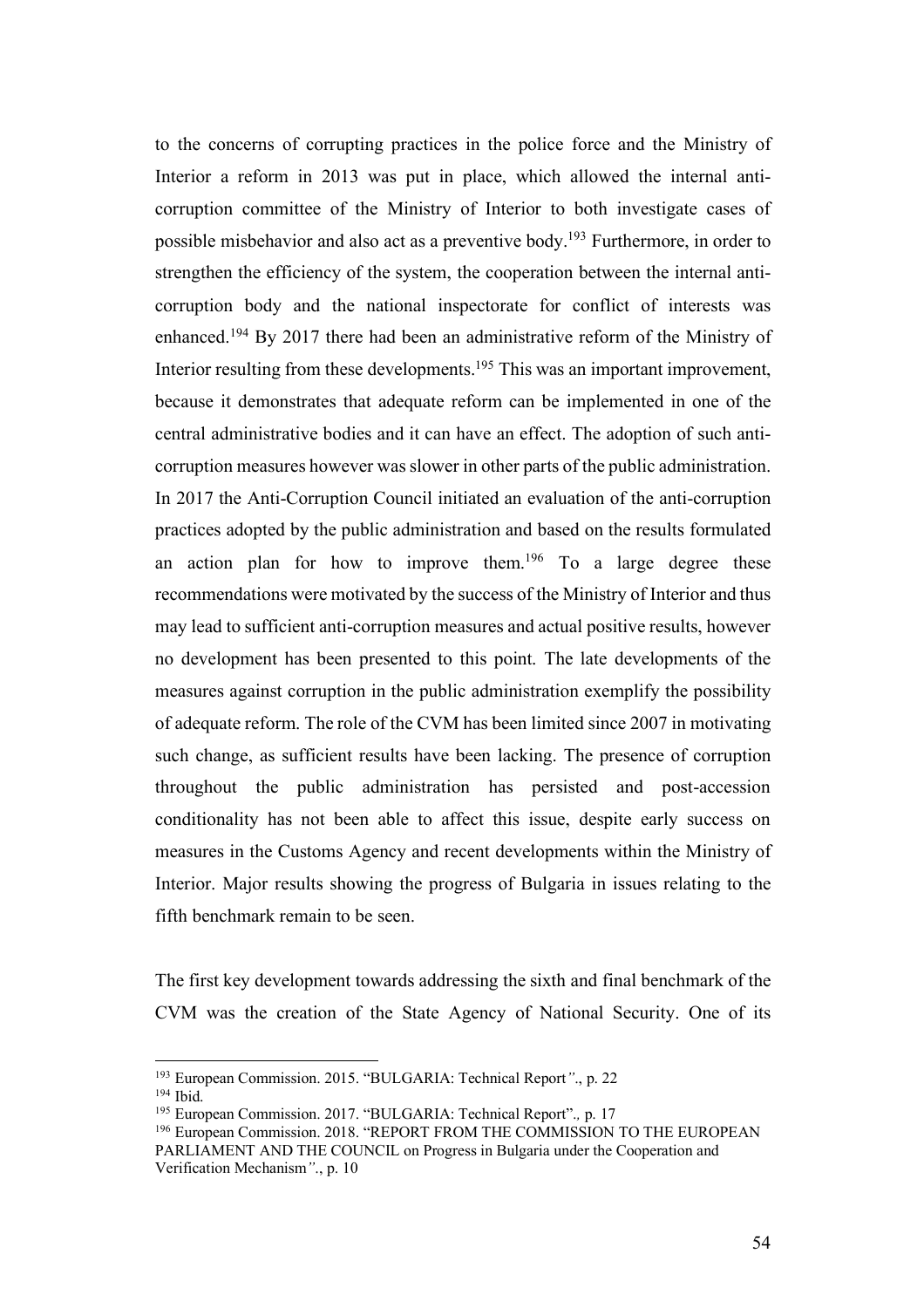responsibilities is the protection of the internal security of the country and thus the fight against organized crime is a part of the agency's competences<sup>197</sup>. However almost no progress towards the resolution of this issue had occurred in the first two years of the CVM. The number of people prosecuted and the number of criminal cases initiated were very low compared to the extent of the problem.198 This indicated that organized crime was still very prevalent in Bulgaria and no measures had been put in place to deal with the issue effectively. Thus, the image of the country in the EU was tarnished due to this inability to deal with such a serious problem. What is more, the populations confidence in the government to guarantee its security had also suffered, as the presence of organized crime groups affects their daily lives. The government began to implement serious measures only in 2010, when a large number of criminals were arrested and sentenced.<sup>199</sup> This was due to new legislation, which clarified the competences of institutions such as the State Agency of National Security and the Ministry of Interior. <sup>200</sup> Thus, the efficiency of their improved cooperation immediately showed results. The large-scale operations in 2010 were important for the government, as it proved it can manage to enforce measures against organized crime. Ensuring the security of the population is the main responsibility of a state and a government which fails to respect this principle is subject to immense criticism. But organized crime continued to be a problem according to the Commission reports. A possible solution was implemented in 2012 with the creation of a court specifically established for dealing with organized crime.201 This contributed to the length of court cases being shortened and the efficiency of prosecuting criminals improved. In the first three years after the establishment of the court the number of cases had increased, but the number of convictions had not changed.202 This presented a problem, as the reports identified a large number of cases being suspended or settled and at the same time the

<sup>&</sup>lt;sup>197</sup> European Commission. 2008. "SUPPORTING DOCUMENT ACCOMPANYING THE REPORT FROM THE COMMISSION TO THE EUROPEAN PARLIAMENT AND THE COUNCIL on Progress in Bulgaria under the Co-operation and Verification Mechanism*".,* p. 20

<sup>198</sup> Ibid. <sup>199</sup> European Commission. 2010. "SUPPORTING DOCUMENT ACCOMPANYING THE REPORT FROM THE COMMISSION TO THE EUROPEAN PARLIAMENT AND THE

COUNCIL on Progress in Bulgaria under the Co-operation and Verification Mechanism*"*., p. 14 <sup>200</sup> Ibid.

<sup>201</sup> European Commission. 2015. "BULGARIA: Technical Report*"*., p. 25 <sup>202</sup> Ibid.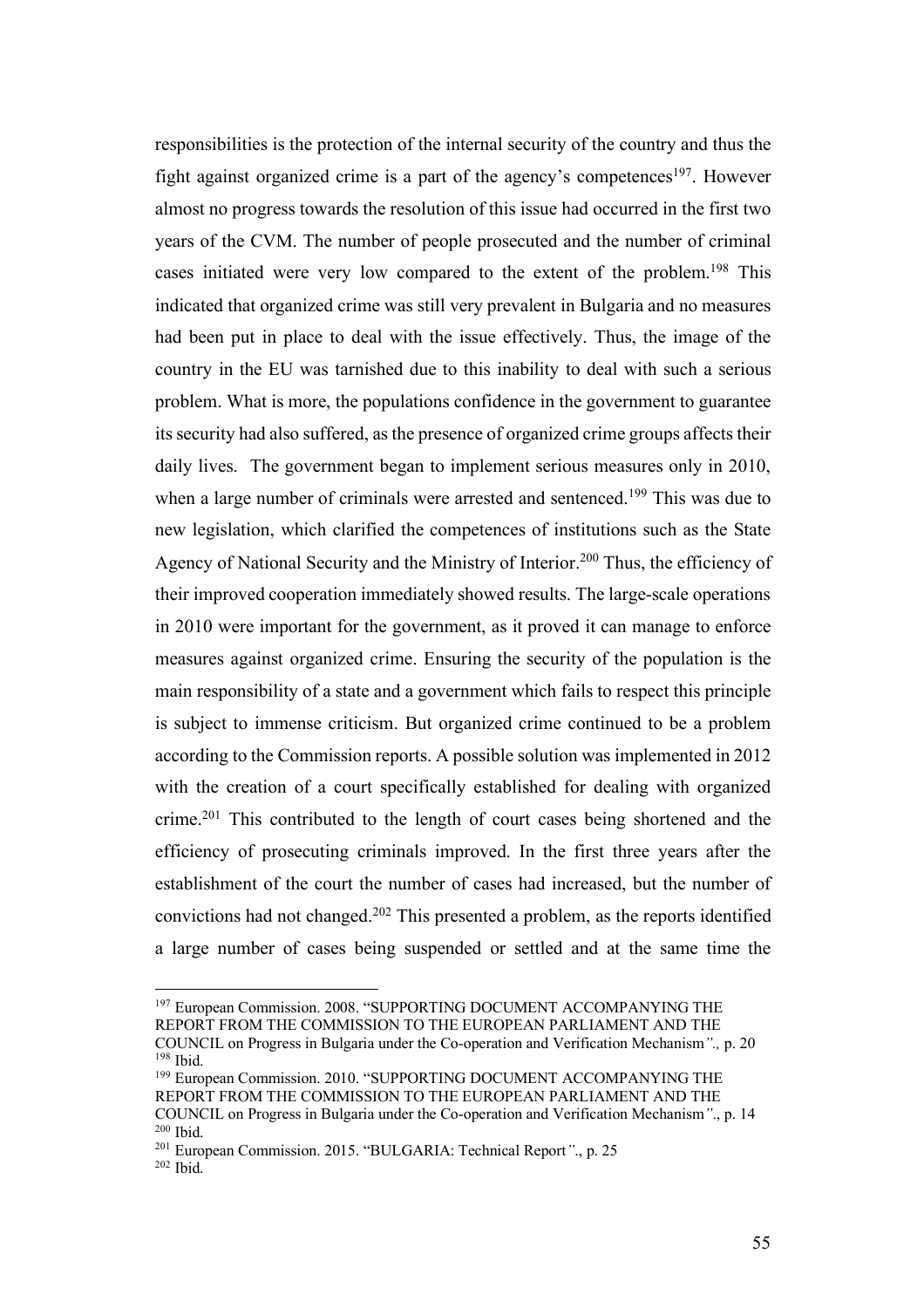ambiguous definition of organized crime contributes to an inefficacy in the procedures.203 However with the continued reforms of legislation and amendments to ambiguities in the judicial system, the efficiency of the court improved and the fight against organized crime showed improvement. According to the 2017 CVM report Bulgaria had managed to create a system of dealing with organized crime similar to what it is in many other member-states.<sup>204</sup> It further specified that the achievements in dealing with organized crime have increased, with more criminals being effectively sentenced.<sup>205</sup> The progress was evident and the 2018 report concluded that the sixth benchmark of the CVM can be provisionally closed.206 The late success of Bulgaria in addressing the problem of organized crime was important for proving that effective amendments to a persisting problem can be implemented. What is more, it proved that the CVM can have an effect in contributing to the implementation of reforms capable of fighting corruption related issues. The sixth benchmark is connected to the fourth and fifth one, as legislation and institutional change enacted in order to combat organize crime can also be used to combat corruption in the government and the public administration. In this regard, the CVM has had at least a limited role in facilitating the measures against organized crime.

Conclusion of Chapter 3

This chapter has examined the EU post-accession conditionality for Bulgaria in the form of the CVM. It has analyzed its structure and purpose, as well as the problem of a lack of punishment methods in case of non-compliance. What is more, the six benchmarks of the CVM have been examined in the context of how they have affected the implementation of reforms in Bulgaria. Dividing them in two broader categories, the first three addressing the issues in the rule of law and the second three the corruption problems in the country, the chapter had concluded that the

 $203$  Ibid.

<sup>204</sup> European Commission. 2017. "BULGARIA: Technical Report".*,* p. 18

<sup>205</sup> Ibid.

<sup>206</sup> European Commission. 2018. "REPORT FROM THE COMMISSION TO THE EUROPEAN PARLIAMENT AND THE COUNCIL on Progress in Bulgaria under the Cooperation and Verification Mechanism*"*., p. 11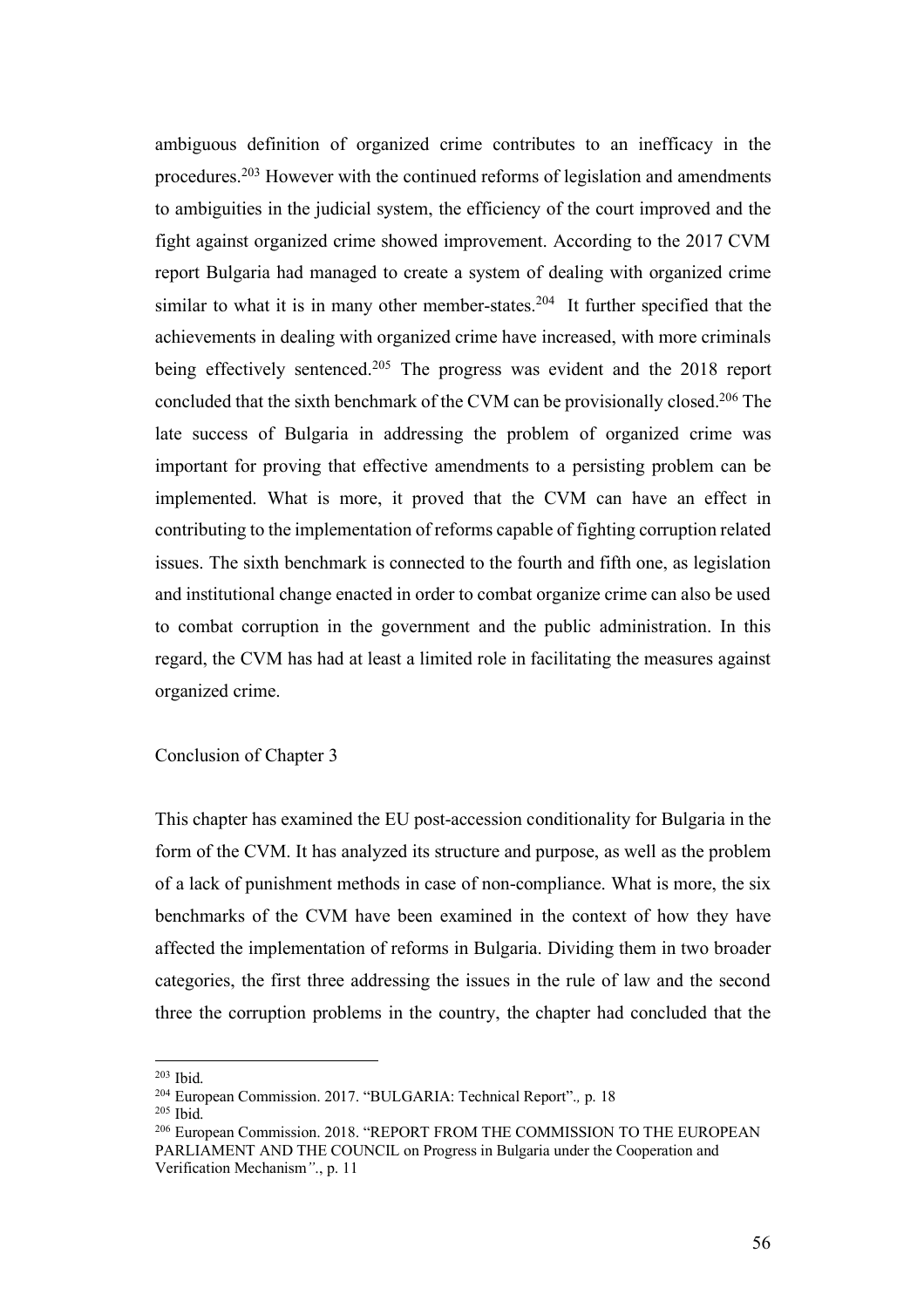CVM has had a greater influence in driving judicial reforms and the implementation of rule of law related measures compared to the reforms dealing with high-level and administrative corruption. However, it was also exemplified that with regards to organized crime the CVM has had a lot of success, although recently. Overall, postaccession conditionality can be identified as motivating the Bulgarian government to implement reforms in the problematic policy fields, however the lack of sufficient incentives and possibilities for legal sanctions have deprived the CVM of having a greater role in guaranteeing their adequate implementation and efficient result. It has served a limited purpose in contributing to discussions relating to the issue and mostly legislative amendments, however practical results to the corruption-related benchmarks are missing.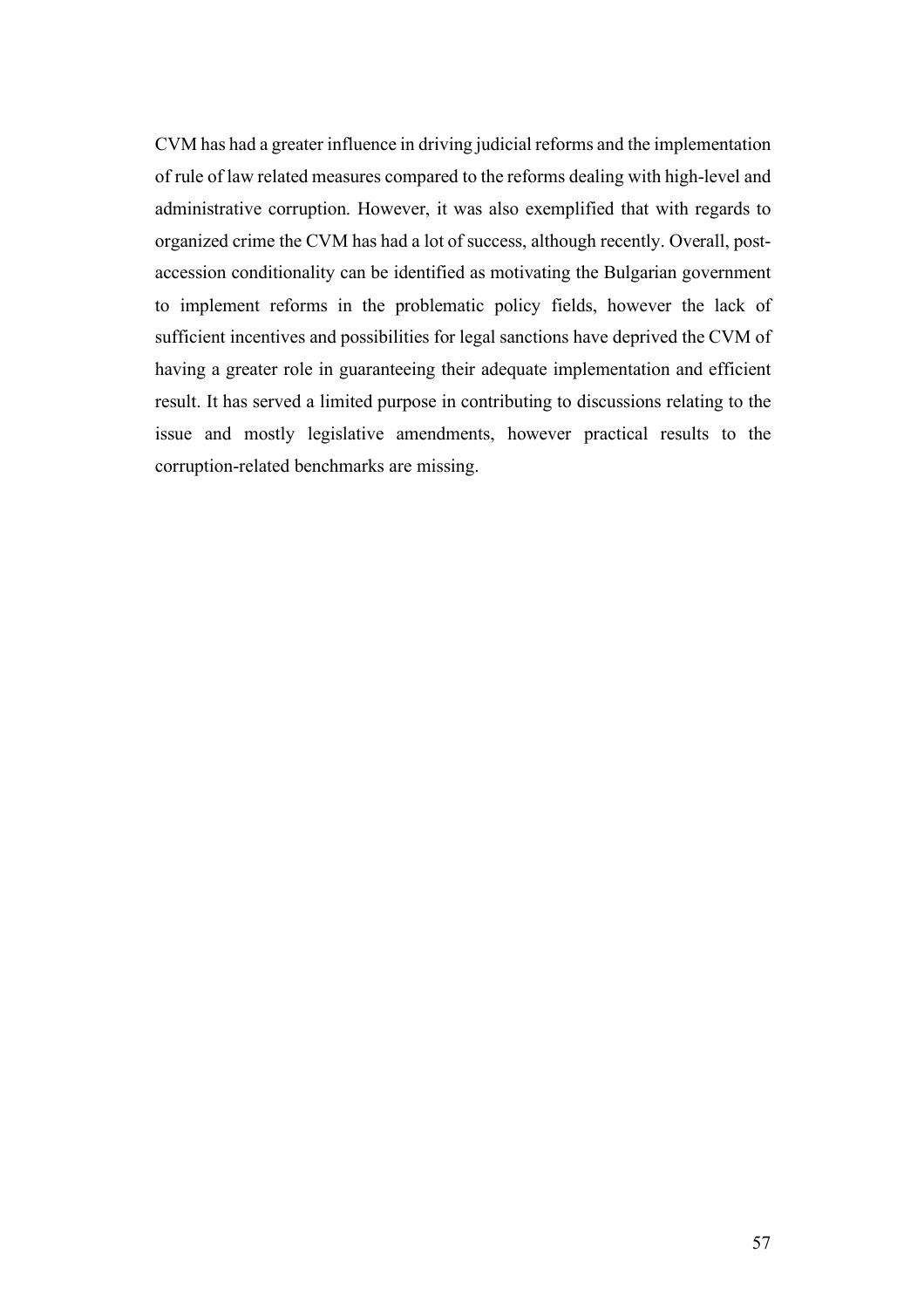## **Conclusion**

This paper has examined the role of EU conditionality in Bulgaria before and after accession in order to evaluate its impact on policy implementation and the political and economic development of the country. In order to answer the question of whether conditionality has actively contributed to Bulgaria's efforts to resolve many of the political and economic issues it, the paper has explored the most significant legislative and institutional changes meant to address the EU conditions for membership placed on Bulgaria. Furthermore, the thesis was divided in three separate parts, each exemplifying a different time period in which EU conditionality has had a different approach and structure in Bulgaria. Starting from 1995 when the country filed its membership application to the EU and going through the period up to the Big Bang enlargement in 2004, the paper analyzed the attempts by the Bulgarian government to comply with the political and economic conditions of the Copenhagen criteria. Following the failure of Bulgaria to be included in the 2004 enlargement, the thesis discussed the stricter conditions assigned to the country by the EU. They referred to the remaining problems of the rule of law, corruption and administrative reform, which had to be addressed before Bulgaria could become a member in 2007. Finally, after accession, the thesis discussed post-accession conditionality in Bulgaria in the form of the Cooperation and Verification Mechanism. The persisting issues of corruption and the inefficiency of the rule of law were a concern for the EU and thus post-accession conditionality was implemented in order to encourage a sustainable and efficient reform process in Bulgaria.

The period from 1995 until 2004 was depicted as a time of comprehensive legislative and institutional reform under the Kostov government and the Simeon II government. Politically, the constitution was amended and reforms were implemented more efficiently. Institutions like the Ombudsman were created to address democratic deficiency and the balance of power, while at the same time the transparency and efficiency of the administration were improved through legislative enhancement. Economically, the priority following the crisis in 1996 and 1997 was the adoption of a number of legislative acts to prevent a second crisis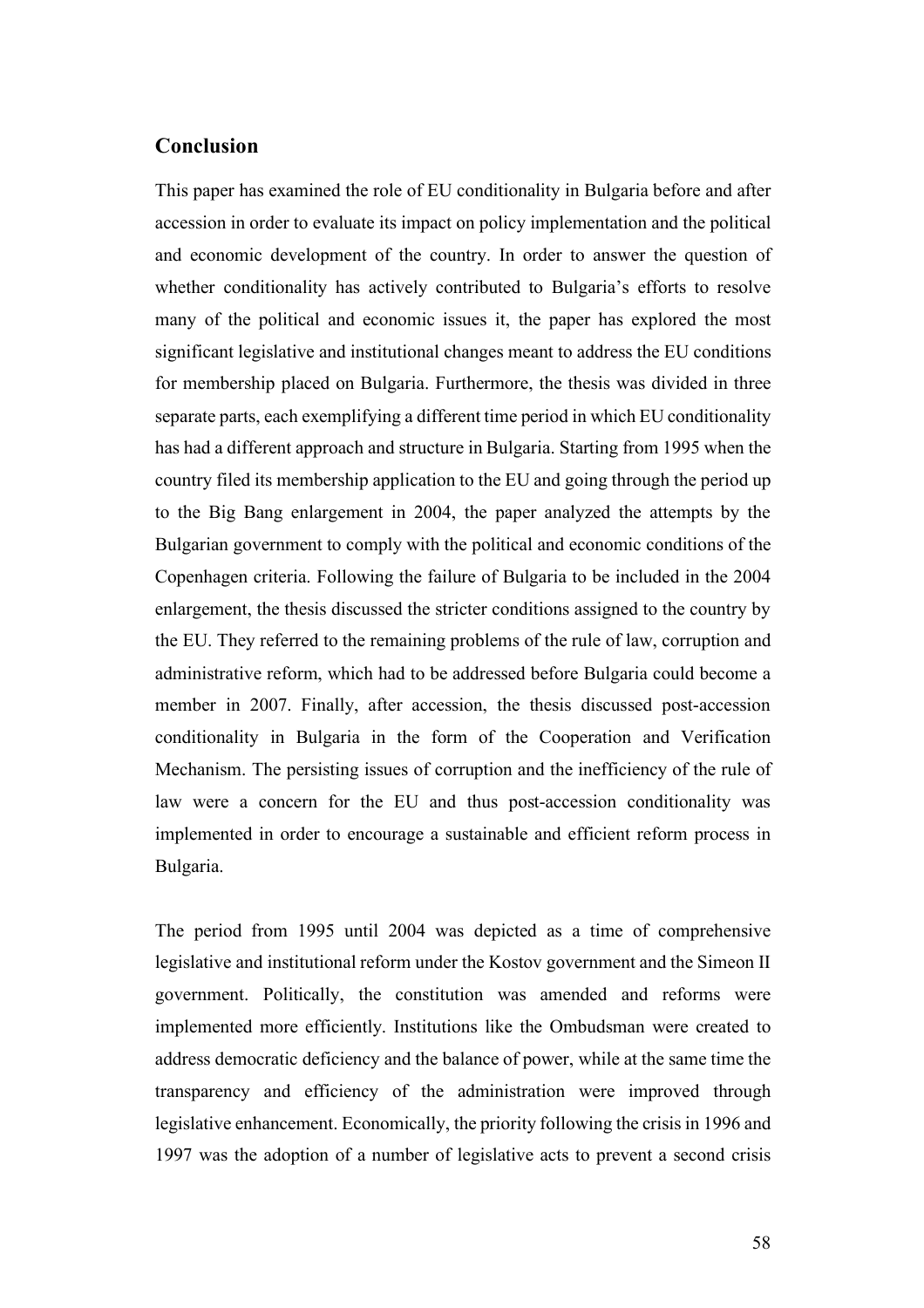from occurring. Additionally, Bulgaria strived towards complying with the economic conditions of the Copenhagen criteria by creating a functioning market economy and preparing the country for the competitive pressure in the EU market. The implementation of the four freedoms in the *acquis communautaire* was great importance as well, since the adoption of EU law is the most essential process before accession. By 2004 Bulgaria had complied with the political and economic conditions of the Copenhagen criteria and the paper concluded that the dedicated effort to fulfilling European conditionality by the governments was motivated by the incentive of joining the EU. Thus, conditionality had a prominent role in encouraging legislative and institutional reform, which addressed the political and economic inefficiencies in Bulgaria.

The failure of Bulgaria to be a part of the 2004 enlargement resulted from the ineffective measures the government had adopted in three main policy areas: firstly, fighting against corruption and organized crime, secondly guaranteeing the independence, accountability and efficiency of the judicial system and finally addressing the transparency and efficiency of the Public Administration. The incentive of joining the EU in 2007 and the fear of the activation of a postponement clause had an effect on legislative and institutional reform. Both were better implemented, resulting in in advancements in all problematic policy areas defined be the Commission. By 2007 the judiciary had become more transparent and professional, the public administration was more efficient and the fight against corruption was enabled through legislative reforms. EU conditionality had a legal mechanism through which it could punish noncompliance and thus served as a driving factor in the political development of the country. Bulgaria was able to become a member in 2007 and the role of EU conditionality in preparing the country for membership, as well as the impact it had on driving the reform process for the main problems in the country was significant. The role of the incentives and sanctions was an important factor for making EU conditionality effective.

Post-accession conditionality in the form of the CVM had a more specific application, namely to address the continuing problems of the inefficient judicial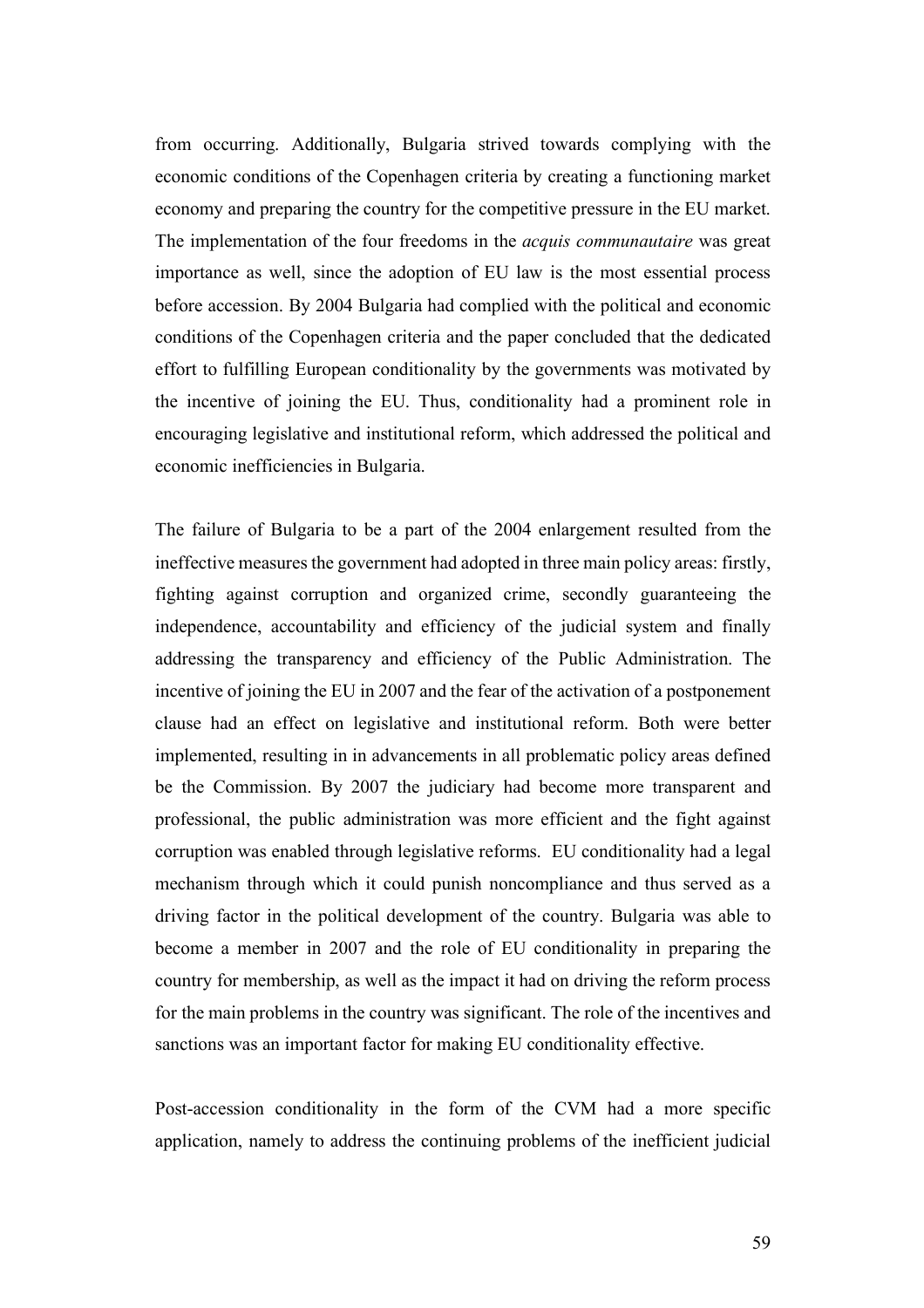system and corruption in the political system and organized crime. The CVM identified six benchmarks, three relating to either the transparency, accountability or efficiency of the judicial system and three relating to either high-level corruption, corruption in the public administration or the fight against organized crime. The annual monitoring report outlined the advancements Bulgaria had made in each benchmark and the remaining measures it had yet to implement. The lack of providing a mechanism for sanctioning non-compliance, the CVM had only partial success in facilitating practical change in the country concerned with the specified issues. Legal reforms were made, however their implementation was inefficient and unsatisfactory. In this sense post-accession conditionality has not had the same impact on the political and economic development of Bulgaria as pre-accession conditionality.

After thorough examination of academic literature relating to EU conditionality in Bulgaria, the analysis of European Commission reports on Bulgaria and the legislative and institutional reforms implemented in the country the paper has concluded that EU conditionality is effective. It has both prepared Bulgaria for EU membership and further assisted the necessary changes to stimulate political and economic reform leading to the development of the country. However, there is a difference in the level of effectiveness between pre-accession and post-accession conditionality. Pre-accession conditionality has a more efficient legal framework, which facilitates the practical implementation of reforms through a clear "reward and punishment" system depending on the level of compliance. Post-accession conditionality is more limited due to its inability to impose a consistent sanctioning mechanism and thus is unable to apply the same amount of pressure for reform on a government. Bulgaria has been able to improve politically and economically, gradually addressing the main problems it has and EU conditionality has been a significant factor in the process.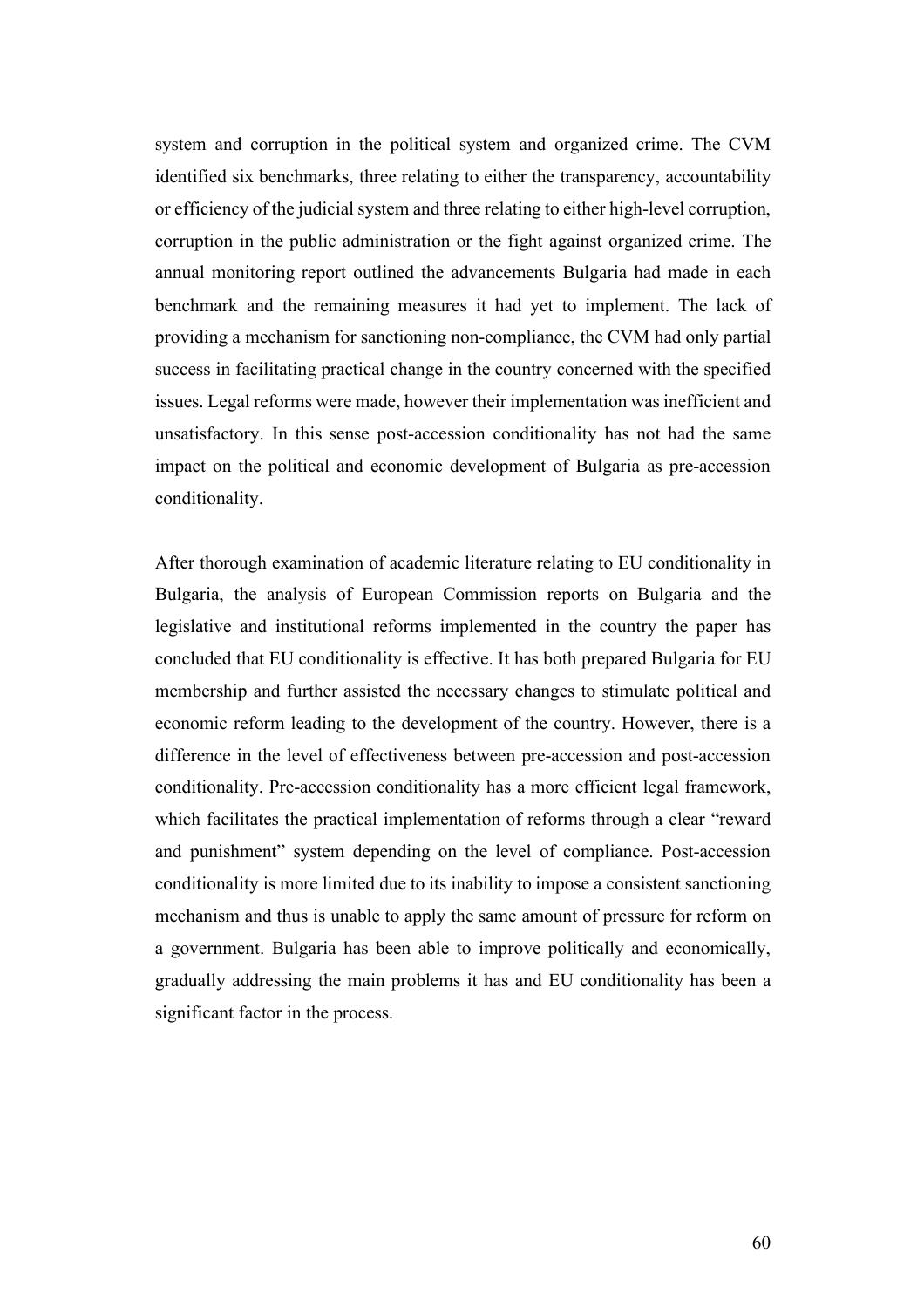## **Bibliography:**

#### Journal Articles

- Alexandrov, S. and Petkov, L. (1997). Paving the Way for Bulgaria's Accession to the European Union. *Fordham International Law Journal*, 21(3), pp. 587-601.
- Anastasakis, O. (2005). The Europeanization of the Balkans. *Brown Journal of World Affairs*, 12(1), pp. 77-88.
- Andreev, S. (2009). The unbearable lightness of membership: Bulgaria and Romania after the 2007 EU accession. *Communist and Post-Communist Studies*, 42(3), pp. 375-393.
- Bachev, D. and Anastasakis, O. (2003). EU Conditionality in South East Europe: Bringing Commitment to the Process. *South East European Studies Programme*, pp. 4-19.
- Bauer, M., Knill, C. and Pitschel, D. (2007). Differential Europeanization in Eastern Europe: The Impact of Diverse EU Regulatory Governance Patterns. *Journal of European Integration*, 29(4), pp. 405-423.
- Bechev, D. (2009). From Policy-Takers to Policy-Makers? Observations on Bulgarian and Romanian Foreign Policy Before and After EU Accession. *Perspectives on European Politics and Society*, 10(2), pp. 210- 224.
- Börzel, T. (2002). Member State Responses to Europeanization. *JCMS: Journal of Common Market Studies*, 40(2), pp. 193-214.
- Börzel, T. (2003). How the European Union Interacts with its Member States. *HS Political Science Series*, 93, pp. 1-19.
- Börzel, T. and Risse, T. (2000). When Europe Hits Home: Europeanization and Domestic Change. *SSRN Electronic Journal*, [online] 4(15), pp. 1-20. Available at: http://eiop.or.at/eiop/pdf/2000-015.pdf [Accessed 21st of March, 2019].
- Bozhilova, D. (2007). Measuring Successes and Failure of EU-Europeanization in the Eastern Enlargement: Judicial Reform in Bulgaria. *European Journal of Law Reform*, 9(2), pp. 285-318.
- Chiva, C. and Phinnemore, D. (2009). Preface: The European Union's 2007 Enlargement. *Perspectives on European Politics and Society*, 10(2), pp. 149-151.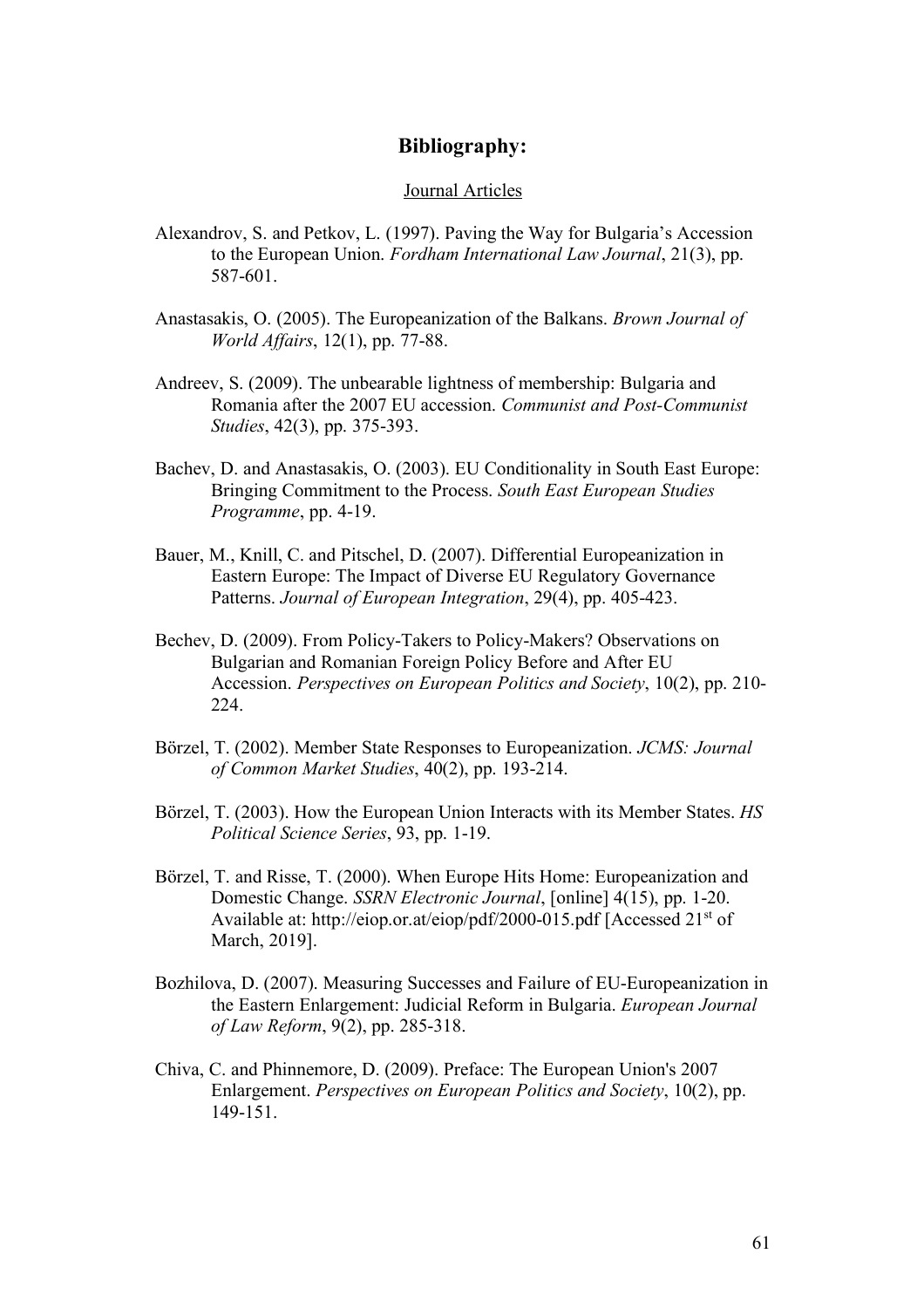- Dimitrova, A. (2012). Public Opinion in Bulgaria with Regard to the EU Membership in the Context of the Economic Crisis. *L'Europe en Formation*, 364(2), pp. 289-303.
- Dimitrova, A. and Dragneva, R. (2001). Bulgaria's road to the European Union: Progress, problems and perspectives. *Perspectives on European Politics and Society*, 2(1), pp. 79-104.
- Engelbrekt, K. (2009). The Impact of Enlargement on Institutional Integrity in Central and Eastern Europe. *Perspectives on European Politics and Society*, 10(2), pp. 167-180.
- Epstein, R. and Sedelmeier, U. (2008). Beyond conditionality: international institutions in postcommunist Europe after enlargement. *Journal of European Public Policy*, 15(6), pp. 795-805.
- Fontana, M. (2011). Europeanization and domestic policy concertation: how actors use Europe to modify domestic patterns of policy-making. *Journal of European Public Policy*, 18(5), pp. 654-671.
- Gateva, E. (2013). Post-Accession Conditionality Translating Benchmarks into Political Pressure?. *East European Politics*, 29(4), pp. 420-442.
- Glenn, J. (2004). From Nation-States to Member States: Accession Negotiations as an Instrument of Europeanization. *Comparative European Politics*, 2(1), pp. 3-28.
- Haughton, T. (2007). When does the EU Make a Difference? Conditionality and the Accession Process in Central and Eastern Europe. *Political Studies Review*, 5(2), pp. 233-246.
- Iancu, D. (2019). Local reforms by political conditionality: trials and errors in Central and Eastern Europe. *Theoretical and Applied Economics*, 20(1), pp.73-86.
- Ivanov, K. (2010). The 2007 accession of Bulgaria and Romania: ritual and reality. *Global Crime*, 11(2), pp. 210-219.
- Kaneva, N. (2007). Meet the "New" Europeans: EU Accession and the Branding of Bulgaria. *Advertising & Society Review*, 8(4).
- Katsikas, S. (2014). Bulgaria and Romania at Europe's Edge. *World History*, 113(761), pp. 117-122.
- Mitropolitski, S. (2014). EU Integration: An Enforcement of or an Impediment to National Identity in Bulgaria and Macedonia. *Region: Regional Studies of Russia, Eastern Europe, and Central Asia*, 3(2), pp. 309-326.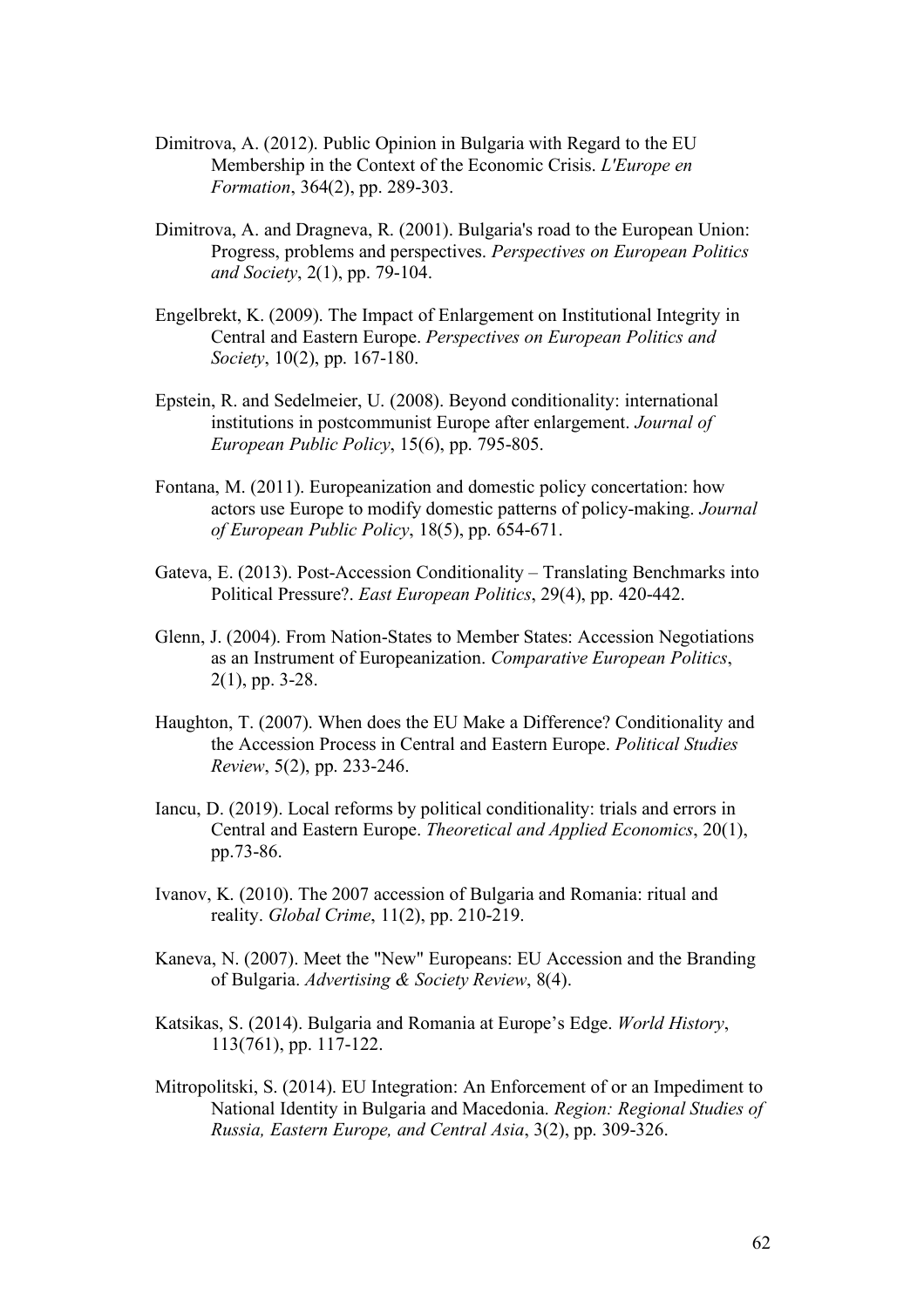- Nachev, I. (2004). The Political Challenges Facing the Integration of Bulgaria into the European Union. *Papeles del Este*, 8, pp. 1-13.
- Nenovsky, N., Tochkov, K. and Turcu, C. (2013). Monetary regimes, economic stability, and EU accession: Comparing Bulgaria and Romania. *Communist and Post-Communist Studies*, 46(1), pp. 13-23.
- Nikolova, P. (2006). Negotiating for EU Membership? The Case of Bulgaria and Romania. *The Croatian Yearbook of European Law and Policy*, 2, pp. 393-412.
- Noutcheva, G. (2006). Bulgaria and Romania's Accession to the EU: Postponement, Safeguards and the Rule of Law. *Centre for European Policy Studies*, 102(1), pp. 1-6.
- Noutcheva, G. and Bechev, D. (2008). The Successful Laggards: Bulgaria and Romania's Accession to the EU. *East European Politics and Societies: and Cultures*, 22(1), pp. 114-144.
- Olsen, J. (2002). The Many Faces of Europeanization. *JCMS: Journal of Common Market Studies*, 40(5), pp. 921-952.
- Papadimitriou, D. and Gateva, E. (2009). Between Enlargement-Led Europeanisation and Balkan Exceptionalism: An Appraisal of Bulgaria's and Romania's Entry into the European Union. *Perspectives on European Politics and Society*, 10(2), pp. 152-166.
- Papakostas, N. (2012). Deconstructing the Notion of EU Conditionality as a Panacea in the Context of Enlargement. *L'Europe en Formation*, 364(2), pp. 215-235.
- Pavlovska-Hilaiel, S. (2015). The EU's Losing Battle Against Corruption in Bulgaria. *Hague Journal on the Rule of Law*, 7(2), pp. 199-217.
- Phinnemore, D. (2009). From Negotiations to Accession: Lessons from the 2007 Enlargement. *Perspectives on European Politics and Society*, 10(2), pp. 240-252.
- Pridham, G. (2002). EU Enlargement and Consolidating Democracy in Post-Communist States - Formality and Reality. *JCMS: Journal of Common Market Studies*, 40(5), pp. 953-973.
- Primatarova, A. (2010). On High Stakes, Stakeholders and Bulgaria's EU Membership. *SSRN Electronic Journal*, 27, pp. 1-16.
- Racoviță, M. (2011). Europeanization and Effective Democracy in Romania and Bulgaria. *Romanian Journal of Political Science*, 11(1).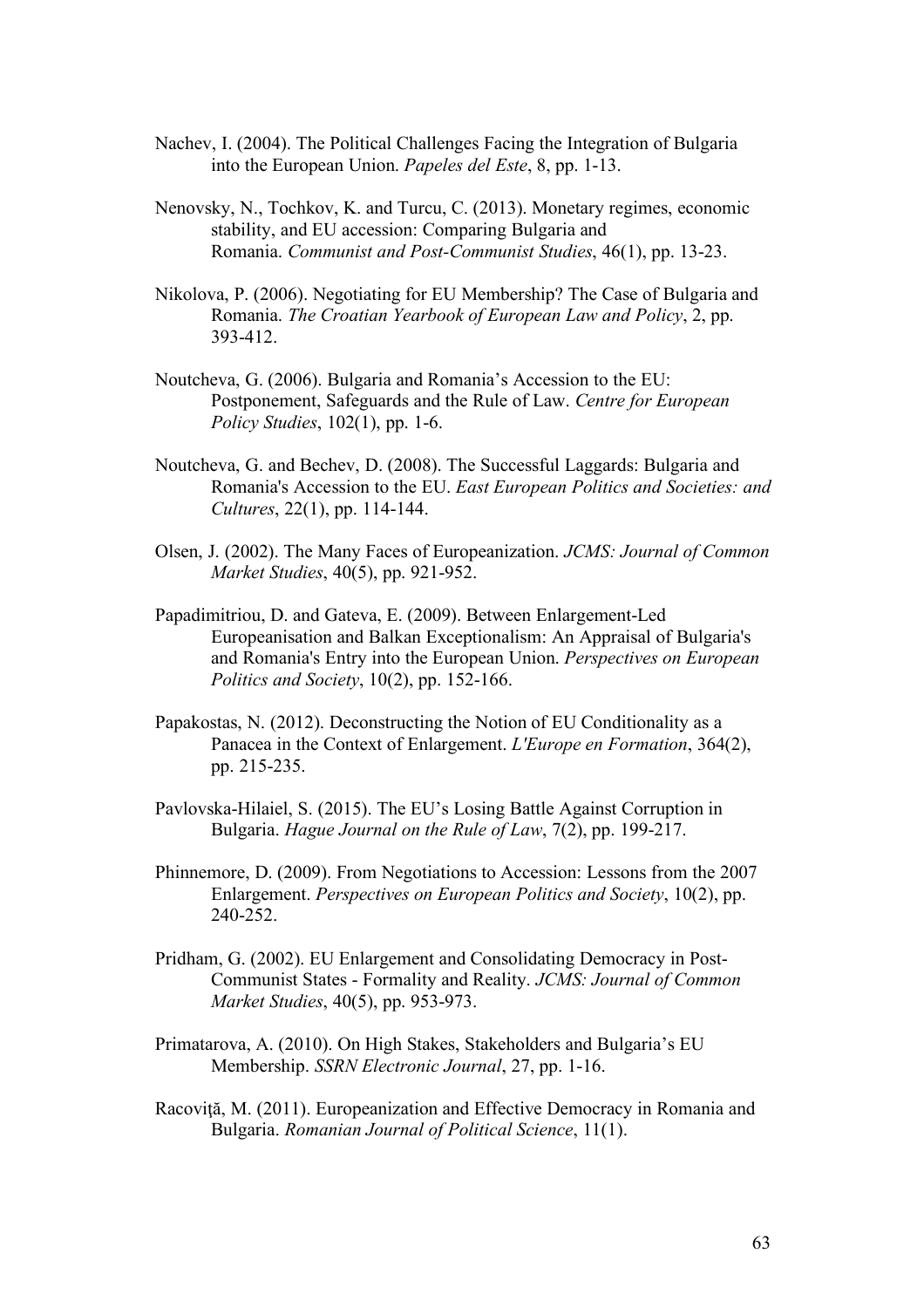- Radulescu, A. (2012). The Balkans: Between Economic Crisis and European Integration. *Studii Financiare (Financial Studies)*, 16(12), pp.129-146.
- Schimmelfennig, F. (2008). EU political accession conditionality after the 2004 enlargement: consistency and effectiveness. *Journal of European Public Policy*, 15(6), pp. 918-937.
- Schimmelfennig, F. and Sedelmeier, U. (2004). Governance by conditionality: EU rule transfer to the candidate countries of Central and Eastern Europe. *Journal of European Public Policy*, 11(4), pp. 661-679.
- Sedelmeier, U. (2008). After conditionality: post-accession compliance with EU law in East Central Europe. *Journal of European Public Policy*, 15(6), pp. 806-825.
- Sedelmeier, U. (2012). Is Europeanisation through Conditionality Sustainable? Lock-in of Institutional Change after EU Accession. *West European Politics*, 35(1), pp. 20-38.
- SELLAR, C., EMILOVA, M., PETKOVA-TANCHEVA, C. and MCNEIL, K. (2011). Cluster Policies in Bulgaria: European Integration, Postsocialist Dynamics and Local Level Initiatives. *International Journal of Urban and Regional Research*, 35(2), pp. 358-378.
- Spendzharova, A. (2003). Bringing Europe in? The Impact of EU Conditionality on Bulgarian and Romanian Politics. *Southeast European Politics*, 4(2-3), pp. 141-156.
- Spendzharova, A. and Vachudova, M. (2012). Catching Up? Consolidating Liberal Democracy in Bulgaria and Romania after EU Accession. *West European Politics*, 35(1), pp. 39-58.
- Spernbauer, M. (2007). Benchmarking, Safeguard Clauses and Verification Mechanisms - What's in a Name? Recent Developments in Pre- and Post-Accession Conditionality and Compliance with EU Law. *Croatian Yearbook of European Law and Policy*, 3(3), pp. 273-306.
- Tanasoiu, C. (2012). Europeanization post-accession: rule adoption and national political elites in Romania and Bulgaria. *Southeast European and Black Sea Studies*, 12(1), pp. 173-193.
- Todorov, A. (1999). The Role of Political Parties in the Bulgaria's Accession to the EU. *Centre for the Study Democracy*, pp. 5-27.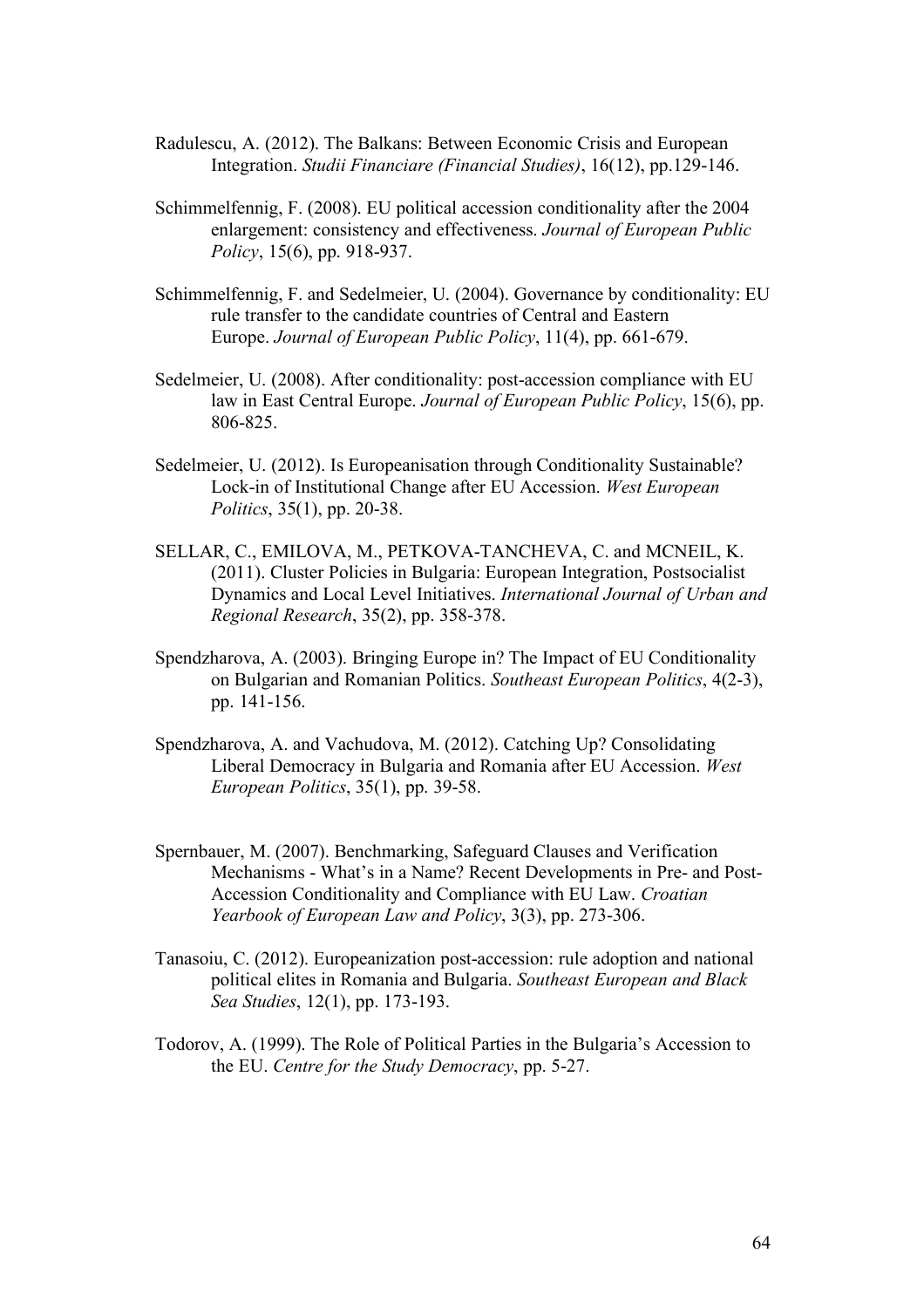- Toneva-Metodieva, L. (2014). Beyond the Carrots and Sticks Paradigm: Rethinking the Cooperation and Verification Mechanism Experience of Bulgaria and Romania. *Perspectives on European Politics and Society*, 15(4), pp. 534-551.
- Toneva-Metodieva, L. (2018). Prospects for a Democratic Transformation of Postcommunist Society: The Case of Bulgaria. *Region: Regional Studies of Russia, Eastern Europe, and Central Asia*, 7(2), pp. 35-50.
- Vachudova, M. (2008). Tempered by the EU? Political parties and party systems before and after accession. *Journal of European Public Policy*, 15(6), pp. 861-879.
- Velichkov, K. (2003). Bulgaria's EU accession negotiations: achievements and challenges. *Papeles del Este*, 8, pp. 3-24
- Wolf, S. (2010). Assessing Eastern Europe's anti-corruption performance: views from the Council of Europe, OECD, and Transparency International. *Global Crime*, 11(2), pp. 99-121.

### Books

- Balfour, R. and Stratulat, C. (2015). *EU member states and enlargement towards the Balkans*. 1st ed. Brussels: European Policy Center, pp. 143-155.
- Bozhilova, D. (2008). *Bulgaria's Quest for EU Membership: The Europeanization of Policies in Transition*. 1st ed. AuthorHouse.
- Featherstone, K. and Radaelli, C. (2003). *The politics of Europeanization*. 1st ed. Oxford: Oxford University Press, pp. 27-57.
- Graziano, P. and Vink, M. (2008). *Europeanization*. Basingstoke: Palgrave Macmillan, pp.23-57; pp. 88-101.
- Jørgensen, K., Pollack, M. and Rosamond, B. (2007). *Handbook of European Union politics*. 2nd ed. London [etc.]: Sage, pp. 483-497.
- Ott, A. and Inglis, K. (2002). *Handbook on European enlargement*. 1st ed. The Hague: T.M.C. Asser Press, pp. 221-228.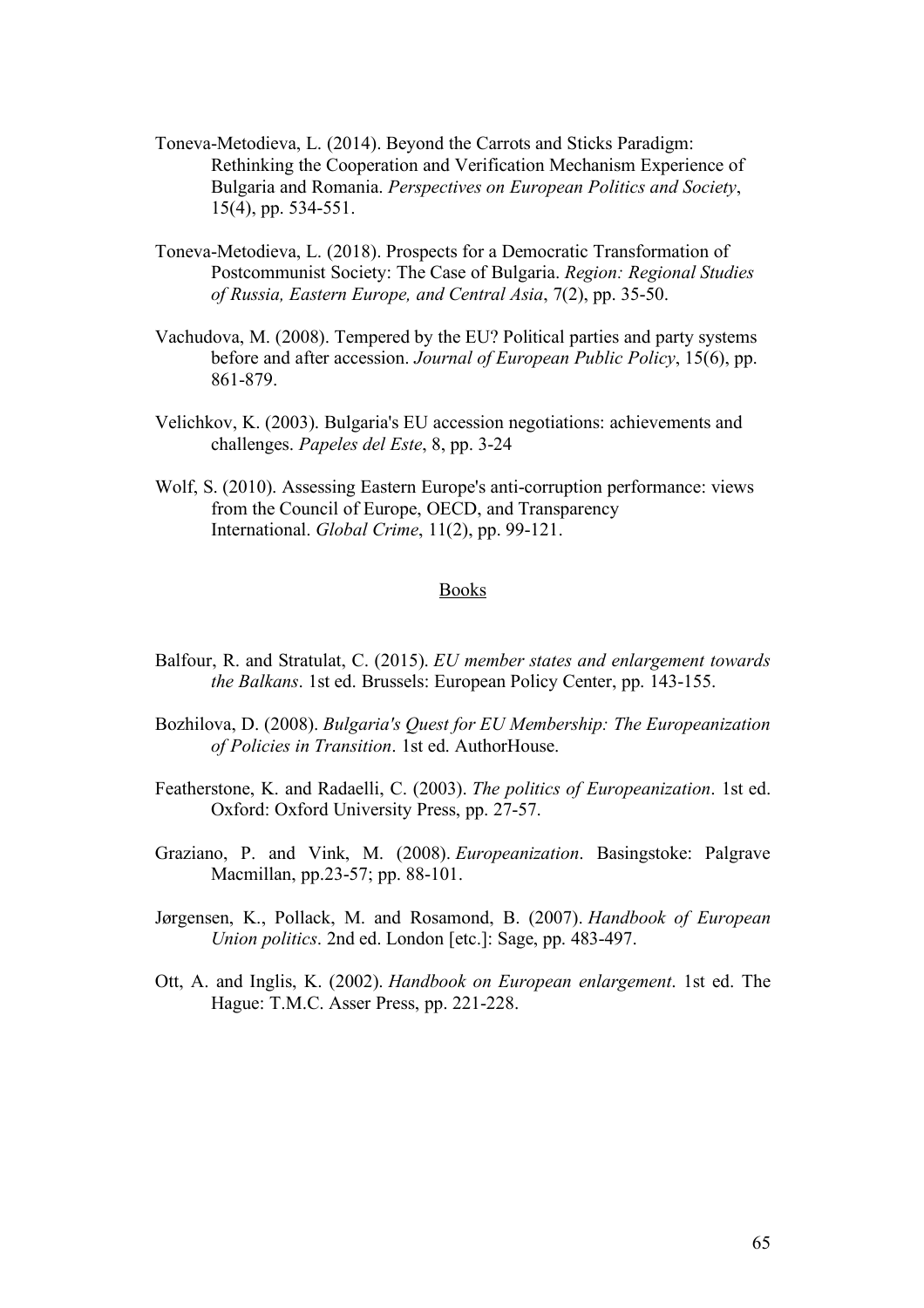#### European Commission Reports

- European Commission (1997). *Commission Opinion on Bulgaria's Application for Membership of the European Union.* Brussels
- European Commission (2000). *Regular Report on Bulgaria's Progress towards accession.* Brussels
- European Commission (2003). *Regular Report on Bulgaria's Progress towards accession.* Brussels
- European Commission (2004). *Regular Report on Bulgaria's Progress towards accession.* Brussels
- European Commission (2005). *BULGARIA: 2005 Comprehensive Monitoring Report.* Brussels
- European Commission (2006). *BULGARIA: May 2006 Monitoring Report.*  Brussels
- European Commission (2006). *Monitoring Report on the State of Preparedness for EU Membership of Bulgaria and Romania.* Brussels
- European Commission (2007). *Report on Bulgaria's progress on accompanying measures following Accession.* Brussels.
- European Commission (2008). *Repor*t *on Progress in Bulgaria under the Cooperation and Verification Mechanism: Technical Update.* Brussels.
- European Commission (2010). *SUPPORTING DOCUMENT ACCOMPANYING THE REPORT FROM THE COMMISSION TO THE EUROPEAN PARLIAMENT AND THE COUNCIL on Progress in Bulgaria under the Co-operation and Verification Mechanism.* Brussels.
- European Commission (2012). *SUPPORTING DOCUMENT ACCOMPANYING THE REPORT FROM THE COMMISSION TO THE EUROPEAN PARLIAMENT AND THE COUNCIL on Progress in Bulgaria under the Co-operation and Verification Mechanism.* Brussels.
- European Commission (2015). *REPORT FROM THE COMMISSION TO THE EUROPEAN PARLIAMENT AND THE COUNCIL on Progress in Bulgaria under the Cooperation and Verification Mechanism.* Brussels.

European Commission (2015). *BULGARIA: Technical Report*. Brussels.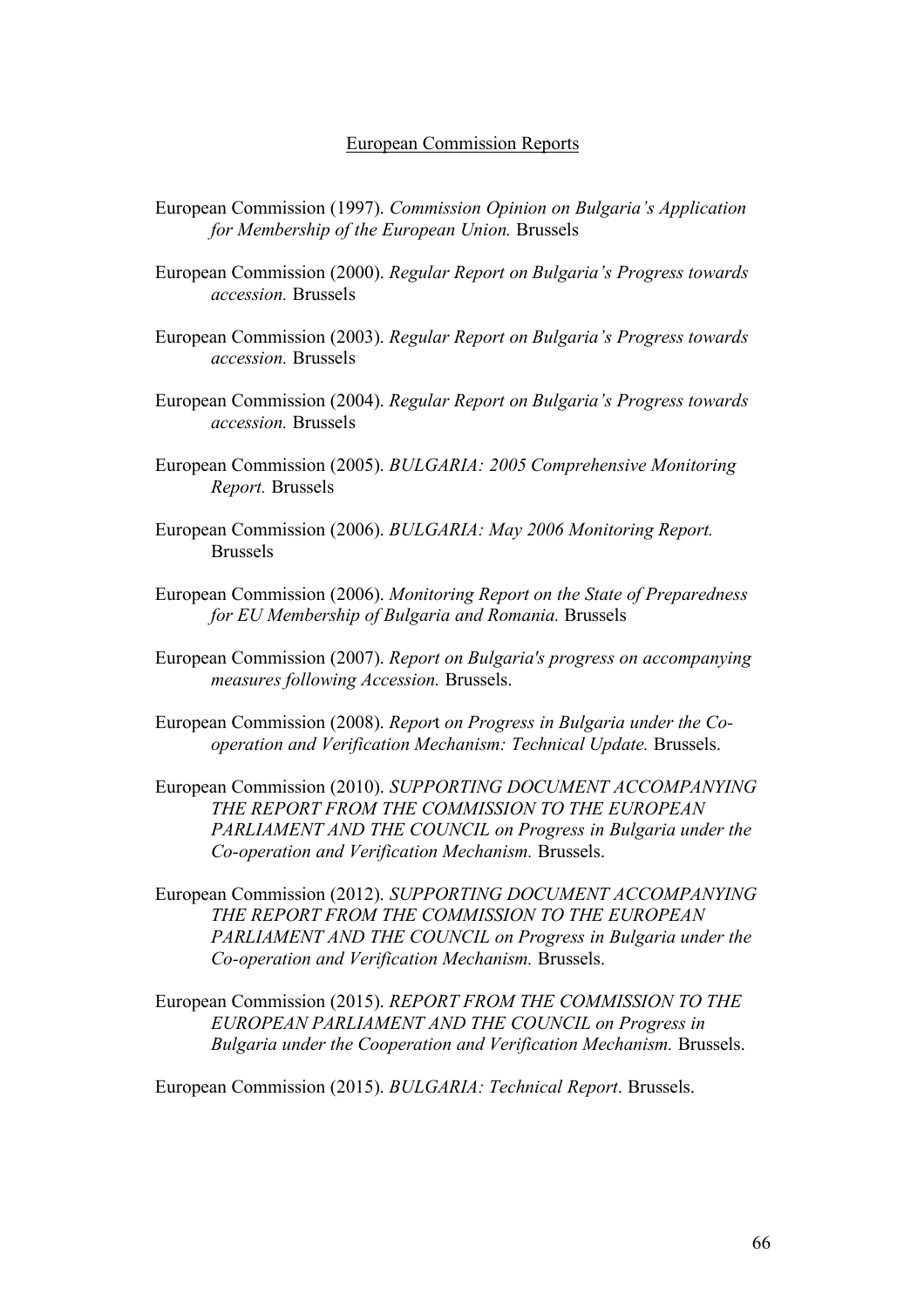European Commission (2017). *REPORT FROM THE COMMISSION TO THE EUROPEAN PARLIAMENT AND THE COUNCIL on Progress in Bulgaria under the Cooperation and Verification Mechanism.* Brussels.

European Commission (2017). *BULGARIA: Technical Report*. Brussels.

European Commission (2018). *REPORT FROM THE COMMISSION TO THE EUROPEAN PARLIAMENT AND THE COUNCIL on Progress in Bulgaria under the Cooperation and Verification Mechanism.* Brussels.

#### Other Documents

- Trauner, F. (2009). Post-accession compliance with EU law in Bulgaria and Romania: a comparative perspective*. European Integration online Papers (EIoP*), Special Issue 2, Vol. 13, Art. 21,
- Dimitrov, G., Haralampiev, K., Stoychev, S. and Toneva-Metodieva, L. (2013). *The Cooperation and Verification Mechanism: Shared Political Irresponsibility between the European Commission and the Bulgarian Governments (Results of Analytical Observations on the July Reports on Bulgaria)*. Sofia: St. Kliment Ohridski University Press, pp. 62-82.
- Dimitrova, A. (2015). *The Effectiveness and Limitations of Political Integration in Central and Eastern European Member States: Lessons from Bulgaria and Romania*. Working Paper Series. Berlin: MAXCAP, pp. 1-23.
- Dimitrova, A. (2019). *What can the EU do to promote rule of law in members and neighbors? Lessons from Bulgaria and Romania*. Boston: MAXCAP, pp. 1-33.
- Gateva, E. (2010). Post-Accession Conditionality: Support Instrument for Continuous Pressure?. *KFG Working Paper Series*, 18, pp. 3-23.
- Transparency International (2004). *Research - CPI - Corruption Perceptions Index 2004*. [online] Transparency.org. Available at: https://www.transparency.org/research/cpi/cpi\_2004/0 [Accessed 18<sup>th</sup> of May, 2019].
- Transparency International (2005). *Research - CPI - Corruption Perceptions Index 2005*. [online] Transparency.org. Available at: https://www.transparency.org/research/cpi/cpi\_2005/0 [Accessed 18<sup>th</sup> of May, 2019].
- Haralampiev, K., Dimitrov, G. and Stoychev, S. (2015). *Measuring Sociopolitical Distances between EU Member States and Candidates: A New Path*. Working Paper Series. Berlin: MAXCAP, pp. 3-23.